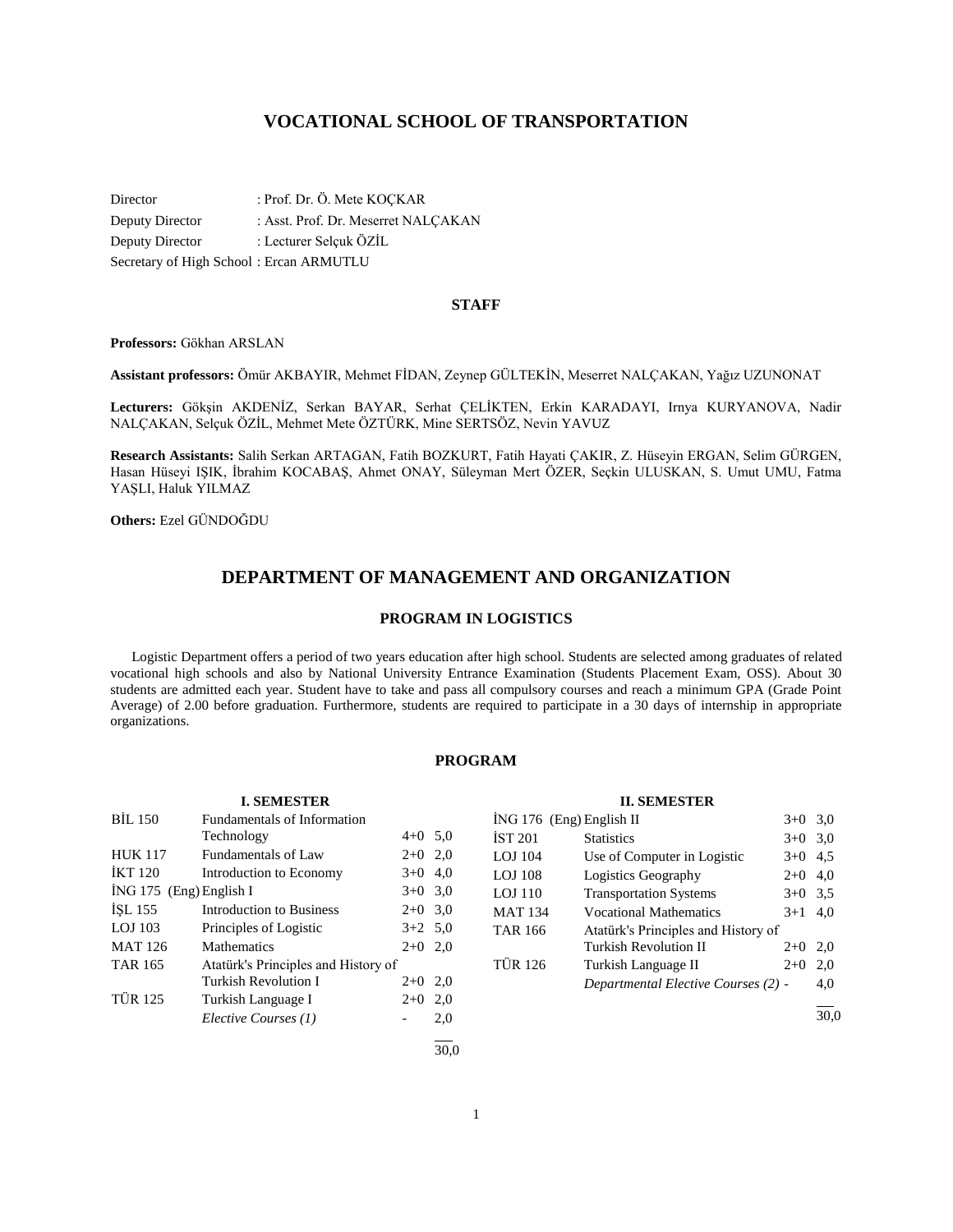# **III. SEMESTER**

| LOJ 205   | Management of Storage and Ware    |           |      |
|-----------|-----------------------------------|-----------|------|
|           | House                             | $2+1$ 3.5 |      |
| LOJ 215   | Supply Chain Management           | $3+0$ 4.5 |      |
| $LOJ$ 217 | <b>Transportation Management</b>  | $3+0$ 4.0 |      |
| LOJ 219   | Logistics Law and Documentations  | $3+0$ 4.0 |      |
|           | Departmental Elective Courses (5) |           | 12,0 |
|           | Elective Courses (1)              |           | 2.0  |
|           |                                   |           |      |

30,0

# **DEPARTMENTAL ELECTIVE COURSES**

| <b>EMY 225</b> | <b>Urbanization and Environment</b>        |       |     |
|----------------|--------------------------------------------|-------|-----|
|                | Problems                                   | $2+0$ | 2,0 |
| <b>HUK 154</b> | Commercial Law                             | $2+0$ | 3,0 |
| <b>HUK 223</b> | Labor and Social Security Law              | $2+0$ | 3,0 |
| <b>IKT 228</b> | <b>International Economy</b>               | $2+0$ | 2,0 |
| ISL 212        | <b>Inventory Management</b>                | $2+0$ | 3.5 |
| İŞL 213        | Human Sources Management                   | $2+0$ | 3,0 |
| ISL 421        | Entrepreneurship                           | $2+0$ | 3,0 |
| LOJ 201        | Technology Use in Logistic                 | $2+0$ | 2,0 |
| LOJ 211        | <b>Vocational English</b>                  | $2+0$ | 3,0 |
| LOJ 214        | <b>Logistics Costs Analysis</b>            | $2+0$ | 3,0 |
| LOJ 221        | Railway Transportation                     | $3+0$ | 3,0 |
| LOJ 223        | <b>Combined Transport</b>                  | $3+0$ | 3,0 |
| LOJ 225        | Transportation Liability and Insurance 3+0 |       | 3,0 |
| LOJ 227        | <b>Terminal Planning</b>                   | $3+0$ | 3,0 |
| LOJ 229        | International Logistics and Trade          |       |     |
|                | Organizations                              | $3+0$ | 3,0 |

# **IV. SEMESTER**

| İST 226 | <b>Operations Research</b>             | $2+0$ 3.0 |      |
|---------|----------------------------------------|-----------|------|
| LOJ 206 | Practices of Logistic                  | $0+6$ 6.0 |      |
| LOJ 216 | <b>Transportation of Dangerous</b>     |           |      |
|         | <b>Substances</b>                      | $3+0$ 4.0 |      |
| LOJ 218 | <b>Custom and Transit Transactions</b> | $2+0$ 4.0 |      |
| LOJ 220 | <b>Integrated Logistics Management</b> | $2+0$     | 4.0  |
|         | Departmental Elective Courses (3)      |           | 9,0  |
|         |                                        |           | 30,0 |

PZL 241 Industrial Marketing 2+0 2,0 TKY 204 Total Quality Management 2+0 2,0

## **ELECTIVE COURSES**

|                | BEÖ 155 Physical Education            | $2+0$ 2,0 |  |
|----------------|---------------------------------------|-----------|--|
|                | KÜL 199 Cultural Activities           | $0+2$ 2,0 |  |
|                | MÜZ 151 Short History of Music        | $2+0$ 3,0 |  |
|                | MÜZ 155 Turkish Folk Music            | $2+0$ 2,0 |  |
|                | MÜZ 157 Traditional Turkish Art Music | $2+0$ 2,0 |  |
|                | SAN 155 Hall Dances                   | $0+2$ 2,0 |  |
|                | SNT 155 History of Art                | $2+0$ 2,0 |  |
|                | SOS 155 Folkdance                     | $2+0$ 2,0 |  |
| <b>THU 201</b> | <b>Community Services</b>             | $0+2$ 2,0 |  |
| TIY 308        | Republic Era Turkish Theatre          | $2+0$ 3,0 |  |
|                | TÜR 215 Sign Language                 | $1+1$ 3.0 |  |

# **DEPARTMENT OF MOTOR VEHICLES AND TRANSPORTATION TECHNOLOGY**

# **AIRCRAFT TECHNOLOGY PROGRAM**

# **PROGRAM**

|                         | <b>I. SEMESTER</b>                  |           |              |
|-------------------------|-------------------------------------|-----------|--------------|
| <b>BİL 150</b>          | Fundamentals of Information         |           |              |
|                         | Technology                          | $4+0$ 5.0 |              |
| <b>ILT</b> 105          | General and Technical               |           |              |
|                         | Communication                       | $2+0$     | 2,0          |
| İNG 175 (Eng) English I |                                     |           | 3,0<br>$3+0$ |
| <b>MAT 121</b>          | Mathematics I                       | $3+1$     | 4,0          |
| TAR 165                 | Atatürk's Principles and History of |           |              |
|                         | Turkish Revolution I                | $2+0$ 2,0 |              |
| <b>TEK 107</b>          | Scientific Principles of            |           |              |
|                         | Technology                          | $3+1$     | 4,0          |
| <b>TRS 123</b>          | <b>Technical Drawing</b>            | $2+2$     | 4,0          |
| <b>TÜR 125</b>          | Turkish Language I                  | $2+0$     | 2,0          |
| <b>UCT 101</b>          | Airplane Knowledge I                | $2+0$     | 2,0          |
|                         | Elective Courses (1)                |           | 2,0          |
|                         |                                     |           |              |

# **II. SEMESTER** ELO 108 Basic Electricity and Electronics 2+2 5,0  $i$ NG 176 (Eng) English II  $3+0$  3,0 MAT  $122$  Mathematics II  $3+1$  4,0 TAR 166 Atatürk's Principles and History of<br>Turkish Revolution II 2+0 2,0 Turkish Revolution II TÜR 126 Turkish Language II 2+0 2,0 UÇT 102 Airplane Knowledge II  $2+1$  4,0 UÇT 104 Aircraft Materials 2+1 4,0 UÇT 106 Aircraft Hardware 3+2 6,0 l

30,0

l 30,0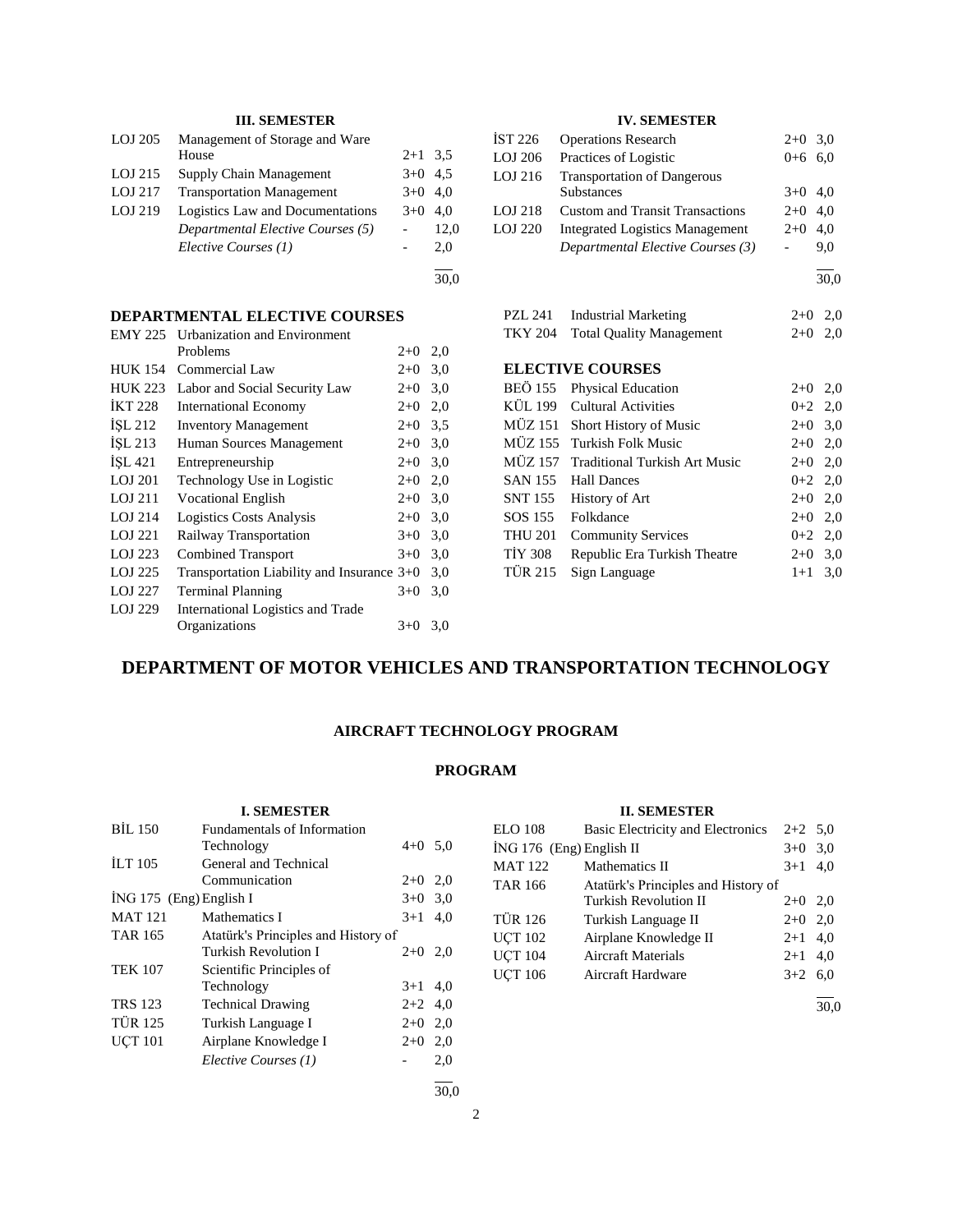# **III. SEMESTER**

| <b>UCT 201</b> | Aircraft Maintenance, Repair and            |           |           |                | HYO 306 Computer Aided Design    | $3+0$ 4.5 |           |
|----------------|---------------------------------------------|-----------|-----------|----------------|----------------------------------|-----------|-----------|
|                | Manufacturing I                             |           | $3+3$ 7.0 | UCT 202        | Aircraft Maintenance, Repair and |           |           |
| <b>UCT 203</b> | <b>Aircraft Structures</b>                  | $2+3$ 6.0 |           |                | Manufacturing II                 | $3+4$ 8.5 |           |
| <b>UCT 205</b> | <b>Aviation Legislation and Regulations</b> | $2+0$ 3.0 |           | UCT 204        | <b>Aircraft Propellers</b>       | $2+1$ 4,0 |           |
| <b>UCT 207</b> | Human Factors                               |           | $2+0$ 3.0 | <b>UCT 210</b> | Aircraft Engines II              | $2+2$ 5.0 |           |
| <b>UCT 209</b> | Aircraft Engines I                          | $2+1$ 4,0 |           | UCT 212        | Aircraft Systems II              | $3+3$ 8.0 |           |
| <b>UCT 211</b> | Aircraft Systems I                          | $2+3$ 5.0 |           |                |                                  |           |           |
|                | Elective Courses (1)                        |           | 2,0       |                |                                  |           | 30.0      |
|                |                                             |           | 30,0      |                |                                  |           |           |
|                | <b>ELECTIVE COURSES</b>                     |           |           | <b>SAN 155</b> | <b>Hall Dances</b>               |           | $0+2$ 2,0 |
| BEÖ 155        | <b>Physical Education</b>                   | $2+0$ 2,0 |           | THU 201        | <b>Community Services</b>        |           | $0+2$ 2,0 |
| KÜL 199        | <b>Cultural Activities</b>                  | $0+2$ 2,0 |           | TÜR 215        | Sign Language                    |           | $1+1$ 3.0 |

# **PROGRAM IN RAIL TRANSPORT MECHANIC TRAINING**

 Transportation both in local and countrywide scale is important and got complex relationships with various factors. The recent changes in daily life generated a demand for time, comfort, safety and economy. The role of railway transportation in industrial and economic growth is well understood. The new concepts in signalling and traffic administration made it easier to manage complex networks of railways. Railway has a greater role in transportation. The need of skilled labour in train driving is a growing demand. The construction of subways also generated a demand in skilled technicians. The purpose of the program is graduate the train drivers highly skilled and equipped with technical information and appliances in the industry. TCDD and Anadolu University signed a protocol, which TCDD equipment is supplied and professionals are holding lectures.

|                         |                                     |           | <b>PROGRAM</b> |                            |                                      |           |      |
|-------------------------|-------------------------------------|-----------|----------------|----------------------------|--------------------------------------|-----------|------|
|                         | <b>I. SEMESTER</b>                  |           |                |                            | <b>II. SEMESTER</b>                  |           |      |
| <b>BIL 150</b>          | Fundamentals of Information         |           |                | <b>ELE 102</b>             | <b>Basics of Electricity</b>         | $2+2$ 3.0 |      |
|                         | Technology                          | $4+0$ 5.0 |                | $ING 176$ (Eng) English II |                                      | $3+0$ 3,0 |      |
| İNG 175 (Eng) English I |                                     | $3+0$ 3.0 |                | <b>MAT 170</b>             | Mathematics II                       | $3+0$ 3,0 |      |
| <b>MAT 169</b>          | Mathematics I                       | $3+0$ 3.0 |                | <b>MEK 104</b>             | <b>Statics Strength of Materials</b> | $3+0$ 4.5 |      |
| <b>RAY 101</b>          | Introduction to Railway             |           |                | <b>RAY 104</b>             | Introduction to Machines             | $2+2$ 4.5 |      |
|                         | Transportation                      | $3+0$ 5.0 |                | <b>RAY 116</b>             | Scientific Principles of             |           |      |
| <b>RAY 103</b>          | <b>Work Safety</b>                  | $2+0$ 3.5 |                |                            | Technology II                        | $2+0$ 2,0 |      |
| <b>RAY 115</b>          | Scientific Principles of            |           |                | <b>RAY 148</b>             | Railway System Traffic I             | $3+0$ 4,0 |      |
|                         | Technology I                        | $2+0$ 2,0 |                | <b>TAR 166</b>             | Atatürk's Principles and History of  |           |      |
| <b>TAR 165</b>          | Atatürk's Principles and History of |           |                |                            | Turkish Revolution II                | $2+0$ 2,0 |      |
|                         | Turkish Revolution I                | $2+0$ 2,0 |                | <b>TÜR 126</b>             | Turkish Language II                  | $2+0$ 2,0 |      |
| <b>TRS 102</b>          | <b>Technical Drawing</b>            | $2+2$ 4.5 |                |                            | Elective Courses (1)                 |           | 2,0  |
| <b>TÜR 125</b>          | Turkish Language I                  | $2+0$ 2,0 |                |                            |                                      |           |      |
|                         |                                     |           | 30.0           |                            |                                      |           | 30,0 |

#### **III. SEMESTER**

| MLZ 104 Handling |                                              | $2+2$ 3.0 |     |
|------------------|----------------------------------------------|-----------|-----|
|                  | RAY 201 Urban Rail. Transportation Systems I | $3+0$ 4,0 |     |
|                  | RAY 203 Basics of Engine                     | $2+2$ 4,0 |     |
|                  | RAY 207 Electric Engines                     | $2+2$ 4,0 |     |
|                  | RAY 249 Railway System Traffic II            | $3+0$ 4,0 |     |
|                  | RAY 251 Train Mechanics I                    | $3+0$ 3.0 |     |
|                  | RAY 253 Towing Vehicles                      | $2+2$ 4,0 |     |
|                  | Departmental Elective Courses (1)            |           | 4.0 |
|                  |                                              |           |     |

### **IV. SEMESTER**

**IV. SEMESTER**

| RAY 202 | Urban Railway Trans. Systems $II$ 3+0 |           | 4,0 |
|---------|---------------------------------------|-----------|-----|
|         | RAY 234 (Eng) Technical English       | $3+0$     | 3,0 |
| RAY 245 | Telecommunication Technique           | $2+0$     | 2,0 |
| RAY 246 | Train Driving Signal Technique        | $2+0$ 2,0 |     |
| RAY 248 | <b>Train Drive Techniques</b>         | $2+2$ 3,0 |     |
| RAY 252 | Train Mechanics II                    | $3+0$     | 3,0 |
| RAY 256 | <b>Railway Cars</b>                   | $2+0$     | 3,0 |
| RAY 258 | <b>Railway Networks</b>               | $2+0$     | 2,0 |
|         | Departmental Elec. Courses (1)        |           | 4,0 |
|         | Elective Courses (1)                  |           | 4,0 |
|         |                                       |           |     |

30,0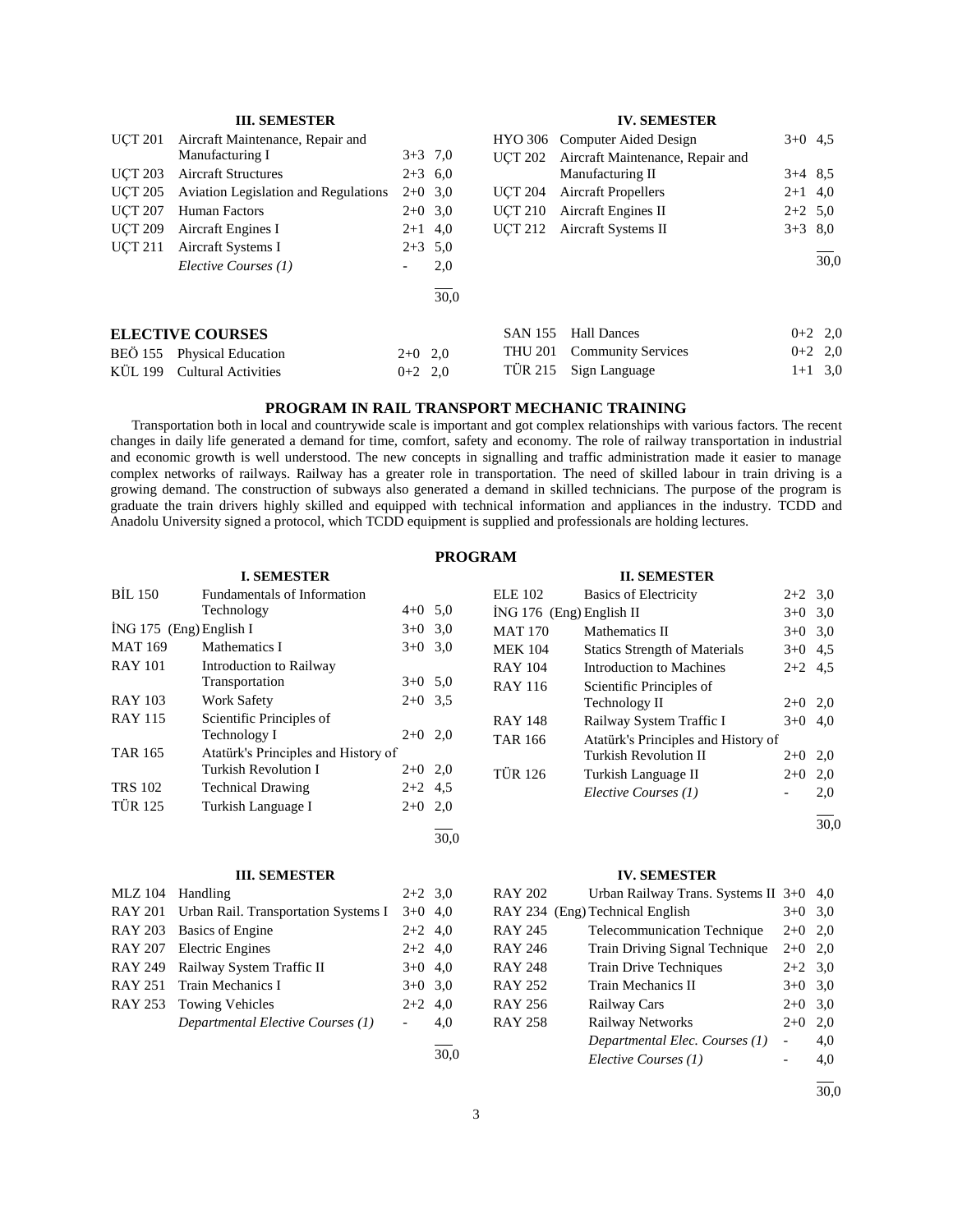| ISL 220        | Labor Legislation                         | $2+2$ 4.0 |     |
|----------------|-------------------------------------------|-----------|-----|
| <b>RAY 107</b> | <b>Transportation of Dangerous</b>        |           |     |
|                | <b>Substances</b>                         | $3+1$     | 4,0 |
| <b>RAY 228</b> | Introduction to Human Resources           | $2+2$ 4,0 |     |
| <b>RAY 229</b> | Introduction to Electric-Electronics      | $2+2$ 4,0 |     |
| RAY 231        | Introduction to Railway System            |           |     |
|                | Administration                            | $2+2$ 4,0 |     |
| <b>RAY 237</b> | <b>Historical Development of Railways</b> | $2+2$ 4.0 |     |
| <b>RAY 241</b> | Locomotive Failure and Maintenance        |           |     |
|                | Techniques                                | $3+0$ 2,0 |     |
| RAY 243        | <b>Electrical Management Plants</b>       | $3+0$ 2,0 |     |
| <b>RAY 247</b> | <b>Train Air Conditioning</b>             | $2+2$     | 4.0 |
| <b>RAY 254</b> | European Union Transportation             |           |     |
|                | Legislation                               | $2+2$ 4,0 |     |
| <b>RAY 261</b> | Railway System Vehicle                    |           |     |
|                | Mechatronics I                            | $3+1$     | 4.0 |
|                |                                           |           |     |

|                | RAY 262 Railway System Vehicle             |           |     |
|----------------|--------------------------------------------|-----------|-----|
|                | Mechatronics II                            | $3+1$     | 4.0 |
|                | RAY 264 Cultural Values in Railway         |           |     |
|                | Transportation                             | $2+2$ 4,0 |     |
|                | RAY 266 New Approaches in Railroad Traffic |           |     |
|                | Management                                 | $2+2$ 4.0 |     |
| RAY 268        | Scientific Principles in Railway           |           |     |
|                | Engineering                                | $2+2$ 4,0 |     |
| <b>TOP 102</b> | Surveying                                  | $2+2$ 4.5 |     |
|                |                                            |           |     |
|                | <b>ELECTIVE COURSES</b>                    |           |     |
|                | BEÖ 155 Physical Education                 | $2+0$ 2,0 |     |
|                | KÜL 199 Cultural Activities                | $0+2$ 2,0 |     |
|                | THU 205 Community Services                 | $0+2$ 4.0 |     |
|                | TÜR 215 Sign Language                      | $1+1$ 3.0 |     |
|                |                                            |           |     |

# **PROGRAM IN RAILROAD CONSTRUCTION**

 Transportation both in local and countrywide scale is important and got complex relationships with various factors. The recent changes in daily life generated a demand for time, comfort, safety and economy. The role of railway transportation in industrial and economic growth is well understood. The new concepts in signalling and traffic administration made it easier to manage complex networks of railways. Railway has a greater role in transportation. The need of skilled labour in construction and maintenance is a growing demand. The construction of subways also generated a demand in skilled technicians. The purpose of the program is graduate the technicians highly skilled and equipped with technical information and appliances in the industry. TCDD and Anadolu University signed a protocol, which TCDD equipment is supplied and professionals are holding lectures.

# **PROGRAM**

|                | <b>I. SEMESTER</b>                  |                          |      |                          | <b>II. SEMESTER</b>                  |                          |           |
|----------------|-------------------------------------|--------------------------|------|--------------------------|--------------------------------------|--------------------------|-----------|
| <b>BIL 150</b> | Fundamentals of Information         |                          |      | ING 176 (Eng) English II |                                      |                          | $3+0$ 3,0 |
|                | Technology                          | $4+0$ 5,0                |      | <b>MAT 170</b>           | Mathematics II                       |                          | $3+0$ 3,0 |
|                | İNG 175 (Eng) English I             | $3+0$                    | 3,0  | <b>MEK 104</b>           | <b>Statics Strength of Materials</b> | $3+0$ 4.5                |           |
| <b>MAT 169</b> | Mathematics I                       | $3+0$                    | 3,0  | <b>RAY 102</b>           | Railway System Traffic               | $3+0$                    | 4,0       |
| <b>RAY 101</b> | Introduction to Railway             |                          |      | <b>RAY 116</b>           | Scientific Principles of             |                          |           |
|                | Transportation                      | $3+0$ 5,0                |      |                          | Technology II                        | $2+0$ 2,0                |           |
| <b>RAY 103</b> | <b>Work Safety</b>                  | $2+0$ 3,5                |      | <b>RAY 118</b>           | <b>Construction Materials</b>        |                          | $3+0$ 3,0 |
| <b>RAY 115</b> | Scientific Principles of            |                          |      | <b>TAR 166</b>           | Atatürk's Principles and History of  |                          |           |
|                | Technology I                        | $2+0$ 2,0                |      |                          | <b>Turkish Revolution II</b>         | $2+0$ 2,0                |           |
| <b>TAR 165</b> | Atatürk's Principles and History of |                          |      | <b>TOP 102</b>           | Surveying                            | $2+2$                    | 4,5       |
|                | <b>Turkish Revolution I</b>         | $2+0$                    | 2,0  | <b>TÜR 126</b>           | Turkish Language II                  | $2+0$                    | 2,0       |
| <b>TRS 102</b> | <b>Technical Drawing</b>            | $2+2$ 4.5                |      |                          | Elective Courses (1)                 |                          | 2,0       |
| <b>TÜR 125</b> | Turkish Language I                  | $2+0$                    | 2,0  |                          |                                      |                          |           |
|                |                                     |                          | 30,0 |                          |                                      |                          | 30,0      |
|                | <b>III. SEMESTER</b>                |                          |      |                          | <b>IV. SEMESTER</b>                  |                          |           |
| <b>MEK 211</b> | Soil Mechanics                      | $3+0$ 4,0                |      | <b>RAY 202</b>           | Urban Railway Trans. Systems II 3+0  |                          | 4,0       |
| <b>RAY 201</b> | Urban Railway Transp. Systems I     | $3+0$ 4,0                |      | <b>RAY 220</b>           | Superstructure Technique and         |                          |           |
| <b>RAY 217</b> | Infrastructure and Maintenance      | $2+2$                    | 4,0  |                          | Maintenance                          | $3+2$                    | 4,0       |
| <b>RAY 221</b> | Road Machines                       | $2+0$                    | 2.0  | <b>RAY 222</b>           | Rail Welding                         | $2+2$ 3,0                |           |
| <b>TRA 203</b> | <b>Bridges and Tunnels</b>          | $3+0$                    | 4,0  | <b>RAY 224</b>           | Railroad Project and Railroad        |                          |           |
|                | Departmental Elective Courses (3)   | $\overline{\phantom{a}}$ | 12,0 |                          | Technique                            | $2+2$                    | 4,0       |
|                |                                     |                          |      |                          | RAY 234 (Eng) Technical English      | $3+0$                    | 3,0       |
|                |                                     |                          | 30,0 |                          | Departmental Elec. Courses (2)       | $\overline{\phantom{a}}$ | 8,0       |
|                |                                     |                          |      |                          | Elective Courses (1)                 |                          | 4,0       |

 $\overline{a}$ 30,0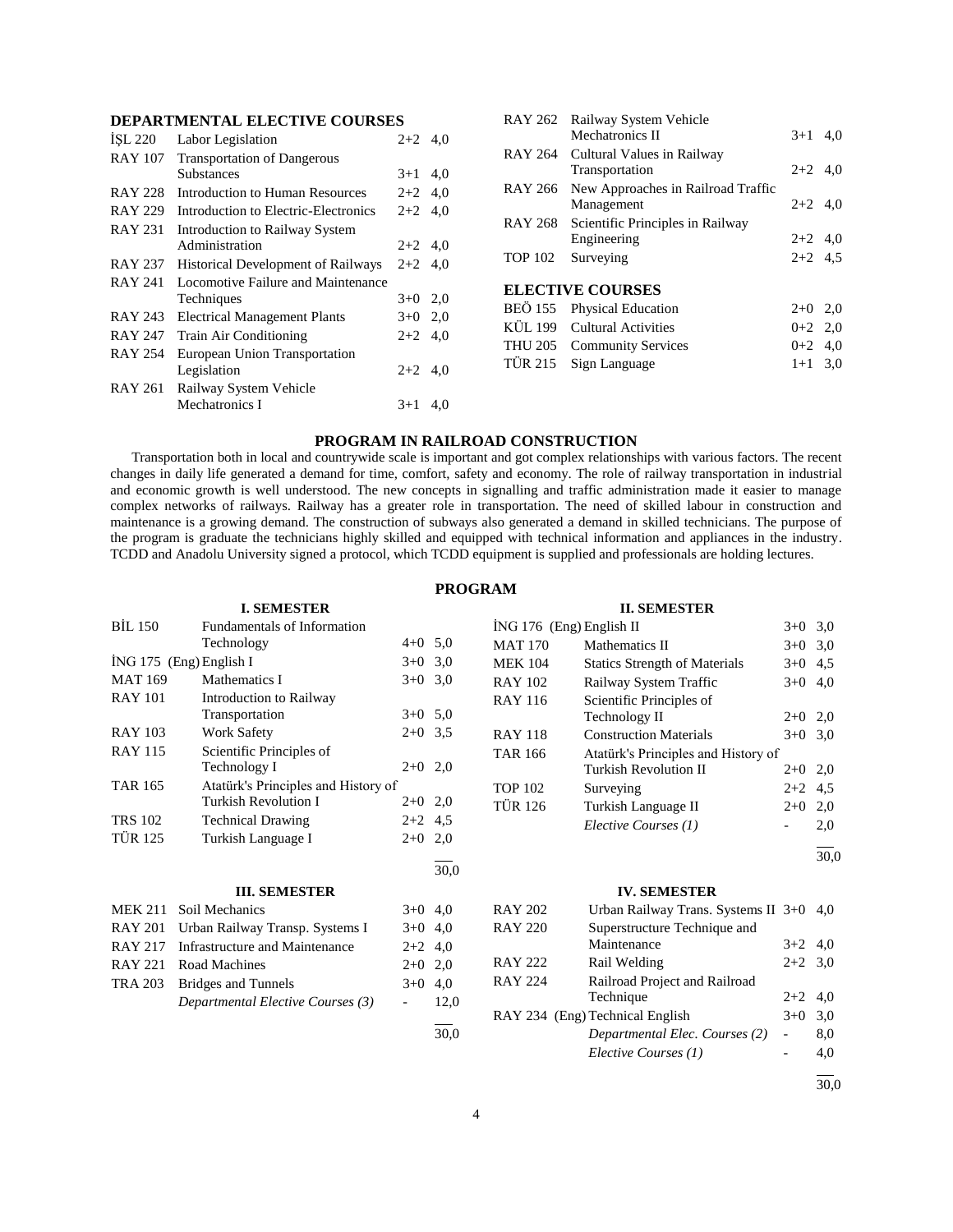| ISL 220        | Labor Legislation                         | $2+2$ 4.0 |     |
|----------------|-------------------------------------------|-----------|-----|
| <b>RAY 107</b> | <b>Transportation of Dangerous</b>        |           |     |
|                | <b>Substances</b>                         | $3+1$     | 4.0 |
| <b>RAY 228</b> | Introduction to Human Resources           | $2+2$ 4,0 |     |
| <b>RAY 229</b> | Introduction to Electric-Electronics      | $2+2$ 4,0 |     |
| <b>RAY 231</b> | Introduction to Railway System            |           |     |
|                | Administration                            | $2+2$ 4.0 |     |
| RAY 233        | Introduction to Machinery                 | $2+2$ 4,0 |     |
| <b>RAY 237</b> | <b>Historical Development of Railways</b> | $2 + 2$   | 4.0 |
| RAY 261        | Railway System Vehicle                    |           |     |
|                | Mechatronics I                            | $3+1$     | 4.0 |
| <b>RAY 262</b> | Railway System Vehicle                    |           |     |
|                | Mechatronics II                           | $3+1$     | 4.0 |
|                |                                           |           |     |

|                | RAY 264 Cultural Values in Railway<br>Transportation | $2+2$ 4.0 |  |
|----------------|------------------------------------------------------|-----------|--|
|                | RAY 266 New Approaches in Railroad Traffic           |           |  |
|                | Management                                           | $2+2$ 4.0 |  |
| RAY 268        | Scientific Principles in Railway                     |           |  |
|                | Engineering                                          | $2+2$ 4,0 |  |
| TRA 223        | Geotechnics for Roads                                | $2+2$ 4.0 |  |
|                |                                                      |           |  |
|                | <b>ELECTIVE COURSES</b>                              |           |  |
|                | BEÖ 155 Physical Education                           | $2+0$ 2,0 |  |
|                | KÜL 199 Cultural Activities                          | $0+2$ 2,0 |  |
|                | SAN 155 Hall Dances                                  | $0+2$ 2.0 |  |
|                | THU 205 Community Services                           | $0+2$ 4,0 |  |
| <b>TÜR 215</b> | Sign Language                                        | $1+1$ 3.0 |  |

#### **PROGRAM IN RAILROAD ELECTRIC AND ELECTRONICS TECHNOLOGY**

 Transportation both in local and countrywide scale is important and got complex relationships with various factors. The recent changes in daily life generated a demand for time, comfort, safety and economy. The role of railway transportation in industrial and economic growth is well understood. The new concepts in signalling and traffic administration made it easier to manage complex networks of railways. Railway has a greater role in transportation. The need of skilled labour in electrics and electronics is a growing demand. The construction of subways also generated a demand in skilled technicians. The purpose of the program is graduate the technicians highly skilled and equipped with technical information and appliances in the industry. TCDD and Anadolu University signed a protocol, which TCDD equipment is supplied and professionals are holding lectures.

# **PROGRAM**

# **I. SEMESTER** BİL 150 Fundamentals of Information Technology 4+0 5,0 İNG 175 (Eng) English I 3+0 3,0 MAT 169 Mathematics I  $3+0$  3,0 RAY 101 Introduction to Railway Transportation 3+0 5,0 RAY 103 Work Safety 2+0 3,5 RAY 115 Scientific Principles of Technology I  $2+0$  2,0 TAR 165 Atatürk's Principles and History of Turkish Revolution I 2+0 2,0 TRS 102 Technical Drawing 2+2 4,5 TÜR 125 Turkish Language I 2+0 2,0 l 30,0

#### **III. SEMESTER**

| RAY 201 Urban Railway Transportation Systems |           |  |
|----------------------------------------------|-----------|--|
|                                              | $3+0$ 4.0 |  |
| RAY 209 Energy Plants                        | $2+2$ 4,0 |  |
| RAY 211 Electrical Management Plants I       | $2+2$ 3.0 |  |
| RAY 213 Communication Technology             | $2+2$ 3.0 |  |
| RAY 235 Electronics                          | $3+2$ 4.0 |  |
| Departmental Elective Courses (3)            | $-12.0$   |  |
|                                              |           |  |

<sup>30,0</sup>

#### **II. SEMESTER**

| ING 176 (Eng) English II |                                     | $3+0$ 3.0 |     |
|--------------------------|-------------------------------------|-----------|-----|
| <b>MAT 170</b>           | Mathematics II                      | $3+0$ 3.0 |     |
| RAY 102                  | Railway System Traffic              | $3+0$ 4.0 |     |
| <b>RAY 106</b>           | Circuit Analysis                    | $4+2$ 7.0 |     |
| <b>RAY 110</b>           | Measurement Technique               | $2+2$ 5,0 |     |
| <b>RAY 116</b>           | Scientific Principles of            |           |     |
|                          | Technology II                       | $2+0$     | 2.0 |
| TAR 166                  | Atatürk's Principles and History of |           |     |
|                          | Turkish Revolution II               | $2+0$ 2,0 |     |
| <b>TÜR 126</b>           | Turkish Language II                 | $2+0$     | 2,0 |
|                          | Elective Courses (1)                |           | 2,0 |
|                          |                                     |           |     |

# **IV. SEMESTER**

| RAY 202        | Urban Railway Trans. Systems II $3+0$ 4,0 |           |     |
|----------------|-------------------------------------------|-----------|-----|
| RAY 212        | <b>Electrical Management Plants II</b>    | $2+2$ 3.0 |     |
| <b>RAY 214</b> | <b>Communication Technology II</b>        | $2+2$ 3.0 |     |
| RAY 218        | <b>Telephone Station Technology</b>       | $2+0$ 2,0 |     |
|                | RAY 234 (Eng) Technical English           | $3+0$ 3.0 |     |
| RAY 236        | Signal Technique                          | $2+2$ 3.0 |     |
|                | Departmental Elec. Courses (2)            |           | 8,0 |
|                | Elective Courses (1)                      |           | 4,0 |
|                |                                           |           |     |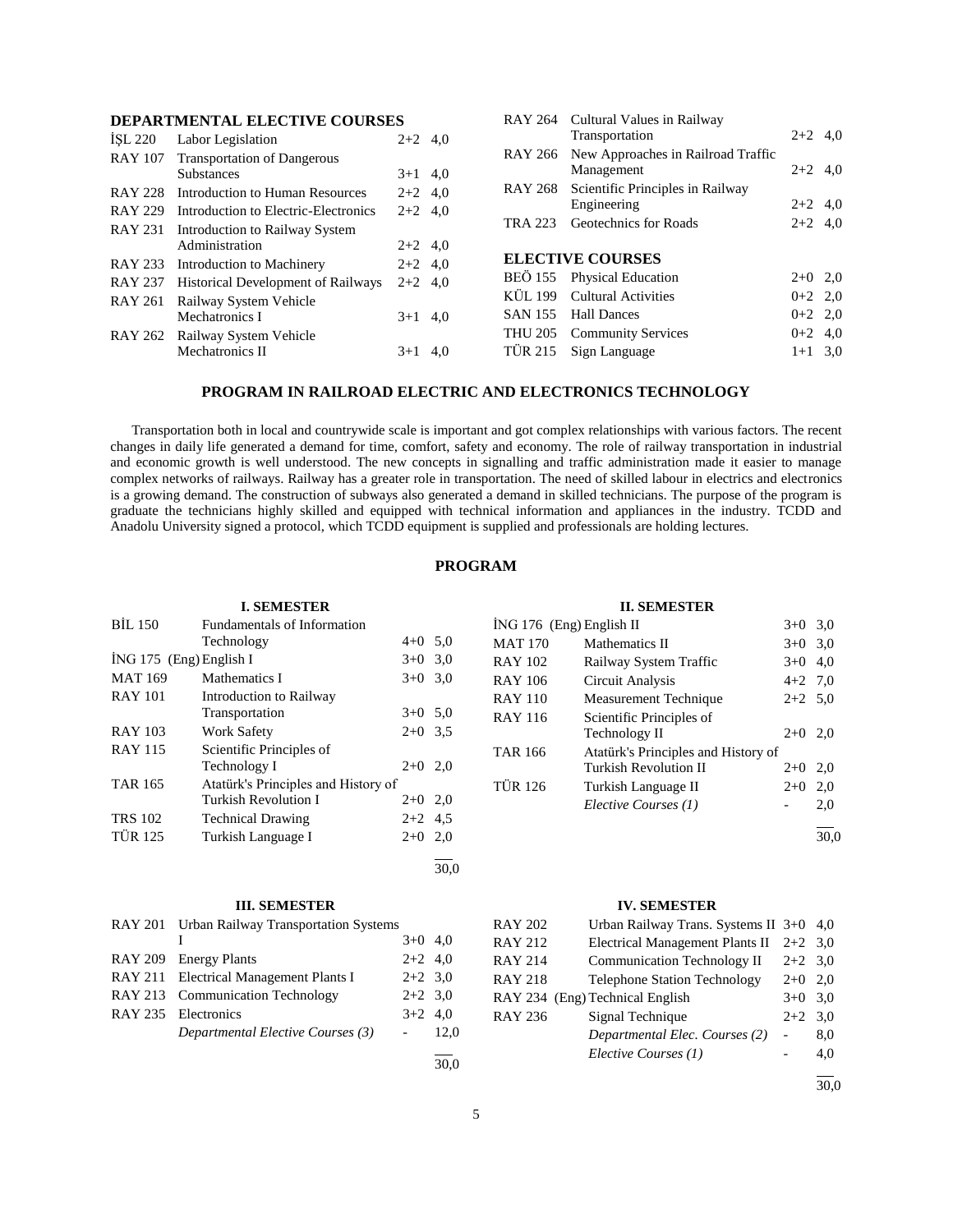| ISL 220        | Labor Legislation                         | $2+2$     | 4.0 |
|----------------|-------------------------------------------|-----------|-----|
| <b>RAY 107</b> | <b>Transportation of Dangerous</b>        |           |     |
|                | <b>Substances</b>                         | $3+1$     | 4.0 |
| <b>RAY 228</b> | Introduction to Human Resources           | $2+2$     | 4,0 |
| <b>RAY 230</b> | <b>Introduction to Railway Networks</b>   | $2+2$     | 4,0 |
| <b>RAY 231</b> | Introduction to Railway System            |           |     |
|                | Administration                            | $2+2$ 4.0 |     |
| <b>RAY 233</b> | Introduction to Machinery                 | $2+2$ 4.0 |     |
| <b>RAY 237</b> | <b>Historical Development of Railways</b> | $2+2$     | 4,0 |
| <b>RAY 242</b> | Computer Aid Circuit Analysis             | $2+2$     | 4.0 |
| <b>RAY 244</b> | Digital Electronic                        | $2+2$     | 4.0 |
| <b>RAY 261</b> | Railway System Vehicle                    |           |     |
|                | Mechatronics I                            | $3+1$     | 4,0 |
| RAY 262        | Railway System Vehicle                    |           |     |
|                | Mechatronics II                           | $3+1$     | 4.0 |
|                |                                           |           |     |

|                | RAY 264 Cultural Values in Railway<br>Transportation | $2+2$ 4,0 |  |
|----------------|------------------------------------------------------|-----------|--|
|                | RAY 266 New Approaches in Railroad Traffic           |           |  |
|                | Management                                           | $2+2$ 4,0 |  |
| RAY 268        | Scientific Principles in Railway                     |           |  |
|                | Engineering                                          | $2+2$ 4,0 |  |
| <b>TOP 102</b> | Surveying                                            | $2+2$ 4.5 |  |
|                |                                                      |           |  |
|                | <b>ELECTIVE COURSES</b>                              |           |  |
|                | BEÖ 155 Physical Education                           | $2+0$ 2,0 |  |
|                | KÜL 199 Cultural Activities                          | $0+2$ 2,0 |  |
|                |                                                      |           |  |
|                | SAN 155 Hall Dances                                  | $0+2$ 2,0 |  |
|                | THU 205 Community Services                           | $0+2$ 4,0 |  |
| TÜR 215        | Sign Language                                        | $1+1$ 3.0 |  |

# **PROGRAM IN RAILROAD MACHINE TECHNOLOGY**

 Transportation both in local and countrywide scale is important and got complex relationships with various factors. The recent changes in daily life generated a demand for time, comfort, safety and economy. The role of railway transportation in industrial and economic growth is well understood. The new concepts in signalling and traffic administration made it easier to manage complex networks of railways. Railway has a greater role in transportation. The need of skilled labour in mechanics is a growing demand. The construction of subways also generated a demand in skilled technicians. The purpose of the program is graduate the technicians highly skilled and equipped with technical information and appliances in the industry. TCDD and Anadolu University signed a protocol, which TCDD equipment is supplied and professionals are holding lectures.

# **PROGRAM**

|                | <b>I. SEMESTER</b>                          |                          |      |                | <b>II. SEMESTER</b>                  |                          |      |
|----------------|---------------------------------------------|--------------------------|------|----------------|--------------------------------------|--------------------------|------|
| <b>BIL 150</b> | Fundamentals of Information                 |                          |      | <b>ELE 102</b> | <b>Basics of Electricity</b>         | $2+2$ 3,0                |      |
|                | Technology                                  | $4+0$ 5,0                |      |                | İNG 176 (Eng) English II             | $3+0$ 3.0                |      |
|                | $ING 175$ (Eng) English I                   | $3+0$                    | 3,0  | <b>MAT 170</b> | Mathematics II                       | $3+0$ 3.0                |      |
| <b>MAT 169</b> | Mathematics I                               | $3+0$ 3,0                |      | <b>MEK 104</b> | <b>Statics Strength of Materials</b> | $3+0$ 4.5                |      |
| <b>RAY 101</b> | Introduction to Railway                     |                          |      | <b>RAY 102</b> | Railway System Traffic               | $3+0$ 4,0                |      |
|                | Transportation                              | $3+0$ 5.0                |      | <b>RAY 104</b> | Introduction to Machines             | $2+2$ 4.5                |      |
| <b>RAY 103</b> | <b>Work Safety</b>                          | $2+0$ 3,5                |      | <b>RAY 116</b> | Scientific Principles of             |                          |      |
| <b>RAY 115</b> | Scientific Principles of                    |                          |      |                | Technology II                        | $2+0$ 2,0                |      |
|                | Technology I                                | $2+0$ 2,0                |      | <b>TAR 166</b> | Atatürk's Principles and History of  |                          |      |
| <b>TAR 165</b> | Atatürk's Principles and History of         |                          |      |                | Turkish Revolution II                | $2+0$ 2,0                |      |
|                | Turkish Revolution I                        | $2+0$ 2,0                |      | <b>TÜR 126</b> | Turkish Language II                  | $2+0$ 2,0                |      |
| <b>TRS 102</b> | <b>Technical Drawing</b>                    | $2+2$ 4.5                |      |                | Elective Courses (1)                 |                          | 2,0  |
| <b>TÜR 125</b> | Turkish Language I                          | $2+0$                    | 2,0  |                |                                      |                          |      |
|                |                                             |                          |      |                |                                      |                          | 30,0 |
|                |                                             |                          | 30,0 |                |                                      |                          |      |
|                | <b>III. SEMESTER</b>                        |                          |      |                | <b>IV. SEMESTER</b>                  |                          |      |
| <b>MLZ</b> 104 | Handling                                    | $2+2$ 3,0                |      | <b>RAY 202</b> | Urban Railway Transportation         |                          |      |
| <b>RAY 120</b> | <b>Train Mechanics</b>                      | $2+2$ 3,0                |      |                | Systems II                           | $3+0$ 4,0                |      |
| <b>RAY 201</b> | <b>Urban Railway Transportation Systems</b> |                          |      | <b>RAY 204</b> | Railway Cars                         | $2+2$                    | 4,0  |
|                | Ι                                           | $3+0$ 4,0                |      | <b>RAY 206</b> | <b>Trains and Roundhouses</b>        | $2 + 2$                  | 4,0  |
| <b>RAY 203</b> | <b>Basics of Engine</b>                     | $2+2$                    | 4,0  | <b>RAY 208</b> | <b>Basics of Brake</b>               | $2+2$ 4,0                |      |
| <b>RAY 207</b> | <b>Electric Engines</b>                     | $2+2$                    | 4,0  |                | RAY 234 (Eng) Technical English      | $3+0$ 3.0                |      |
| <b>RAY 239</b> | <b>Towing Vehicles I</b>                    | $2+2$                    | 4,0  | <b>RAY 240</b> | Towing Vehicles II                   | $2+2$                    | 3,0  |
|                | Departmental Elective Courses (2)           | $\overline{\phantom{a}}$ | 8,0  |                | Departmental Elec. Courses (1)       | $\overline{\phantom{a}}$ | 4,0  |
|                |                                             |                          |      |                | Elective Courses (1)                 |                          | 4,0  |
|                |                                             |                          | 30,0 |                |                                      |                          |      |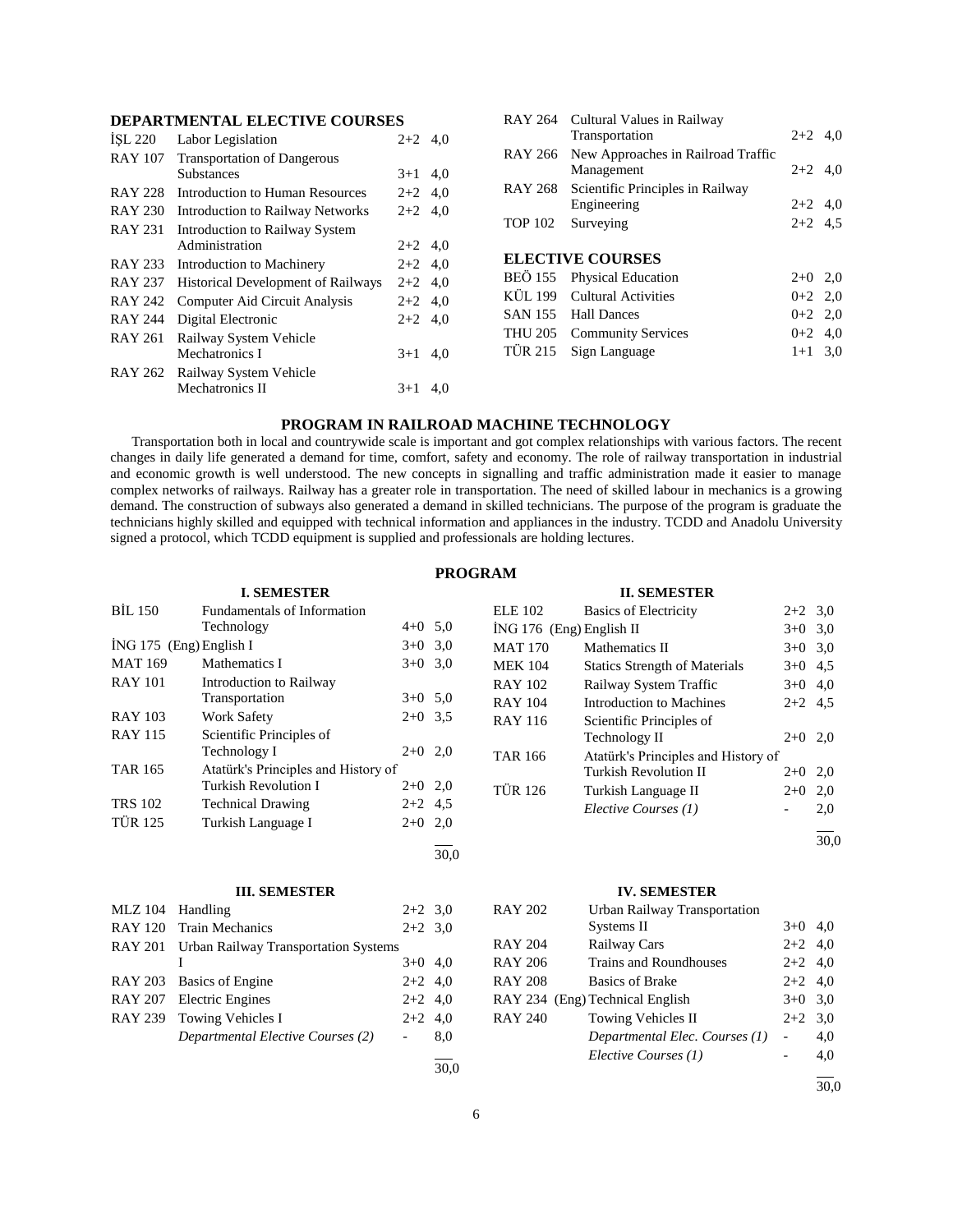| ISL 220        | Labor Legislation                         | $2 + 2$   | 4.0 |
|----------------|-------------------------------------------|-----------|-----|
| <b>RAY 105</b> | Introduction to Locomotive Electrical     |           |     |
|                | Systems                                   | $3+1$     | 4.0 |
| <b>RAY 107</b> | <b>Transportation of Dangerous</b>        |           |     |
|                | <b>Substances</b>                         | $3+1$     | 4.0 |
| <b>RAY 228</b> | Introduction to Human Resources           | $2+2$ 4,0 |     |
| <b>RAY 229</b> | Introduction to Electric-Electronics      | $2+2$     | 4,0 |
| <b>RAY 230</b> | <b>Introduction to Railway Networks</b>   | $2+2$ 4.0 |     |
| <b>RAY 231</b> | <b>Introduction to Railway System</b>     |           |     |
|                | Administration                            | $2+2$ 4.0 |     |
| <b>RAY 237</b> | <b>Historical Development of Railways</b> | $2+2$     | 4.0 |
| RAY 261        | Railway System Vehicle                    |           |     |
|                | Mechatronics I                            | $3+1$     | 4,0 |
| RAY 262        | Railway System Vehicle                    |           |     |
|                | Mechatronics II                           | $3+1$     | 4.0 |
|                |                                           |           |     |

|                | RAY 264 Cultural Values in Railway<br>Transportation | $2+2$ 4.0 |  |
|----------------|------------------------------------------------------|-----------|--|
| RAY 266        | New Approaches in Railroad Traffic                   |           |  |
|                | Management                                           | $2+2$ 4,0 |  |
| RAY 268        | Scientific Principles in Railway                     |           |  |
|                | Engineering                                          | $2+2$ 4,0 |  |
| <b>TOP 102</b> | Surveying                                            | $2+2$ 4.5 |  |
|                |                                                      |           |  |
|                | <b>ELECTIVE COURSES</b>                              |           |  |
| BEÖ 155        | <b>Physical Education</b>                            | $2+0$ 2,0 |  |
|                | KÜL 199 Cultural Activities                          | $0+2$ 2,0 |  |
|                | SAN 155 Hall Dances                                  | $0+2$ 2,0 |  |
| THU 205        | <b>Community Services</b>                            | $0+2$ 4.0 |  |
|                |                                                      |           |  |
| TÜR 215        | Sign Language                                        | $1+1$ 3.0 |  |

# **DEPARTMENT OF TRANSPORTATION SERVICES**

# **PROGRAM IN CIVIL AVIATION CABIN SERVICES**

 Civil Aviation Cabin Services Programme offers a period of two years education after high school. Students are selected among graduates of relateel vocational high schools and also by National University Entrance Examination (Students Placement Exam, OSS). About 100 students are admitted each year. Students have to take and pass all compulsory courses and reach a minimum GPA (Grade Point Average) of 2.00 before graduation Furthermore, students are required to participate in a 30 days of internship in approprıate organizations.

| <b>I. SEMESTER</b>                                    |                                         |                                     |           |           |  |
|-------------------------------------------------------|-----------------------------------------|-------------------------------------|-----------|-----------|--|
|                                                       | <b>ANT 310</b><br>Swimming              |                                     |           | $1+2$ 3,0 |  |
|                                                       | <b>BIL 150</b>                          | <b>Fundamentals of Information</b>  |           |           |  |
|                                                       |                                         | Technology                          | $4+0$ 5,0 |           |  |
|                                                       | <b>HYO 111</b>                          | Introduction to Civil Aviation      | $1+1$ 2,0 |           |  |
|                                                       | <b>ILT 201</b>                          | <b>Interpersonal Communication</b>  | $3+0$ 4.5 |           |  |
|                                                       | İNG 115 (Eng) English Speaking Skills I |                                     |           |           |  |
|                                                       | <b>SHK 101</b>                          | Knowledge of Basic Flight and       |           |           |  |
|                                                       |                                         | Aircraft                            | $1+1$     | 2,0       |  |
| <b>TAR 165</b><br>Atatürk's Principles and History of |                                         |                                     |           |           |  |
|                                                       |                                         | Turkish Revolution I                | $2+0$     | 2,0       |  |
|                                                       | <b>TÜR 125</b>                          | Turkish Language I                  | $2+0$     | 2,0       |  |
|                                                       |                                         | Departmental Elective Courses (1) - |           | 3,0       |  |
|                                                       |                                         | Foreign Language Courses I(1)       |           | 4,0       |  |
|                                                       |                                         |                                     |           |           |  |

# **III. SEMESTER**

| HYO 227        | Airport and Flight Security               | $3+0$     | 3,0 |
|----------------|-------------------------------------------|-----------|-----|
|                | ING 217 (Eng) English Speaking Skills III | $3+4$     | 7.0 |
| <b>SHK 201</b> | <b>Normal Safety Procedures</b>           | $1+3$ 3.5 |     |
| <b>SHK 205</b> | In-Flight Customer Services               | $1+2$ 3.0 |     |
| <b>SHK 207</b> | Passenger Service                         | $1+1$     | 2.0 |
|                | Departmental Elective Courses (2) -       |           | 7.5 |
|                | Foreign Language Courses III (1) -        |           | 4,0 |
|                |                                           |           |     |

#### **PROGRAM**

# **II. SEMESTER**  $\overline{1}$ NG 116 (Eng) English Speaking Skills II 1+1 2,5 SAĞ 116 Health Information and First Aid in the Cabin  $1+2$  3,0 SHK 102 Meteorology 2+0 3,0 SHK 106 Introduction to Cabin Attendant 1+2 3,0 TAR 166 Atatürk's Principles and History of Turkish Revolution II  $2+0$  2,0 TÜR 126 Turkish Language II 2+0 2,0 *Departmental Elective Courses (2)* - 8,5 *Elective Courses (1)* - 2,0 *Foreign Language Courses II (1)* - 4,0 l 30,0

# **IV. SEMESTER**

|                | ING 218 (Eng) English Speaking Skills IV | $2+3$ 5.5 |      |
|----------------|------------------------------------------|-----------|------|
| <b>SHK 202</b> | <b>Emergency Procedures</b>              | $1+3$ 3.5 |      |
| <b>SHK 208</b> | Dangerous Goods                          | $1+1$ 2.0 |      |
| <b>SHK 210</b> | In-Flight Resource Management            | $1+2$ 3.0 |      |
|                | Departmental Elective Courses (3) -      |           | 12,0 |
|                | Foreign Language Courses IV(1) -         |           | 4,0  |
|                |                                          |           |      |

30,0

30,0

l  $\frac{1}{30.0}$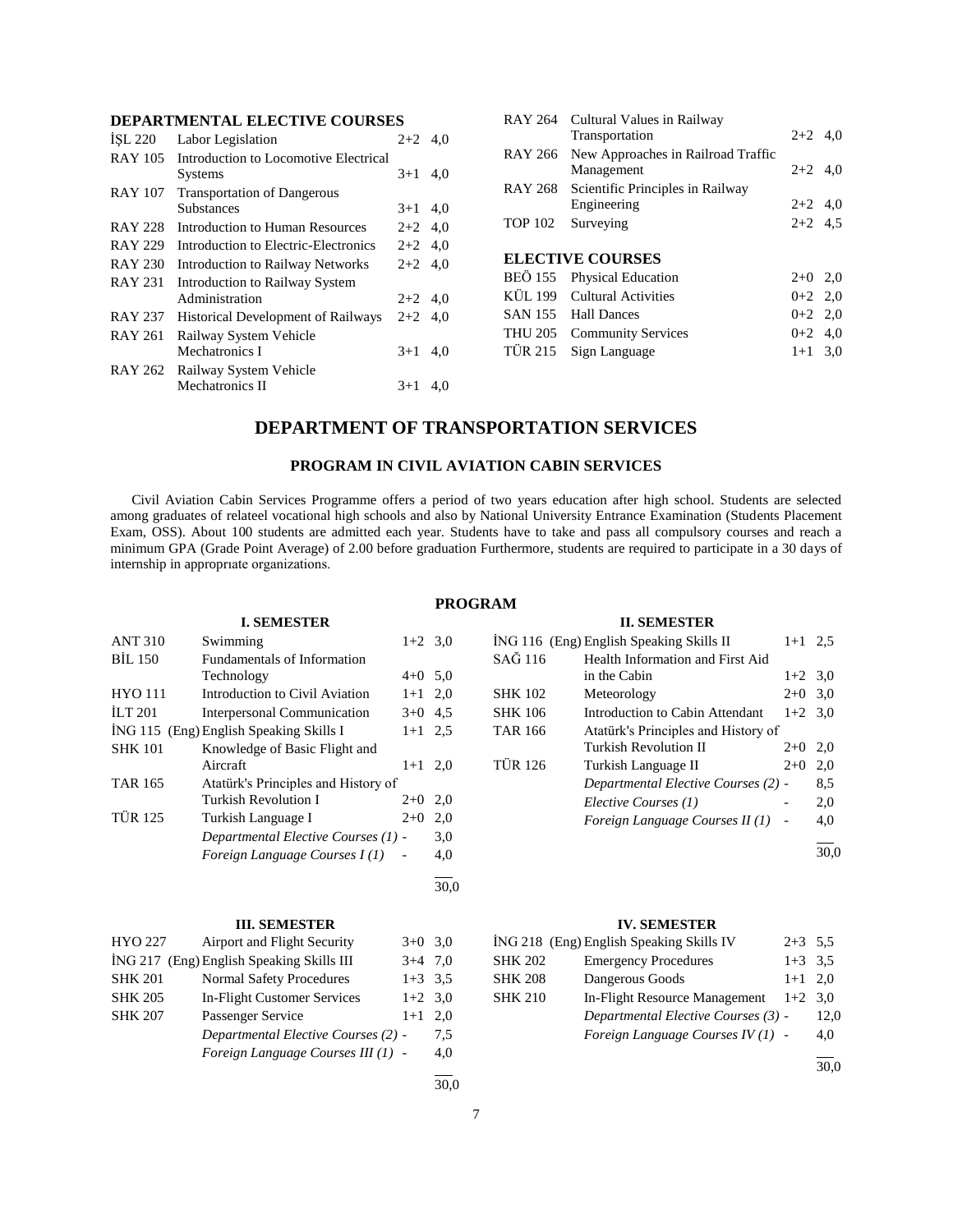| <b>HTK 406</b>          | <b>Aviation Psychology</b>            | $3+0$   | 4,5 |  |  |  |
|-------------------------|---------------------------------------|---------|-----|--|--|--|
| <b>HYO 303</b>          | <b>Model Aircraft Constmetion</b>     | $1+2$   | 3,0 |  |  |  |
| <b>HYO 308</b>          | Organizational Behavior               | $3+0$   | 3,0 |  |  |  |
| <b>HYO 451</b>          | <b>General Aviation</b>               | $3+0$   | 3,5 |  |  |  |
| <b>ILT 303</b>          | Communication and Persuasion          | $3+0$   | 4,5 |  |  |  |
| <b>ILT 356</b>          | Non-Verbal Communication              | $3+0$   | 3,5 |  |  |  |
| <b>ILT 363</b>          | Verbal Communication                  | $3+0$   | 4,5 |  |  |  |
| ISL 102                 | Management and Organization           | $3 + 0$ | 4,0 |  |  |  |
| ISL 213                 | Human Sources Management              | $2+0$   | 3,0 |  |  |  |
| ISL 352                 | Organizational Communication          | $2+0$   | 3,0 |  |  |  |
| <b>SHK 103</b>          | Professional English I                | $2+1$   | 3,0 |  |  |  |
|                         | SHK 104 (Eng) Professional English II | $2+1$   | 4,0 |  |  |  |
|                         | SHK 107 (Eng) English in Real Life I  | $3+0$   | 4,0 |  |  |  |
|                         | SHK 108 (Eng) English in Real Life II | $3+0$   | 4,0 |  |  |  |
| <b>SHK 203</b>          | Basic Service Knowledge               | $1+1$   | 2,0 |  |  |  |
| <b>SHK 204</b>          | <b>In-Flight Services</b>             | $1+1$   | 2,0 |  |  |  |
| <b>SHK 206</b>          | <b>CRS</b> Application                | $1 + 3$ | 3,5 |  |  |  |
| <b>SHK 212</b>          | Ground Handling and Operation         | $1+1$   | 2,0 |  |  |  |
| <b>TÜR 215</b>          | Sign Language                         | $1+1$   | 3,0 |  |  |  |
| <b>ELECTIVE COURSES</b> |                                       |         |     |  |  |  |
|                         |                                       |         |     |  |  |  |
|                         | BEÖ 155 Physical Education            | $2+0$   | 2,0 |  |  |  |

| DEU 133 PHYSICAL EQUICATION           | $2+0$ $2.0$ |  |
|---------------------------------------|-------------|--|
| KÜL 199 Cultural Activities           | $0+2$ 2,0   |  |
| MÜZ 151 Short History of Music        | $2+0$ 3.0   |  |
| MÜZ 155 Turkish Folk Music            | $2+0$ 2.0   |  |
| MÜZ 157 Traditional Turkish Art Music | $2+0$ 2.0   |  |
| SAN 155 Hall Dances                   | $0+2$ 2.0   |  |
| SNT 155 History of Art                | $2+0$ 2.0   |  |
| SOS 155 Folkdance                     | $2+0$ 2.0   |  |
|                                       |             |  |

| THU 201 Community Services                     | $0 + 2$   | 2,0 |
|------------------------------------------------|-----------|-----|
| <b>TİY 308</b><br>Republic Era Turkish Theatre | $2+0$     | 3,0 |
|                                                |           |     |
| <b>FOREIGN LANGUAGE COURSES</b>                |           |     |
| $\overline{C}$ IN 255 (Chi) Chinese I          | $3+0$     | 4,0 |
| $\overline{C}$ IN 256 (Chi) Chinese II         | $3+0$     | 4,0 |
| ÇİN 357 (Chi) Chinese III                      | $3+0$ 4,0 |     |
| CIN 358 (Chi) Chinese IV                       | $3+0$ 4,0 |     |
| FRA 255 (Fra) French I                         | $3+0$     | 4,0 |
| FRA 256 (Fra) French II                        | $3+0$ 4,0 |     |
| FRA 357 (Fra) French III                       | $3+0$ 4,0 |     |
| FRA 358 (Fra) French IV                        | $3+0$     | 4,0 |
| ISP 154 (Spa) Spanish I                        | $3+0$ 4,0 |     |
| $ISP 255$ (Spa) Spanish II                     | $3+0$ 4,0 |     |
| $ISP 257$ (Spa) Spanish III                    | $3+0$ 4,0 |     |
| $ISP 358$ (Spa) Spanish IV                     | $3+0$     | 4,0 |
| $ITA 255$ (Ita) Italian I                      | $3+0$ 4,0 |     |
| İTA 256 (İta) Italian II                       | $3+0$ 4,0 |     |
| ITA 357 (Ita) Italian III                      | $3+0$     | 4,0 |
| İTA 358 (İta) Italian IV                       | $3+0$ 4,0 |     |
| JAP 301 (Jap) Japanese I                       | $4 + 0$   | 4,0 |
| JAP 302 (Jap) Japanese II                      | $4 + 0$   | 4,0 |
| JAP 403 (Jap) Japanese III                     | $4 + 0$   | 4,0 |
| JAP 404 (Jap) Japanese IV                      | $4 + 0$   | 4,0 |
| RUS 115 (Rus) Russian I                        | $3+0$ 4,0 |     |
| RUS 116 (Rus) Russian II                       | $3+0$     | 4,0 |
| RUS 217 (Rus) Russian III                      | $3+0$     | 4,0 |
| RUS 218 (Rus) Russian IV                       | $3+0$     | 4,0 |
|                                                |           |     |

# **PROGRAM IN RAILROAD TRANSPORTATION MANAGEMENT**

 Transportation both in local and countrywide scale is important and got complex relationships with various factors. The recent changes in daily life generated a demand for time, comfort, safety and economy. The role of railway transportation in industrial and economic growth is well understood. The new concepts in signalling and traffic administration made it easier to manage complex networks of railways. Railway has a greater role in transportation. The need of skilled labour in management is a growing demand. The construction of subways also generated a demand in skilled technicians. The purpose of the program is graduate the technicians highly skilled and equipped with technical information and appliances in the industry. TCDD and Anadolu University signed a protocol, which TCDD equipment is supplied and professionals are holding lectures.

# **PROGRAM**

| <b>I. SEMESTER</b>        |                             |                             |           | <b>II. SEMESTER</b>                 |                            |           |  |
|---------------------------|-----------------------------|-----------------------------|-----------|-------------------------------------|----------------------------|-----------|--|
| <b>BIL 150</b>            | Fundamentals of Information |                             |           | $ING 176$ (Eng) English II          |                            | $3+0$ 3,0 |  |
|                           | Technology                  | $4+0$ 5,0                   |           | <b>ISL 101</b>                      | Introduction to Business   | $3+0$ 4.5 |  |
| $ING 175$ (Eng) English I |                             |                             | $3+0$ 3,0 | <b>MAT 170</b>                      | Mathematics II             | $3+0$ 3.0 |  |
| <b>MAT 169</b>            | Mathematics I               | $3+0$ 3.0                   |           | <b>MUH 151</b>                      | Introduction to Accounting | $3+0$ 4.5 |  |
| <b>RAY 101</b>            | Introduction to Railway     |                             |           | <b>RAY 102</b>                      | Railway System Traffic     | $3+0$ 4,0 |  |
|                           | Transportation              | $3+0$ 5,0                   |           | <b>RAY 116</b>                      | Scientific Principles of   |           |  |
| <b>RAY 103</b>            | <b>Work Safety</b>          | $2+0$ 3.5                   |           |                                     | Technology II              | $2+0$ 2,0 |  |
| <b>RAY 115</b>            | Scientific Principles of    |                             |           | <b>RAY 120</b>                      | <b>Train Mechanics</b>     | $2+2$ 3,0 |  |
|                           | Technology I                | $2+0$ 2,0<br><b>TAR 166</b> |           | Atatürk's Principles and History of |                            |           |  |
|                           |                             |                             |           |                                     | Turkish Revolution II      | $2+0$ 2.0 |  |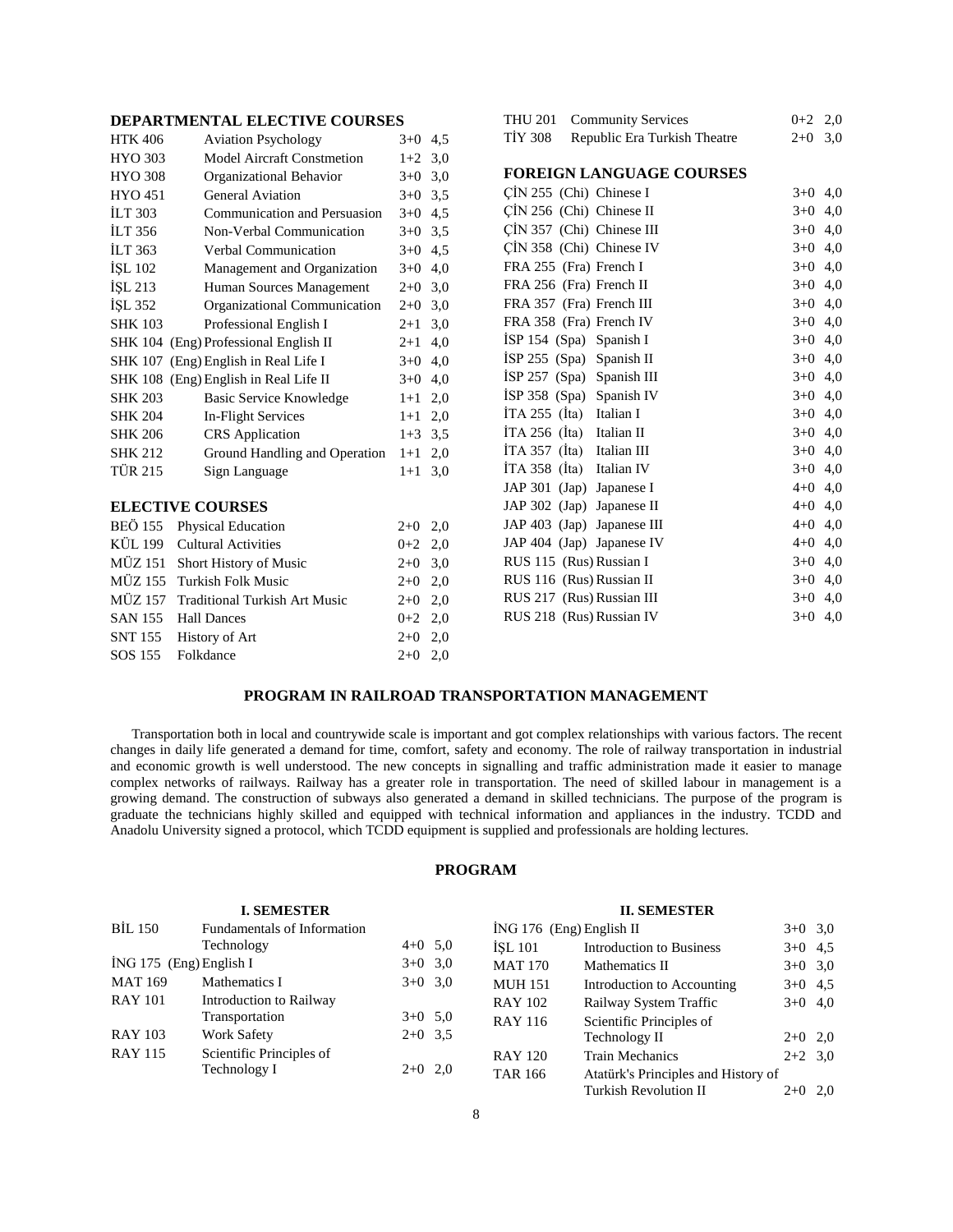| <b>TAR 165</b> | Atatürk's Principles and History of |           |      |
|----------------|-------------------------------------|-----------|------|
|                | Turkish Revolution I                | $2+0$ 2,0 |      |
| <b>TRS 102</b> | <b>Technical Drawing</b>            | $2+2$ 4.5 |      |
| <b>TÜR 125</b> | Turkish Language I                  | $2+0$ 2.0 |      |
|                |                                     |           | 30.0 |

**III. SEMESTER**

| <b>HUK 154</b> | Commercial Law                              | $2+0$ 3.0 |     |
|----------------|---------------------------------------------|-----------|-----|
| <b>İKT 214</b> | <b>Transportational Economics</b>           | $2+0$ 2,0 |     |
| <b>PZL 401</b> | Marketing                                   | $2+0$ 3.0 |     |
| <b>RAY 201</b> | <b>Urban Railway Transportation Systems</b> |           |     |
|                |                                             | $3+0$ 4,0 |     |
|                | RAY 223 Railway System Management           | $2+2$ 3.0 |     |
|                | RAY 225 Train and Wagon Planning            | $3+2$ 4,0 |     |
| RAY 227        | Railway Transportation I                    | $3+0$ 3.0 |     |
|                | Departmental Elective Courses (2)           |           | 8,0 |
|                |                                             |           |     |

| <b>ISL 220</b> | Labor Legislation                         | $2+2$     | 4.0 |
|----------------|-------------------------------------------|-----------|-----|
| LOJ 212        | Logistics Management                      | $2+2$     | 4,0 |
| PZL 456        | Services Marketing                        | $3+0$     | 4.5 |
| <b>RAY 107</b> | <b>Transportation of Dangerous</b>        |           |     |
|                | <b>Substances</b>                         | $3+1$     | 4,0 |
| <b>RAY 228</b> | Introduction to Human Resources           | $2+2$     | 4,0 |
| <b>RAY 229</b> | Introduction to Electric-Electronics      | $2+2$     | 4,0 |
| <b>RAY 230</b> | <b>Introduction to Railway Networks</b>   | $2+2$ 4.0 |     |
| RAY 233        | Introduction to Machinery                 | $2+2$     | 4,0 |
| <b>RAY 237</b> | <b>Historical Development of Railways</b> | $2+2$     | 4,0 |
| <b>RAY 260</b> | <b>Transportation Management</b>          | $2+2$     | 4,0 |
| RAY 261        | Railway System Vehicle                    |           |     |
|                | Mechatronics I                            | $3+1$     | 4,0 |
| <b>RAY 262</b> | Railway System Vehicle                    |           |     |
|                | Mechatronics II                           | $3+1$     | 4.0 |
|                |                                           |           |     |

| TÜR 126 | Turkish Language II  | $2+0$ 2.0 |     |
|---------|----------------------|-----------|-----|
|         | Elective Courses (1) | $-$       | 2.0 |
|         |                      |           |     |

30,0

#### **IV. SEMESTER**

| ÍSN 102 | <b>Public Relations</b>              | $3+0$ | 3,0  |
|---------|--------------------------------------|-------|------|
| İST 201 | <b>Statistics</b>                    | $3+0$ | 3,0  |
| RAY 202 | Urban Railway Transportation         |       |      |
|         | Systems II                           | $3+0$ | 4,0  |
| RAY 226 | <b>International Railway</b>         |       |      |
|         | Transportation                       | $3+0$ | 3,0  |
|         | RAY 234 (Eng) Technical English      | $3+0$ | 3,0  |
| RAY 238 | Railway Systems Cost Analysis        | $2+0$ | 2,0  |
|         | <b>Departmental Elective Courses</b> |       |      |
|         | (2)                                  |       | 8,0  |
|         | Elective Courses (1)                 |       | 4,0  |
|         |                                      |       | 30.0 |

|                | RAY 264 Cultural Values in Railway       |           |  |
|----------------|------------------------------------------|-----------|--|
|                | Transportation                           | $2+2$ 4,0 |  |
| RAY 266        | New Approaches in Railroad Traffic       |           |  |
|                | Management                               | $2+2$ 4,0 |  |
|                | RAY 268 Scientific Principles in Railway |           |  |
|                | Engineering                              | $2+2$ 4,0 |  |
| <b>TOP 102</b> | Surveying                                | $2+2$ 4.5 |  |
|                |                                          |           |  |
|                | <b>ELECTIVE COURSES</b>                  |           |  |
|                | BEÖ 155 Physical Education               | $2+0$ 2,0 |  |
|                | KÜL 199 Cultural Activities              | $0+2$ 2,0 |  |
|                | SAN 155 Hall Dances                      | $0+2$ 2,0 |  |
|                | THU 205 Community Services               | $0+2$ 4,0 |  |
| TÜR 215        | Sign Language                            | $1+1$ 3.0 |  |

### **PROGRAM IN TRANSPORTATION AND TRAFFIC SERVICES**

30,0

 Scientific and technological improvements of our times have effected society and human life in many ways and increased life standards with new technology and equipments. Transportation vehicles; have positive effects in economic, social and cultural improvements. The fact that the number of vehicles and drivers has increased has created the concept of "Traffic Safety". Traffic safety concept includes deaths, injuries, physical disabilities, social-economical losses, relatives of dead and wounded, and psychological, social effects, environmental pollution. Traffic accidents occured without concern of time, person and location effect all people in society and therefore interest public opinion. In developed countries; there are many projects about traffic safety, and there are institutions educating people about traffic, and highway transportation,also educating experts and producing various research. Depending on the results of these researchs, new plans and social campaigns are being held. Besides the increase in number of motor vehicles and drivers, improvements in the country, the increase in population, unsystematic city planning increase the possibility of traffic accidents and causes difficulties for the solution of the traffic safety problem. Traffic safety; can be solved by the improvements in infrastructure and training of more people about traffic.Highway Transportation and Traffic Program held by Porsuk Vocational School aims at supplying the labor force necessary for highway transportation and traffic.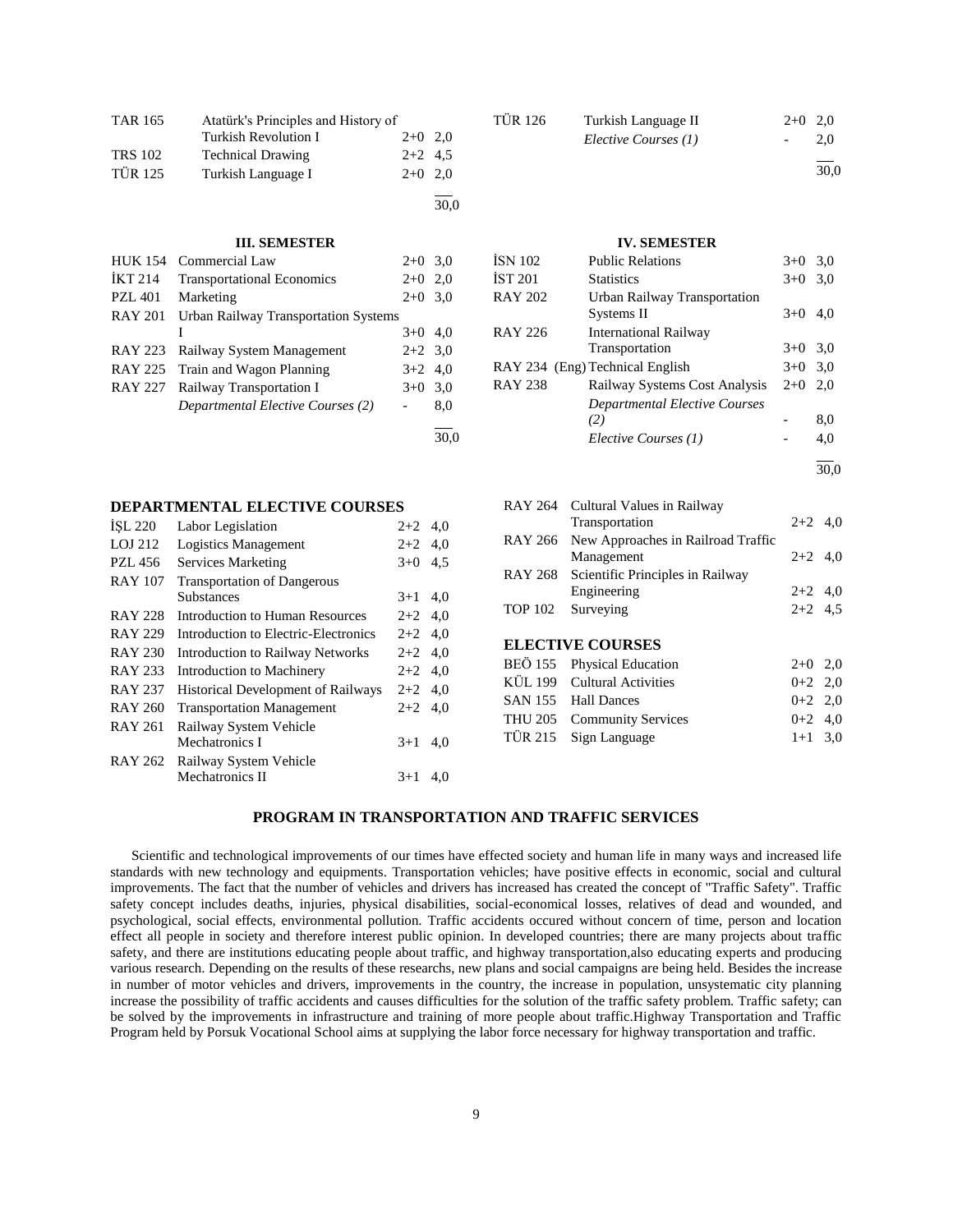# **PROGRAM**

# **I. SEMESTER**

| <b>BIL 150</b>          | Fundamentals of Information        |           |      |
|-------------------------|------------------------------------|-----------|------|
|                         | Technology                         | $4+0$ 5.0 |      |
| ING 175 (Eng) English I |                                    | $3+0$     | 3,0  |
| IST 201                 | <b>Statistics</b>                  | $3+0$     | 3,0  |
| <b>MAT 169</b>          | Mathematics I                      | $3+0$     | 3,0  |
| <b>MEK 103</b>          | Vehicle Mechanics                  | $3+2$ 5.0 |      |
| <b>RAY 115</b>          | Scientific Principles of           |           |      |
|                         | Technology I                       | $2+0$     | 2,0  |
| <b>TRA 101</b>          | Introduction to Transportation and |           |      |
|                         | Traffic Technique                  | $3+0$ 5.0 |      |
| <b>TÜR 125</b>          | Turkish Language I                 | $2+0$     | 2,0  |
|                         | Elective Courses (1)               |           | 2,0  |
|                         |                                    |           | 30.0 |

#### **III. SEMESTER**

| <b>HUK 153</b> | Fundamentals Concepts of Law        | $2+0$     | 3,0  |
|----------------|-------------------------------------|-----------|------|
| <b>MEK 211</b> | Soil Mechanics                      | $3+0$     | 4.0  |
| <b>PSI 203</b> | <b>Traffic Psychology</b>           | $2+0$     | 2,0  |
| SAĞ 102        | First Aid                           | $2+0$ 2.5 |      |
| <b>TAR 165</b> | Atatürk's Principles and History of |           |      |
|                | Turkish Revolution I                | $2+0$     | 2.0  |
| <b>TRA 201</b> | Traffic Planning and Application I  | $2+2$ 4.5 |      |
| <b>TRA 217</b> | Road Projects and Highway           |           |      |
|                | Techniques                          | $2+2$     | 4.0  |
|                | Departmental Elective Courses (2)   |           | 8,0  |
|                |                                     |           | 30.0 |

# **II. SEMESTER**

| İNG 176 (Eng) English II |                                      | $3+0$     | 3,0 |
|--------------------------|--------------------------------------|-----------|-----|
| <b>MAT 170</b>           | Mathematics II                       | $3+0$     | 3,0 |
| <b>MEK 104</b>           | <b>Statics Strength of Materials</b> | $3+0$     | 4.5 |
| <b>RAY 116</b>           | Scientific Principles of             |           |     |
|                          | Technology II                        | $2+0$ 2,0 |     |
| <b>TOP 102</b>           | Surveying                            | $2+2$ 4.5 |     |
| <b>TRA 104</b>           | Traffic Regulations and Law          | $2+0$     | 2.5 |
| TRA 106                  | <b>Transportation Politics and</b>   |           |     |
|                          | Planning                             | $3+0$ 4.0 |     |
| <b>TRS 102</b>           | <b>Technical Drawing</b>             | $2+2$ 4.5 |     |
| <b>TÜR 126</b>           | Turkish Language II                  | $2+0$     | 2,0 |
|                          |                                      |           |     |
|                          |                                      |           |     |

#### **IV. SEMESTER**

| <b>IKT 214</b> | <b>Transportational Economics</b>                            | $2+0$     | 2,0 |
|----------------|--------------------------------------------------------------|-----------|-----|
| <b>TAR 166</b> | Atatürk's Principles and History<br>of Turkish Revolution II | $2+0$ 2,0 |     |
| <b>TRA 202</b> | <b>Traffic Planning and Application</b>                      |           |     |
|                | П                                                            | $2+2$ 3.0 |     |
| <b>TRA 203</b> | <b>Bridges and Tunnels</b>                                   | $3+0$ 4,0 |     |
| <b>TRA 204</b> | Road Superstructure                                          | $2+0$     | 2,0 |
| <b>TRA 210</b> | Accident Location, Investigation                             |           |     |
|                | and Consultative Authority                                   | $2+2$ 3.0 |     |
|                | TRA 212 (Eng) Technical English                              | $3+0$     | 3,0 |
| <b>TRA 214</b> | Computer Applications in Traffic                             |           |     |
|                | Planning                                                     | $2+2$ 3.0 |     |
|                | <b>Departmental Elective Courses</b>                         |           |     |
|                | (I)                                                          |           | 4,0 |
|                | Elective Courses (1)                                         |           | 4,0 |
|                |                                                              |           |     |

# **DEPARTMENTAL ELECTIVE COURSES**

| <b>ISN 102</b> | <b>Public Relations</b>                   | $3+0$ | 3,0 |
|----------------|-------------------------------------------|-------|-----|
| <b>PSI 208</b> | Conflict and Stress Management            | $3+0$ | 5,0 |
| <b>TRA 206</b> | International Traffic Law Enforcement 3+0 |       | 4.0 |
| <b>TRA 209</b> | <b>Traffic Documentation Operations</b>   | $3+0$ | 4,0 |
| <b>TRA 211</b> | <b>Traffic Education</b>                  | $3+0$ | 4.0 |
| <b>TRA 213</b> | <b>Highway Services and Maintenance</b>   | $3+0$ | 4,0 |
| <b>TRA 215</b> | Motorized Vehicle Technology              | $3+0$ | 4.0 |
| <b>TRA 216</b> | <b>Highway Traffic Safety Control</b>     | $3+0$ | 4,0 |
| <b>TRA 219</b> | <b>Traffic Audits and Regulations</b>     | $3+0$ | 4.0 |
| <b>TRA 221</b> | Geographic Information Systems and        |       |     |
|                | Road Modeling                             | 3+0   | 4.0 |

| TRA 223 Geotechnics for Roads      | $2+2$ 4.0 |  |
|------------------------------------|-----------|--|
| TRA 225 Vehicle and Driving Safety | $3+1$ 4.0 |  |

l 30,0

# **ELECTIVE COURSES**

| BEÖ 155 Physical Education  | $2+0$ 2.0 |  |
|-----------------------------|-----------|--|
| KÜL 199 Cultural Activities | $0+2$ 2.0 |  |
| SAN 155 Hall Dances         | $0+2$ 2.0 |  |
| THU 205 Community Services  | $0+2$ 4.0 |  |
| TÜR 215 Sign Language       | $1+1$ 3.0 |  |
|                             |           |  |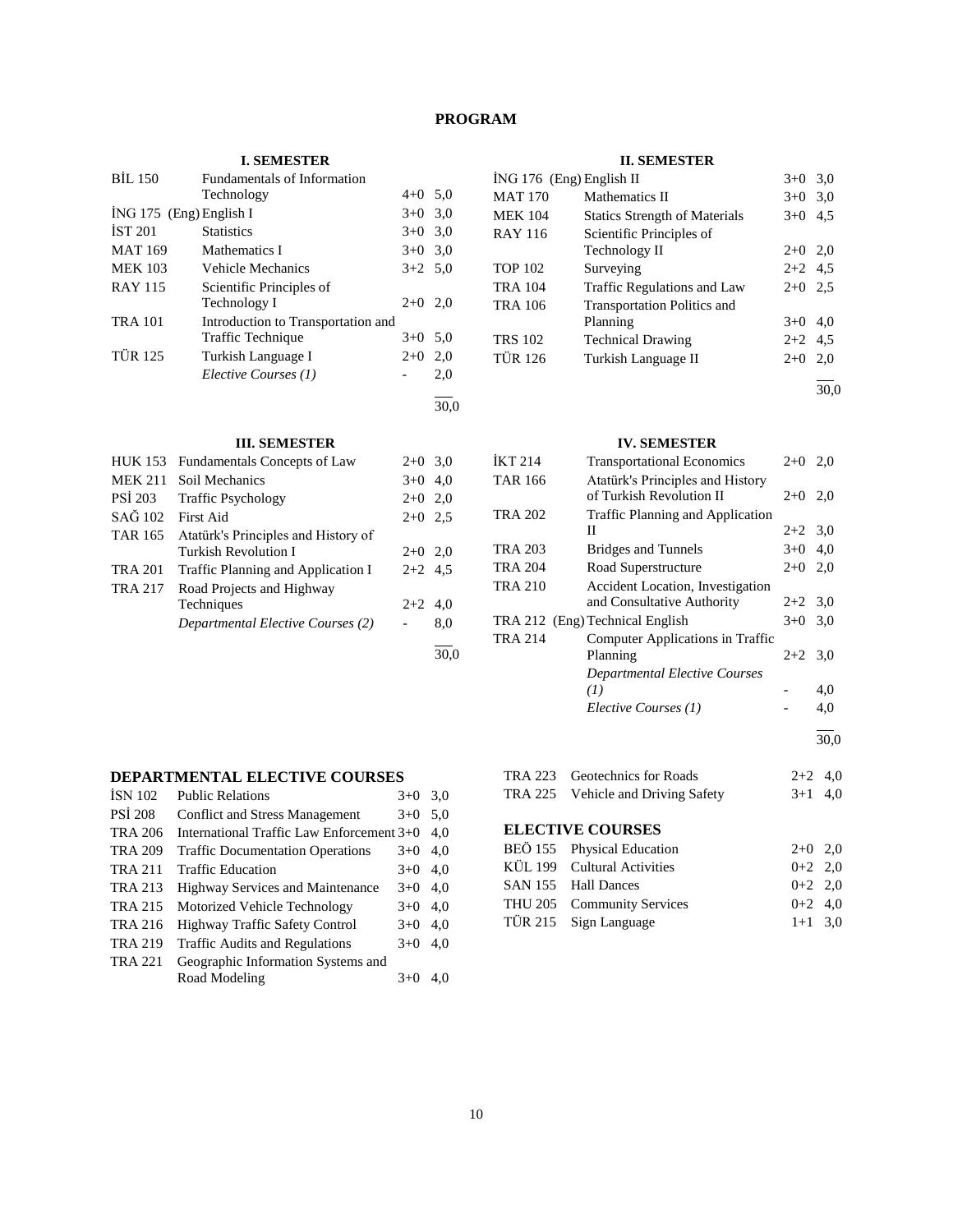## **ANT 310 Swimming 1+2 3,0**

Teaching Phases in Swimming: Adaptation to Water, Respiration, Adaptation of Eyes, Floating, Advancing in water; Swimming Techniques and Analyses: Freestyle, Backstroke, Butterfly, Breaststroke; Rules of Competitions and officiating; Triathlon; Organization in Swimming; FINA; Dimensions of Swimming Pools; Biomechanics of Swimming.

**BEÖ 155 Physical Education 2+0 2,0** Definition of Physical Education and Sports; Aims, Disadvantages of Inactive Life; Various Activities for Physical Education; Recreation; Human Physiology; First Aid; Sports Branches: Definition, Rules and Application; Keep Fit Programs.

#### **BİL 150 Fundamentals of Information Technology 4+0 5,0**

Introduction to Computer: History of Computer; Operating Systems: Introduction to operating systems; Office Software-Word Processors and Document Systems: General Characteristics of the Office Software; Office-Software-Spreadsheets Programs: Spreadsheets Programs; Office Software-Presentation Programs: Presentation Programs; E Mail-Personal Communication Management: General Characteristics of the E Mailing System; Effective use of the Internet and Internet Security; Network Technologies. Computer Hardware and Error Detection: Types of Computers; Social Networks and Social Media: Social Media and Introduction to Social Media; Special Application Software: Multimedia; Law and Ethics of Informatics: Intellectual Property and Informatics Law; E-Learning: Developments in E-Learning; E-Government Applications; Computer and Network Security; Latest Strategic Technologies of Informatics: Factors Affecting Technological Developments.

#### **ÇİN 255 Chinese I 3+0 4,0**

Functions; Greetings, how do you do? Making an acquaintance; What is your name? Making an inquiry; When is your birthday? Where do you live? Phonetics; Phonetic alphabet, Initials, Finals, Tones, Spelling; Grammar; Affirmative and negative questions; Questions with interrogative pronouns-Sentences with adjectival predicate?with a verbal predicate?with a nominal predicate & with verbal constructions in series; The attributive genitive; The shi sentence?Ways to show the year, The month, The day and the days of the week; The question tag Haoma; You sentences; Prepositional constructions; Grammatical functions of time words; Adverbial adjuncts; Words of location.

#### **ÇİN 256 Chinese II 3+0 4,0**

Functions; Needs: I want to buy something, Making an appointment: Have you ever seen Turkey? Going to some places, Welcome; Reception; Let's have a toast! Grammar;

Modal particle le Reduplication of verbs; Sentences with a subject-predicate; Modal verbs; Sentences with a ditransitive verb; The modal verb hui; Numeral-measure compounds; Pivotal sentences; shi sentences; Complement of result; Preposition gei, Aspect particle guo, Sentences without a subject; Expression hai mei you ne, Alternative questions; Directional complement; Expressions yao le, shi de, Objects of cong and zai with zher & nar, Frequency degrees; Verb phrase or subject-predicate phrase.

#### **ÇİN 357 Chinese III 3+0 4,0**

Functions; Intation: Will you join us? Declination: I can't go; Apology: Regret: I haven't seen him; Praise: Great; Congratulation: Persuasion: Don't smoke, Comparison: It is colder today, Hobby: I like walking; Language: Speak slowly, Grammar; Continuous actions; Durational words or phrases; Aspect particle & verb le, Adjective hao, Adverbs jiu &cai Complements of Direction, Potential, Quantity & Duration, Pivotal sentence with rang Affirmative questions with shibushi, expressions of you you, yaoshi jiu & chu le yi wai kai & xia; youdianr as an adverbial adjunct; Sentences expressing existence; Use of duo, bi you & meiyou for comparison; Questions with ba.

#### **ÇİN 358 Chinese IV 3+0 4,0**

Functions; Travelling: Is the park beautiful! Are there any books? To see a doctor; I have a flu; To pay a visit; Are you better now? Departure; I'll return home, To give a farewell: We are sorry to let you go, Shipment; Is this the place for checking? To see someone off; Have a pleasant journey; Grammar: rhetoric questions with bushima, Duration of an action; Jian as a complement of result; Reduplication of adjectives & structural particle di ba sentences; Expressions yi jiu , youde youde & le jiu; Complex sentences with suiran, danshi &budan; Passive sentences; Verb dong as potential complement; Continuation & progression of an action; Use of buru for comparison.

## **ELE 102 Basics of Electricity 2+2 3,0**

Formation and Properties of Electricity; Basic Electrical Laws; Direct Current and Alternative Current Sources; Electricity-Work and Electricity-Power Relations; Transformers and Electrical Installation Schemes; Operations and Connections of Electric Motors; Equipments Used in Electrical Installations; Stable Electrical Plants; Energy Sources.

**ELO 108 Basic Electricity and Electronics 2+2 5,0** Electron Theory: Structure Of The Electric Charges and Atoms, Molecules, Distribution in Ions, Conductors, Molecular Structure Of Semiconductors and insulators; Static Electricity and Transmission: Static Electricity and Electrostatic Loads Distribution, Coulomb?s Law, Electricity Solids, Liquids, Gases and İn Vacuum Transmission; Electrical Terminology: Electromotor Force, Voltage, Current, Resistance, Conductivity, Conventional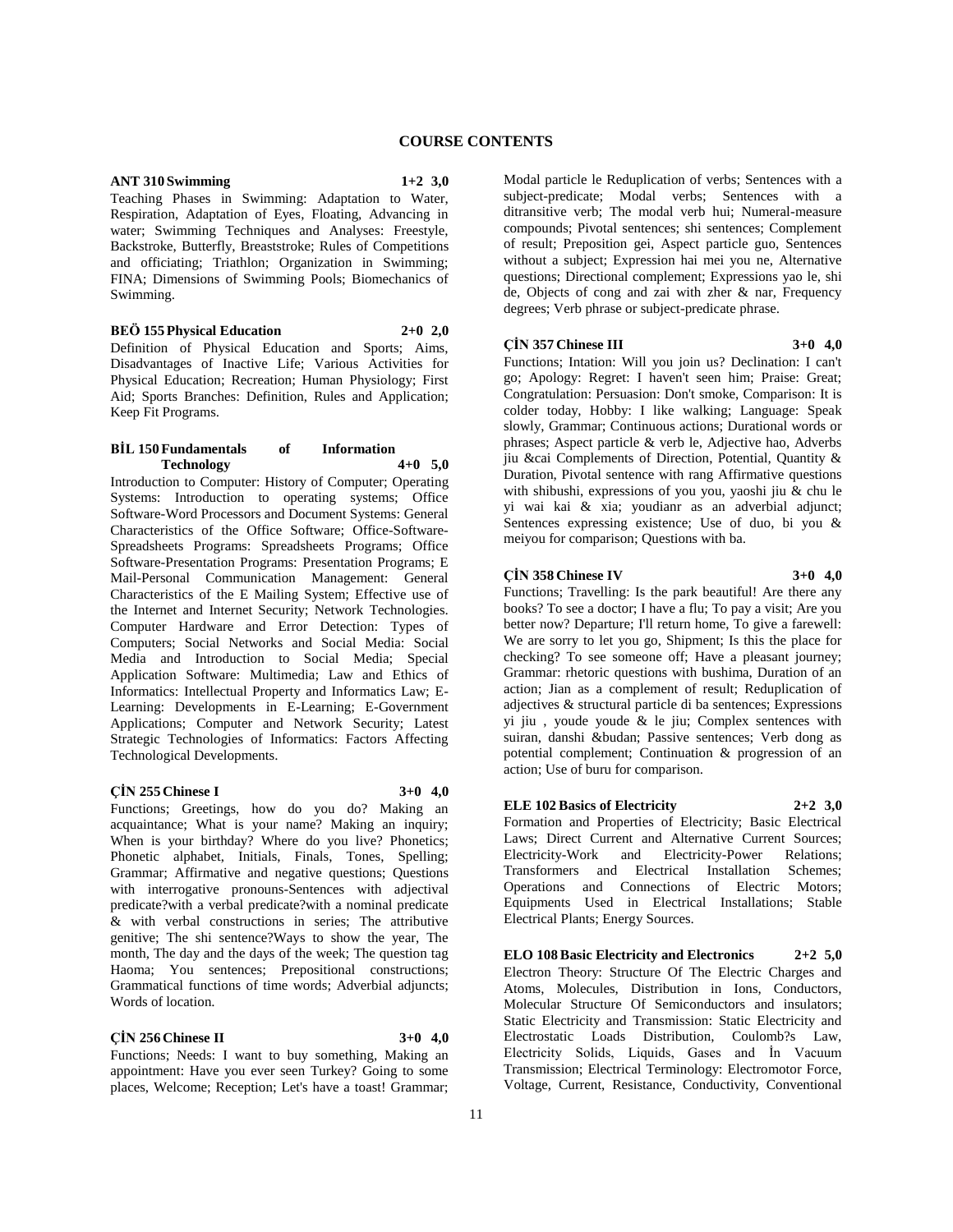Current, Elektron Flow, Electricity Production Methods; Direct Current Supplies, Batteries and Types, Serial and Parallel Batteries , Internal Resistance and Its Effects, Thermocouples, Photocells Study; Alternating Current Theory: Sinüsoidal Waves, Phase, Period, Frequency, Voltage, Current and Power; Triangle / Square Waves; Principles Of Single Phase and Three Phase, Electronic Equipment: Electronic Equipment İn Aircraft, Flight Computers: Basic Computer Structures; Electrostatic Sensitive Devices, Protection Against Electric Shock.

| <b>EMY 225 Urbanization</b> | and | <b>Environment</b> |  |
|-----------------------------|-----|--------------------|--|
| <b>Problems</b>             |     | $2+0$ 2,0          |  |

Urbanization; Causes of Urbanization; City Planning; Residence Policy: Slum House, Metropolitan territories planning; Metropolitan Management and Public Utilities; Metropolitan Management in Turkey; Environmental Urbanization; Environment and Envorinmental Problems; Envorinmental Pollution and Protecting.

#### **FRA 255 French I 3+0 4,0**

Language Functions: Greetings, Invitations, accepting or refusing invitations; Vocabulary Knowledge: Nourishment, Accommodation, Clothing and colors, Bairams and activities; Grammar: Expressions showing quantity, Demonstrative and possessive adjectives, Prepositions and time indicators, Stressed personal pronouns, Imperatives, Verbs with double pronouns; Learning About French Culture: An area in France: La Baurgogne; Pronunciation, Semi-vowels, Gliding.

#### **FRA 256 French II 3+0 4,0**

Language functions: Imperatives and wishes; Evaluation, Proving and Thanking; Vocabulary: Nourishment, Accommodation, Clothing and colors, Bairams and activities; Ordinal Numbers; Grammar: Expressions showing quantity, Demonstrative and Possessive Adjectives, Prepositions and Time indicators, Stressed personal pronouns: Imperative moods, Verbs with double pronouns; Learning about Target Culture: An Area in France: La Bourgogne; Pronunciation: Intonation, Semi-Vowels, Gliding.

#### **FRA 357 French III 3+0 4,0**

Language Functions: Expressing One's Opinion, Asking for Somebody's Opinion, Giving Negative Reaction, Confirmation, Asking for Explanation, Making Suggestions; Vocabulary: Education, Transportation, Communication, Family, Health; Grammar: Pronouns, Indirect Speech, Futur Proche and Future Tense, Passé Composé, Imparfait, Negation; Pronunciation: Intonation, Gliding, Vowels; Learning about French Culture: Regions and Social Life in France.

## **FRA 358 French IV 3+0 4,0**

Language Functions: Expressing Wishes, Prohibition and Acceptance, Expressing Opinions and Debating, Expressing Regrets; Vocabulary: Press and Media, Weather Forecast and Seasons, Means of Communication; Grammar: Compound Pronouns, Comparatives, Futur, Imperatives,

Passé Recent - Présent Continu, Conditionnel, Impersonnel Verbs, Group III Verbs, Conditional Clauses; Pronunciation: Intonation, Complex Sounds; Learning about French Culture: Regional Life, Economical and Ecological Problems, Traditions and Modern Life.

# **HTK 406 Aviation Psychology 3+0 4,5**

Definition of Aviation Psychology and History; Human Information Processing; Vigilance and Attention; Senses and Perception; Definition of Attention: Main factors affecting person's attention level, Attention in working group; Perception: Senses and functions of perception; Memory and Learning: Basic forms and types of memory; Definition of Motivation: Relationship between motivation and learning, Performance and attention; Personality: Definition, Developing stages, Personality disorders; Human Error and Decision Making; Communication: Various levels of communication, Communication practice in regard to preventing or solving conflicts; Stress Management Techniques.

# **HUK 117 Fundamentals of Law 2+0 2,0**

Systems of Law: The Turkish law system; Branchs and Sources of Law; The Turkish Judgement System; Judgement System and Types of Lawsuit; Legal Actions: Relationships and treatments; Personality Concept; Classified of Persons: Real and legal Persons; Efficiencies of Persons: Right efficiency, Action efficiency; Relationship, Residence; Inheritance Concept and Legal Inheritors; Rights, Examined of The Private Rights; Acquiring of Rights and Goodwill Rules: Losing and Protection of Rights and Proof Responsibility; Ownership Right, Purview and Types of Ownership Right; Obligation Concept and Types of Contract; Laws of Independent Accountancy and Financial Adviser.

**HUK 153 Fundamentals Concepts of Law 2+0 3,0** Social Rules and Law; Concept of Law and Legal Sanctions; Characteristics of Legal Rules; Sources of Law; Branchs of Law; Definition and Types of Legal Rights; Legal Capacity: As subject of rights, Capacity to act; Kinship; Domicile; Protection of Personality; Possession; Ownership; Obligation and Responsibility; Judiciary Systems.

#### **HUK 154 Commercial Law 2+0 3,0** Commercial Law Concept and Commercial Enterprise;

Merchant; Commercial Name; Commercial Register; Unfair Competition; Commercial Reports; Merchant Assistant; Current Account; Partnership Concept; Definition and Elements of Partnership; Collective Partnerships: Establishment, Operation, Ending; Commanded Partnership: Establishment, Operation, Ending; Joint Stock Corporation: Establishment, Operation, Ending; Limited Company: Establishment, Operation, Ending.

**HUK 223 Labor and Social Security Law 2+0 3,0** Individual Labor ;Law Labor Law; General Information and Characteristics of Labor Law; Historical Background of Labor Law in the World and Turkey, Explaining Basic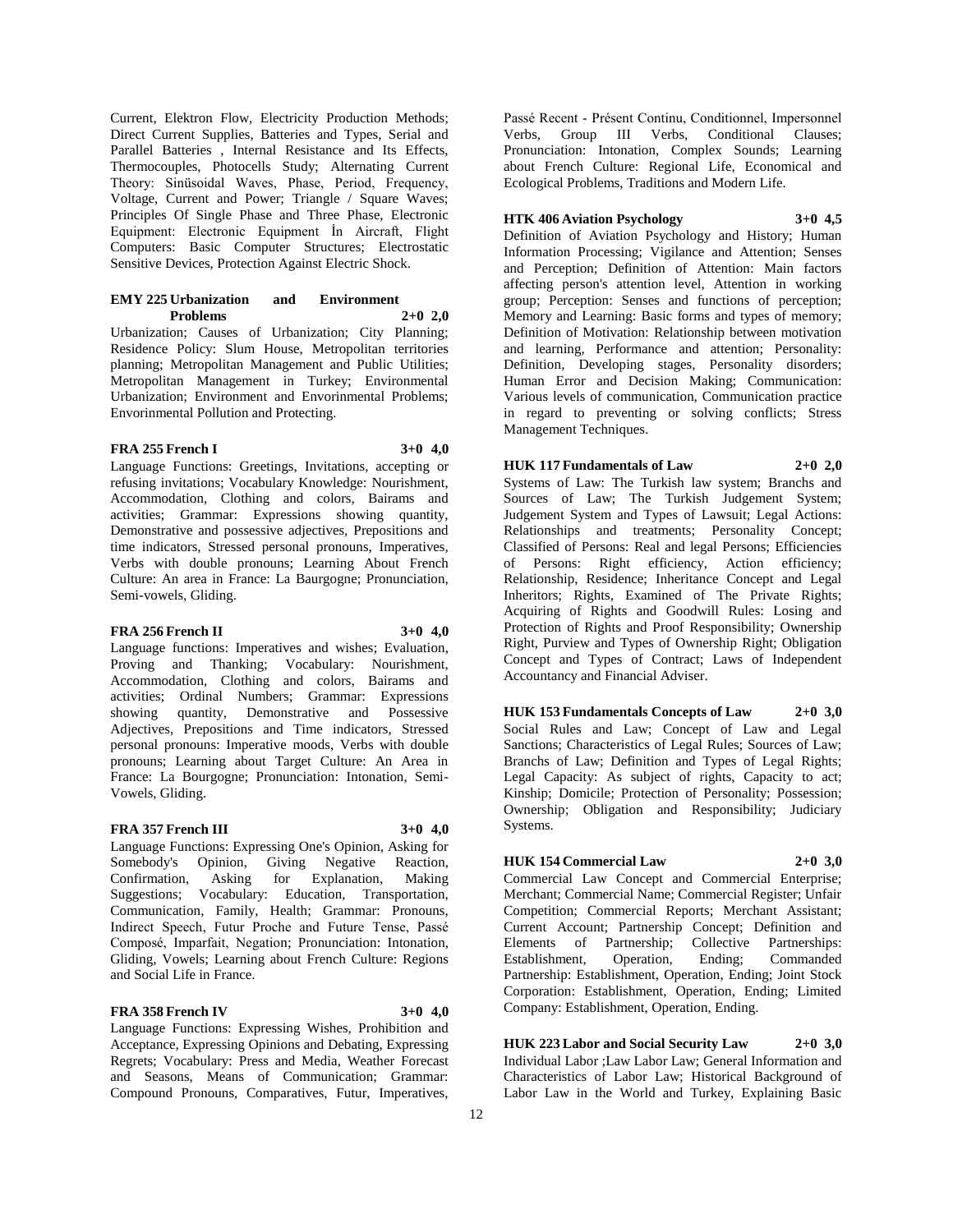Principles; Legal Regulations; Basics of Labor Law: Employers, Apprentice and trainees, Deputy employee, Secondary employees; Work Place and Organization; Definition of Contracts; Types of Contracts and Contract Obligations; Case Studies in Contract Services; Arrangements at Work Place; Periods of Work, Breaks, Paid Holidays and Inspection of Work; Collective Labor Law Regulating Formation of Unions, Collective Labor Contracts; Strike and Lockout; Collective Labor Agreements; Institutions Acting on Behalf of Employee and Employers; Labor Conflicts and Solutions, Social Security Law;, Universal Dimensions and Contemporary Trends in Social Security; Institutions of Obligatory Social Security in Turkey, Management of Institutions of Social Insurance, Social Insurance Institutions; Liabilities, Responsibilities of Social Insur

**HYO 111 Introduction to Civil Aviation 1+1 2,0** Terms/ Aviation terminology: Aviation Alphabet, Basic concepts, Codes of airport an airlines, Abbreviations, National and International Regulations, National and International Civil Aviation Authorities; Air Transportation Sectors: The general structure of the sector, Airlines, airports, Ground Handlings; Audits of Civil Aviation and Audit Procedures; travel Geography, Countries, Cultural diversity.

**HYO 227 Airport and Flight Security 3+0 3,0** Security Related Definitions; International and National Legislation on Aviation Security; Airport Security; Security areas and security measures; Passenger Terminal Security: Security systems; Human Factor in Aviation Security; Role of Cabin Attendants in Aviation Security: Cabin crew collaboration; Unlawful Acts: Bomb threats in aircraft, Detection of suspicious substances, Hijacking, Disruptive passengers, Sabotage and suicide attack; Aircraft Security: Preflight security check; Cockpit Security; Transport of Weapons and Explosives.

**HYO 303 Model Aircraft Constmetion 1+2 3,0** Introduction to Building Model Aircraft; Flight Principles of Model Aircraft; Major Parts of Model Aircraft: Wing, Structure, Landing gear, Tail, Flight controls, Engines; Types of Model Aircraft: Free flight models, Radio controlled models; Plans and Building Materials; Building Techniques; Flying Techniques.

#### **HYO 306 Computer Aided Design 3+0 4,5**

Basic Concepts: Introduction, User Interfaces, Workspaces, Description of The Menus; Wired Geometry and Surface Modeling: Basic Geometric Elements, 3D Wired Geometry and Advantages, Construction Techniques of Basic and Advanced Surface Elements; Part Design: Profile Drawing, Line, Plane and 3D Operations, Part Analysis; Assembly Design: Adding, Modifying and Constraining Assembly Components , Assembly Analysis; Drafting for Manufacturing: Basic and Auxiliary Views, Sectioning Techniques, Drawing Standards, Dimensioning and Pivoting.

# **HYO 308 Organizational Behavior 3+0 3,0**

Introduction to Organizational Behavior and Scientific Foundations of Organizational Behavior; Historical Development of Organizational Behavior; An Individual and Personality in Organization; Attitudes and Job Satisfaction; Foundations of Personal Differences, Biographical Characteristics; Abilities and Learning; Organizational Culture; Groups and Group Dynamics in Organizations; Working with Group Techniques and Participant Management; Motivation Process and Theories of Motivation; Leadership and Theories of Leadership; Conflict; Stress and Stress Management; Organizational Environment and Technology; Organizational Change; Organizational Improvement.

#### **HYO 451 General Aviation 3+0 3,5**

Concept and Content of General Aviation; Development of General Aviation; Regulations in General Aviation; Practices of General Aviation in the World; General Aviation in Turkey: Training facilities, Air taxi operations, Aircraft rent, Corporate aviation, Personal and private purposes in general aviation, Sport, Demonstrational and promotional purposes in general aviation; Types of Aircraft Used in General Aviation; Future of General Aviation.

#### **İKT 120 Introduction to Economy 3+0 4,0**

Economics Science and Main Concepts of Economics; Generation and Historical Evolution of Economics Science; Relations with Other Sciences and Importance in Everyday Life; Economic Organization and Basic Economic Systems; Supply and Demand Concepts in Macroeconomics; Factors Effecting Supply and Demand; Elasticity of Supply and Demand; Market Concept: Components, Types and competitive market; Utility; Consumer Equity; Identity Curve Analysis and Budget Line; Production Factors; Production Function Analysis and Cost Analysis; Pricing of Production Factors from Production Interest and Income Distribution; National Income from Macroeconomics Approach: calculating national iIncome; Money and Characteristics: Money types, Functions and policies of money; Economic Instabilities; Inflation; Unemployment and Cyclical Fluctuations; Growing and Development of an Economy; Panel Decisions and Applications.

#### **İKT 214 Transportational Economics 2+0 2,0**

Basic Concepts: Demand, Asset-service; Production costs: Total, Variable, Constant, Marginal cost; Transportation Economy: Economical, social and political functions of transportation economy; Approach to Micro and Macro Economy: Demand and equilibrium in transportation; Properties of Transportation; Transportation subsystems; Transportation and Politics in Developed Countries, Benefit-Cost Analysis of Consistency of Transportation System Choosing; Interaction Between Transportation System and Environment; Traffic Accidents and Economical Losts; Economical Analysis of Transportation System in Turkey.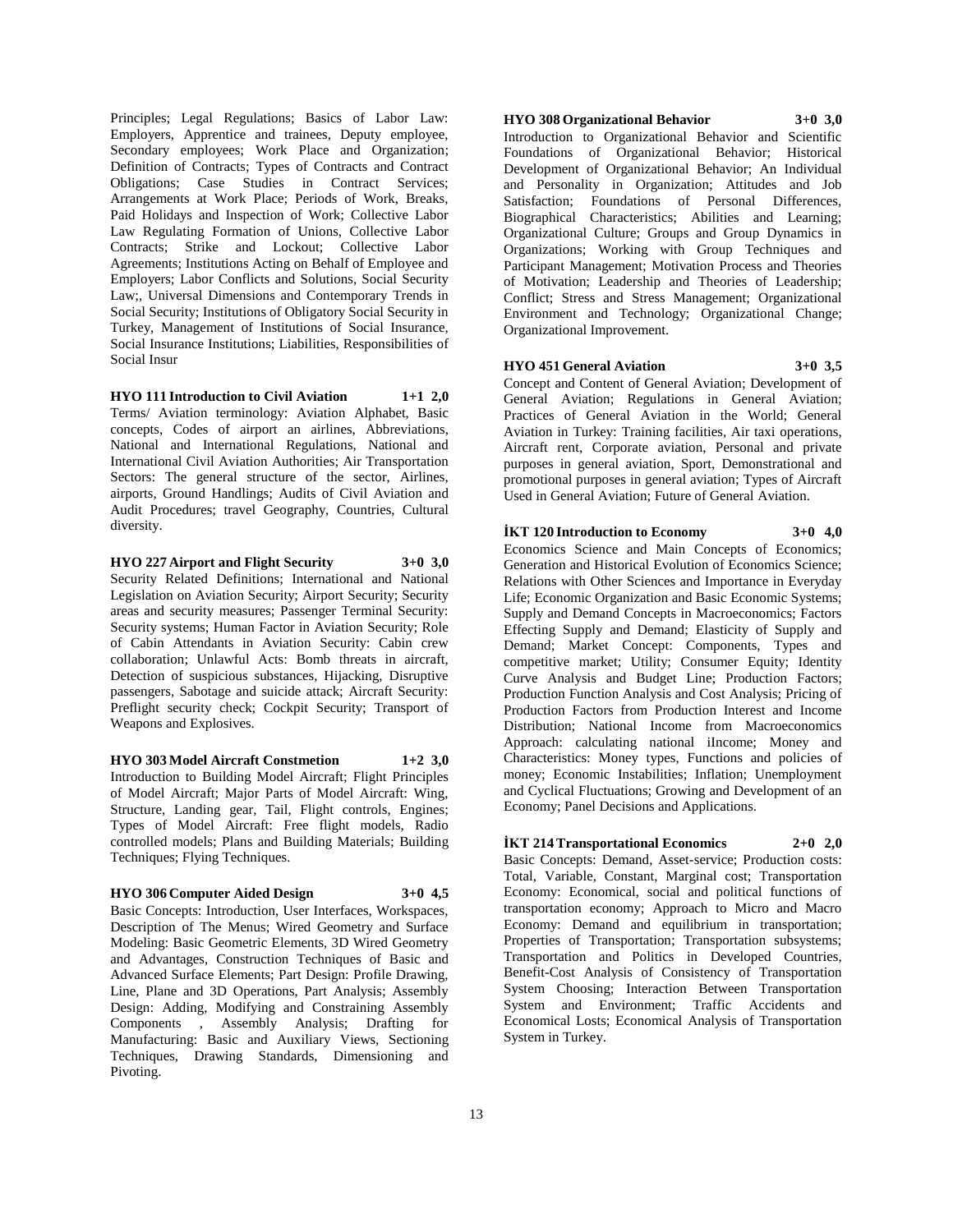**İKT 228 International Economy 2+0 2,0** Economic Growth and International Trade: Globalization in World Economy; International Economic Integration; International Economic Policies; Trade Restrictions; Dumping; Export Subsidies; Foreign Exchange Markets; Balance of Payments; International Monetary Systems; International Credit Markets; International Monetary Fund and Turkey; International Investment Analysis.

#### **İLT 105 General and Technical Communication 2+0 2,0**

Definition and Type of Communication: Communication and it's basic concepts, Types of communication; Oral Communication: Techniques, Principles and necessity of oral communication, It's effects on daily life; Written Communication; examples of written language, The kinds of written text used for institutional communication at business Life; Applying Communication Techniques at Business Life; Graphics Communication; Purpose of using Graphic and Schemes Communication; Communication via Technological Devices; Convenience provided by Technologic Equipments.

**İLT 201 Interpersonal Communication 3+0 4,5** Verbal Communication; Speaking Skills As Dimension of Interpersonal Communication; Listening Capabilities As Dimension of Interpersonal Communication; Non-Verbal Communication; Signs And Meanings; Stress And Stress Management; Group; Group Dynamics; Small Group Characteristics; Persuasion; Speaking And Listening; Time And Time Management; Interpersonal Communication; History of Communication Research.

**İLT 303 Communication and Persuasion 3+0 4,5** Communication in organizations; Group Communication; Concept of persuasion, historical perspective of persuasion and theories of persuasion; Sources of persuasion in organizations, persuasion for organizational goals, management in organizations and persuasion, motivation in organizations and persuasion; Conflicts in organizations and persuasion, decision making in organizations and persuasion, leadership and persuasion, personality and persuasion; Persuasion tactics in organizations and persuasion, classification of persuasion tactics, types of persuaders and persuaded, bottom-up and top-down persuasion; Resistance to persuasion; Instruments and media used for persuasion in organizations; Barriers to persuasive process.

#### **İLT 356 Non-Verbal Communication 3+0 3,5**

The concept of non-verbal communication; Importance of non-verbal communication in daily life; Communication environment; Effects of environment in human communication; The use of personal field in communication; Cultural differences in non-verbal communication; Effects of physical characteristics in human communication; Emotional expressions in nonverbal communication; Non-verbal speech and listening; Mimics, gestures, positioning, appearance, touching, facial expressions, eye movements and control of voice in non-

verbal communication; Non-verbal communication skills in various contexts.

**İLT 363 Verbal Communication 3+0 4,5**

Importance of speech in effective communication process; Meaning and definition of speaking: Speaking and the components of communication process; Types of speech; Elements of speech; Appropriate use of vocabulary, style, and language; Deciding on topics, goals, and argumentative styles; Public Speech: Perceiving the self and the others, benefiting from feedback, self-esteem and fear of stage; Listening activity: Listening for understanding; Types of listening and effective listening; Using materials during speech; Nonverbal communication and speaking; Speaking mistakes; Pronunciation errors, behavioral control; Analysis of effective and ineffective speeches.

# **İNG 115 English Speaking Skills I 1+1 2,5**

Required phrases for everyday English; Greeetings, Introducing, Asking for and giving directions. Social Life: giving an order and paying the bill at restaurants, pubs and bars, Making reservations, shopping. Improvement of listening skills, Pronunciation: improvement of pronunciation and understanding.

#### **İNG 116 English Speaking Skills II 1+1 2,5**

Daily life and social expressions at advanced level. Asking for information about transportation. Various expressions for various situations. Expressions for formal/official situations. Asking for an appointment, job applications/interview, form filling. Formal and informal telephone conversations. Dealing with various accents and register, exercises to improve speaking skills, exercises on problematic sounds and words.

#### **İNG 175 English I 3+0 3,0**

Using the Verb 'to be'; Saying Name, Phone Number and email Address; Describing Things and Places in a Classroom; Asking for Help While Studying; Using the Verb 'to be' in Questions, Describing Favourite Celebrities, Friends and Family; Using Simple Present Statements, Yes-No Questions and Short Answers; Talking about Daily and Weekly Routines; Saying How Often You Do Things; Talking about Free-time Activities and TV shows; Using 'there is, there are'; Using 'some, no, a lot of, and a couple of'; Describing Neighbourhood and Local Events; Asking for and Telling the Time.

### **İNG 176 English II 3+0 3,0**

Using the Present Continuous; Talking About the Weather and Sports; Using 'like to', 'want to', 'need to' and 'have to' with Other Verbs; Using 'this', 'that', 'these', 'those'; Asking Questions with 'How much'; Talking about Clothes, Colours, Shopping and Prices; Using can; Talking about Countries, Languages, and Nationalities; Talking about International Foods; Using the Simple Past of Regular and Irregular Verbs; Using the Past of be; Asking Simple Past Information Questions; Describing Past Experiences; Using Many and Much; Using Some and Any; Using Would Like;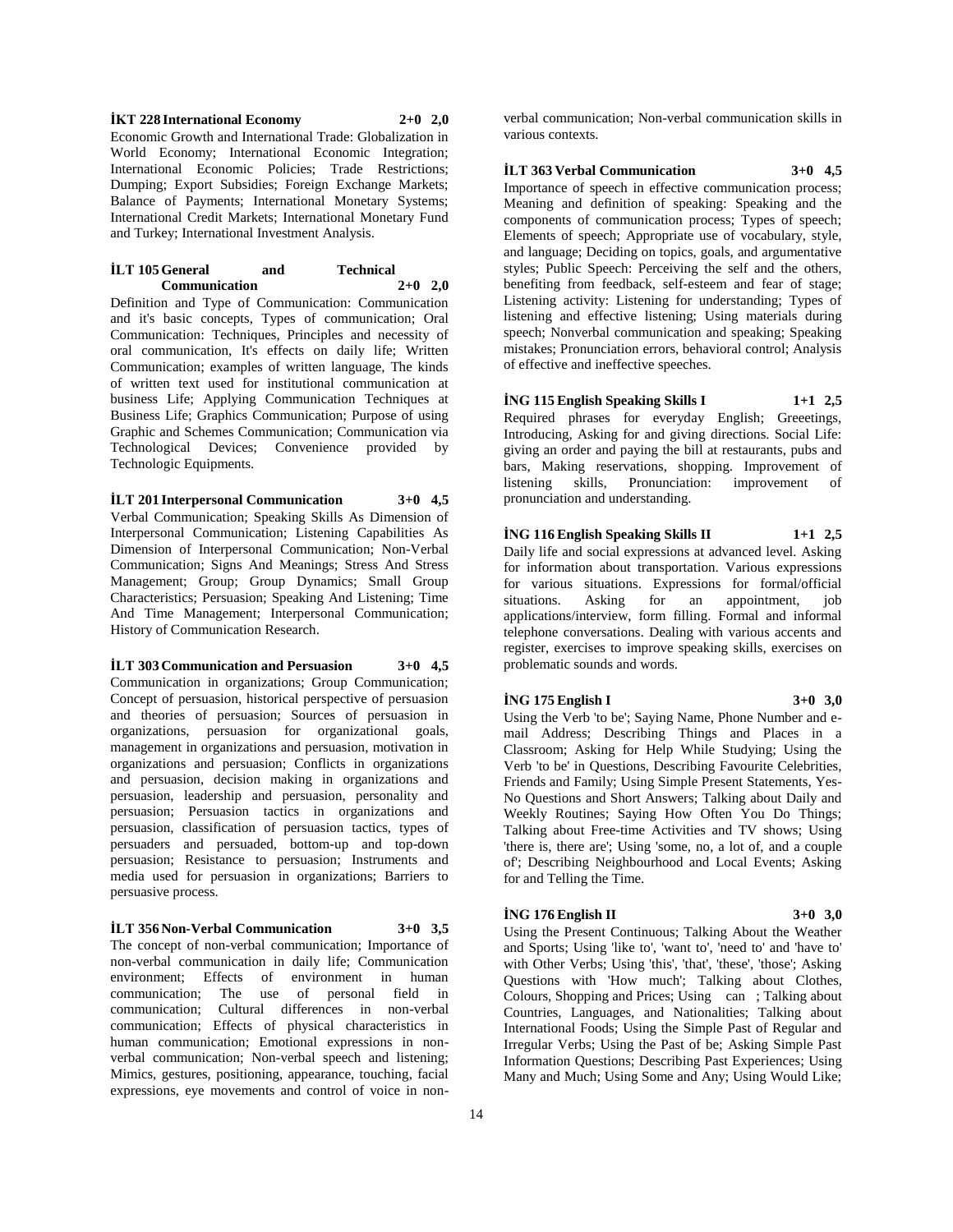Describing Favourite Foods and Eating Habits; Using 'or something' and 'or anything'.

**İNG 217 English Speaking Skills III 3+4 7,0** Improvement of listening skills, the importance of pronunciation in oral communication, presentation of communication skills and use of them effectively, utilizing effective tone of voice and body language, teaching vocabulary for, word formation and phrases required by cabin attendants.

**İNG 218 English Speaking Skills IV 2+3 5,5** Improvement of listening skills, importance of pronunciation in oral communication, communication skills required in the professional area, improvement of English pronunciation, increasing the level of comprehensibility; words, phrases, and sentences required by flight crew in case of emergency.

# **İSN 102 Public Relations 3+0 3,0**

Fundamentals of Public Relations; Historical Development of Public Relations in Turkey and in the World; Development of Public Relations in Private and Public Sector; Career Development in Public Relations; Place of Public Relations Department in an Organization; Interdepartmental Public Relations; Research in Public Relations; Planning a Public Relations Campaign: Identifying problems, Determining objectives, Application and evaluation; Materials Used in Public Relations: Written, Audio-visual and other materials.

#### **İSP 154 Spanish I 3+0 4,0**

Saying hello, Introduction, Spanish Alphabet, Pronunciation exercises, Numbers in Spanish, Country names, Nationalities, Personal pronouns, Verb conjugations in Present tense, Use of Ser-Estar and Haber verbs, Demonstrative Pronouns, Grammatical Gender in Spanish, Asking for directions, Giving directions, Asking for time and telling time, Describing people and objects, Comparatives, Shopping, Imperative sentences in Spanish, Use of Poder, Gustar, Querer and Tener verbs, Vocabulary building: Objects in the classroom, Objects at home, Occupations, Food and description of clothes.

#### **İSP 255 Spanish II 3+0 4,0**

Polite requests, Asking for permission, Present Perfect tense, Past Perfect tense, Reqular conjugation of verbs, Irregular conjugation of verbs, Asking for opinions, Description of event and people in past tense, Talking about past habits, Future tense, Talking about future plans, Vocabulary building: Parts of body, Colors, Fruits and vegetables, Talking about health, Use of Ser and Estar verbs in Present Perfect and Past Tense, Use of past tense forms.

#### **İSP 257 Spanish III 3+0 4,0**

Regular and Irregular Verbs in Imperatives, Negative Forms of Imperatives, Verb Conjugations, Present Perfect Tense, Simple Past Tense, Past Continuous Tense, Past Perfect Continuous Tense, Verb Conjugations in all Tenses, The Use and Comparison of Past Tenses, Future Tense,

Future Tense with 'ir+a infinitive', The terms of Traveling, Talking about Climate and Geography, Use of Gustar - Encantar - Odiar ? Preferir Verbs, Tambien - Tampoco, Ordering at a Restaurant, Conjunctions, Vocabulary Building.

# **İSP 358 Spanish IV 3+0 4,0**

Introduction to Subjunctives; Verb Forms of Subjunctives; Verb Forms of Future Tense; Use of Future Tense; Making Suggestions: Accepting and Rejecting Suggestions: Analyzing Various Past Tenses; Verb Forms and Use of Perfect Subjunctives; Verb forms and Use of Present Perfect Tense; Verb Forms and Use of Perfect Modals; Vocabulary Building; Pair and Group Work for Spoken Spanish; Introducing Simple Reading Passages.

#### **İST 201 Statistics 3+0 3,0**

Definition of Statistics: Data collection; Data Presentation Techniques, Distribution theory; Sampling: Errors, Estimation of population parameters; Hypothesis Testing: Hypothesis testing for two populations, Comparisons of ratios, Hypothesis testing for large and small samples; The Chi-Square Distribution and Chi-Square Testing; Correlation: Simple linear correlation coefficient, Regression coefficient, Forecasting, Determination coefficient.

**İST 226 Operations Research 2+0 3,0**

Introduction to Operations Research, Model Concept and Model Building, Optimization with Linear Programming: Graphic Method, Solution with Lindo, Transportation and Appointment Problems, PERT/CPM Network Models, Travelling Salesman Problems: Shortest path problem - Maximum flow problem, Queuing Models.

# **İŞL 101 Introduction to Business 3+0 4,5**

Concept of business: Economic systems, Production factors, Needs and wants, Demand, Goods and services, Consumption and consumer; Success criterion: Efficiency and related concepts; Characteristics of Businesses: Goals and functions of businesses, Relationships with the environment and responsibilities of businesses, Grouping of businesses; Foundation of businesses: Foundation decision, Determining plant location; Extending Businesses; Business ethics and social responsibility ( Ethical and moral rules); Concept of management; Functions of management; Human resources management; Functions of human resources management; Principles of marketing.

**İŞL 102 Management and Organization 3+0 4,0** Management: Definition, Significance of Management for Business Enterprises; Development of Management Science: Classical, Behavioral and Modern Theories; Management Systems; Decision Making and Planning; Concepts of Authority and Power: Characteristics of Authority and Power, Delegation of Authority; Organization: Characteristics and Principles; Comparison of Organization and Planning Processes; Departmentalization; Staffing: Fundamentals, Staffing Process; Leading: Fundamentals, Leading Process; Organizational Structures: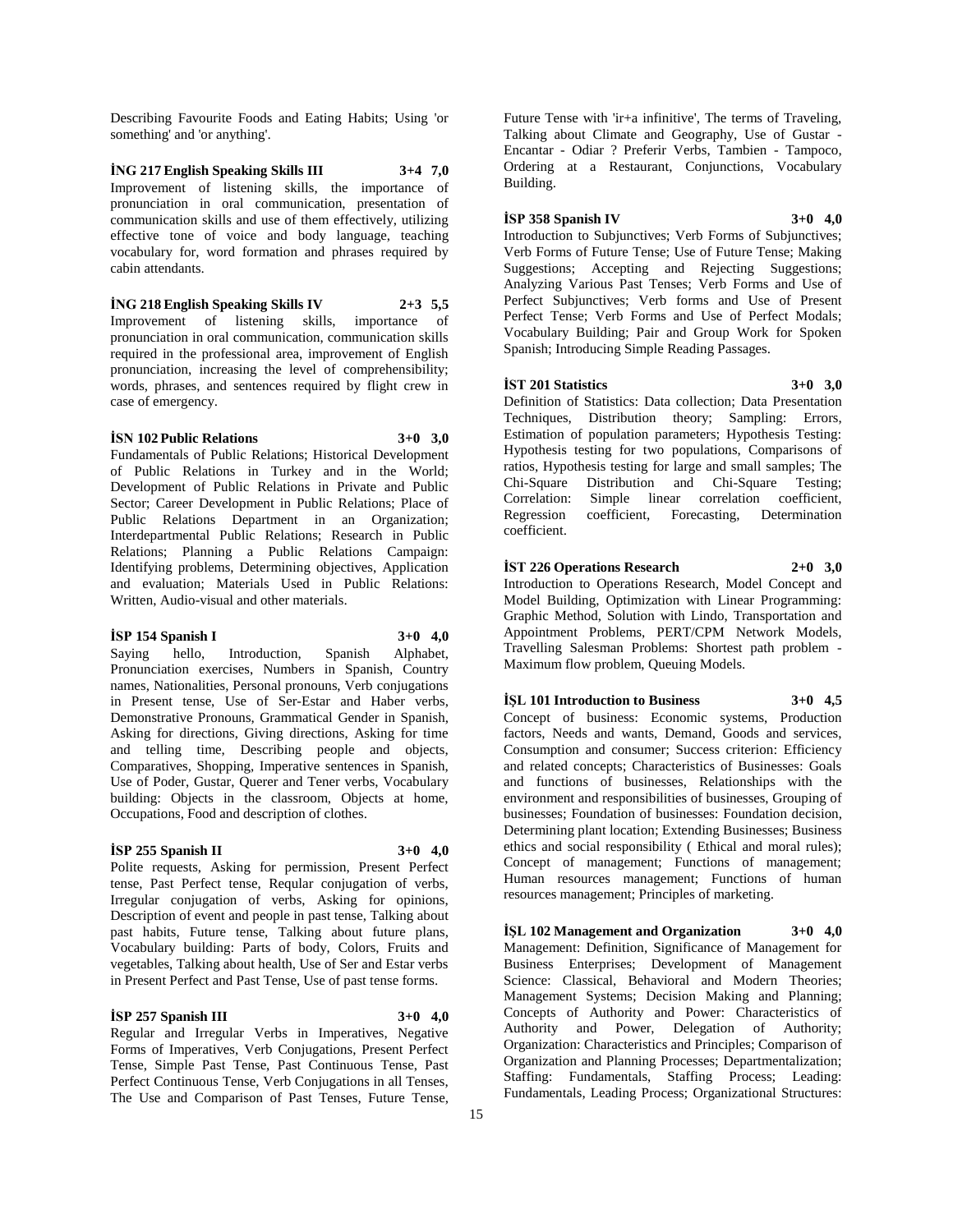Development and Varieties of Organizational Structures; Controlling: Fundamentals and Controlling Process.

**İŞL 155 Introduction to Business 2+0 3,0** Introduction to Business: Basic concepts, External environment of business enterprises; Structure of Business Enterprises; Foundations of Business Enterprises: Stages, Feasibility decisions; Functions of Business Enterprises: Management, Marketing, Production and financing; Cost Concept: Variable and fixed costs, Unit and total costs, Job order costing system, Process costing, Case studies.

**İŞL 212 Inventory Management 2+0 3,5** Inventory; Content; Inventory Management; Importance for Companies; Functions of Inventory; Inventory Control; The Purpose of Inventory Control; Inventory Systems; Inventory Costs; ABC Approach; Inventory Models; Effects of Discounts on the Costs of Inventory; Determining where to Order.

**İŞL 213 Human Sources Management 2+0 3,0** Introduction To Staff Management; Basic Functions; Organizing; Planning of Work Force; Methods; Planning Means; Work Analysis; Work Definitions; Work Necessities; Hiring: Finding; Selecting; Training; Staff Training; Methods; Principles; Evaluating; Staff Evaluating; Methods; Evaluation Mistakes; Discipline; Types; Forming The System; Punishment Application; Salary Management; Salary Methods; Staff services.

#### **İŞL 220 Labor Legislation 2+2 4,0**

Constitution, Law, Covenant and Regulation Concepts; Labor Laws in History; The Aim and Scope of Labor Law No. 4857; Labor Agreement Types and Regulations Related to The Annulment of Labor Agreements; Wages in Labor Laws; Organization of Occupation; Regulations Related to Occupational Health and Occupational Safety; Social Insurance and Universal Health Insurance Law No. 5510; The Trade Unions Act No. 2821; Strike and Lockout Law No. 2822; Legislation Related to Civil Servants; Working Principles for Civil Servants.

**İŞL 352 Organizational Communication 2+0 3,0** Definition and Significance of Organizational Communication; Functions of Organizational Communication; Organizational Communication Process; Channels of Organizational Communication; Communication Methods and Tools in Organizations: Organizational Communication and Managerial Function; Organizational Culture and Communication; Barriers to Organizational Communication; Developing Methods of Organizational Communication.

**İŞL 421 Entrepreneurship 2+0 3,0** Importance and Evolution of Entrepreneurship: Entrepreneurship within the framework of Manager, Concepts of Entrepreneur, Employer, Boss and Investor; Leadership in Entrepreneurship and Importance of Management Characteristics; Characteristics of Entrepreneurship; Changing Views of Entrepreneurship;

General Evaluation of Entrepreneurship in Turkey: Change and Entrepreneurship; Entrepreneurship before and after the Republic; Female Entrepreneurs.

**İTA 255 Italian I 3+0 4,0**

Sounds in Italian; Masculine and Feminine Definite Articles; Personal and Demonstrative Pronouns; Use and Conjugation of Verbs 'Essere? and 'Avere?; Introducing Oneself; Improving Reading Comprehension by means of Dialogs ; Describing People ; Days ; Months ; Years ; Asking the Time ; Ordinal and Cardinal Numbers.

**İTA 256 Italian II 3+0 4,0**

Simple and Compound Prepositions; Past Tense and Conjugation of Verbs in this Tense; Transitive and Intransitive Verbs in Past Tense; Improving Reading Skills; Analyzing Paragraphs and Texts; Interrogatives: Asking Questions; Introduction to Italian Culture and Daily Language.

**İTA 357 Italian III 3+0 4,0**

Imperfect Tense and Conjugation of Verbs in this Tense; Prepositions; Double Object Pronouns; Possessive Pronouns; The Use of Partitives 'Ci? and 'Ne?; Construction of Passive with 'Si!?.

#### **İTA 358 Italian IV 3+0 4,0**

Future Tense; Future Perfect Tense and the Conjugation of Verbs in this Tense; Demonstrative Pronouns; Adverbs; Past Perfect Tense and the Conjugation of Verbs in this Tense.

**JAP 301 Japanese I 4+0 4,0**

Basic Verbs; Words and Sentence Structures Used In Daily Speech; Greetings; Meeting Someone new; Introducing Oneself; Asking For Price; Time Concept; Numbers; Verbs And Words About Traveling By Train And By Bus; Likes And Dislikes; Apologizing.

**JAP 302 Japanese II 4+0 4,0** Introducing Oneself And One's Family; Ordering Food And Beverages In A Restaurant Or Cafe; Asking for the Bill; Meals And Expressions Used for Ordering Meals; Making A Reservation; Talking On The Phone; Asking For Information; Quantifiers; Demonstrative Adjectives; Talking About Past And Future.

#### **JAP 403 Japanese III 4+0 4,0**

Requests and orders for something, giving directions to a taxi driver, asking permission, refusal situations, family terms, giving advice, negative positions of like and dislike at simple present tense and past tense, desire-preferencelike and dislike at adjectives and verbs, verbs used for public transportation.

#### **JAP 404 Japanese IV 4+0 4,0**

Guessing, expressing feeling about something, writing letter, situations at traffic, talking about business trip; direct and indirect verbs, modal of ability, basic conjunctions,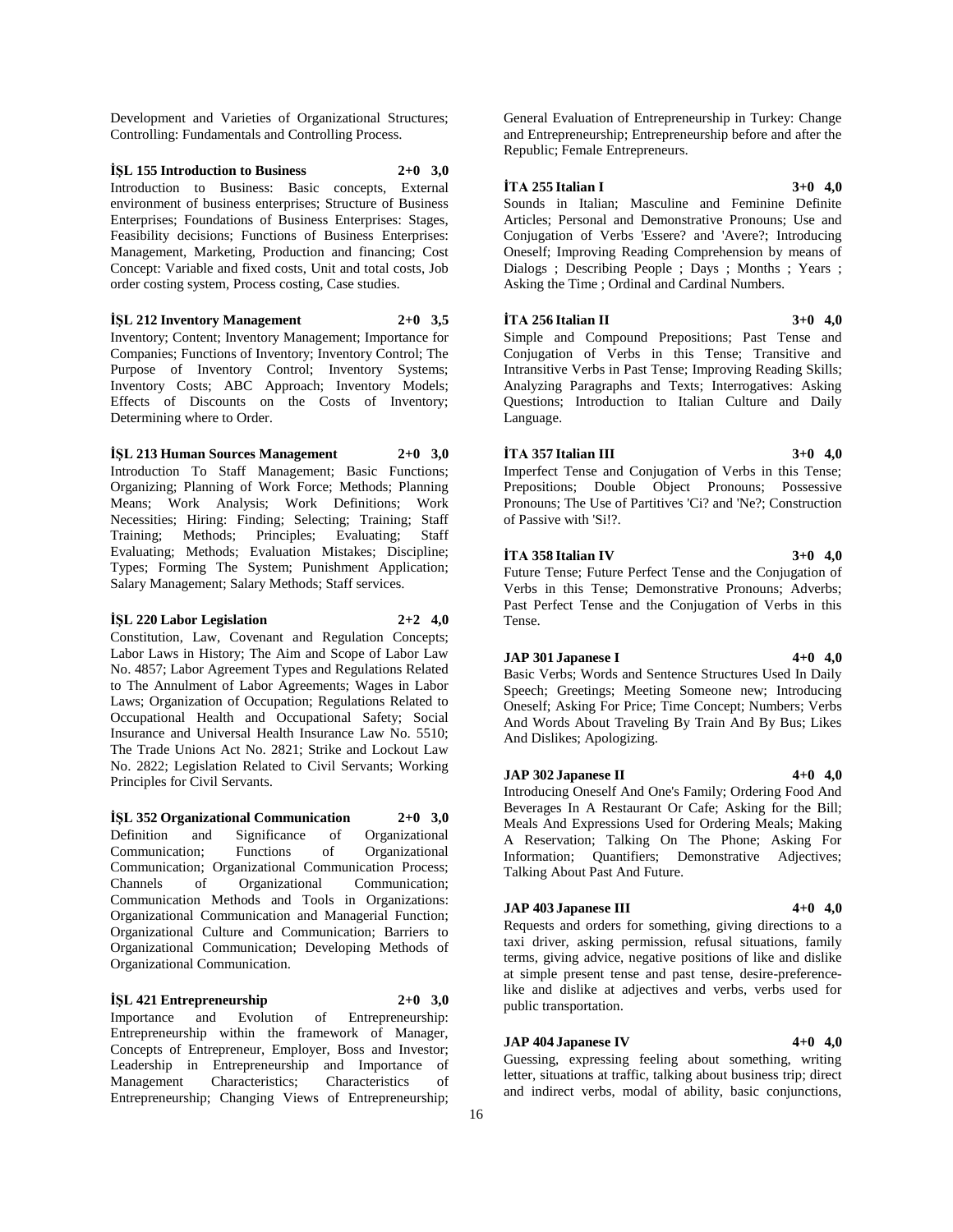negative positions at simple present tense, differences of niwa and -dewa, -ta form at verbs, -te/de and -ku/ni form at adjectives.

# **KÜL 199 Cultural Activities 0+2 2,0**

Participating Actively or as a Spectator in Sports Activities; Participating in Activities Arranged by the Counseling Center; Participating in Workshops in Art; Education on Museums; Participating in Art Trips; Participating in Cultural Trips; Participating in and Taking Duty in activities such as Cinema, theatre, scientific Meeting etc.; Taking duty in Clubs; Being a Student Representative and Participating in Environmental Activities.

#### **LOJ 103 Principles of Logistic 3+2 5,0**

Logistic: Basic concepts, Significance; Supply Chain: Relationships, Management, Field of application, Movement and Stocking up the products in supply chain; Explaining Logistics within Networks of Physical Distribution and Supply Chain; Components of Logistic System; Outsourcing; Customer Satisfaction; Logistic Systems; Order Management and Customer Services; Protective Packaging and Material Handling; Stock Management: Principles of Stock Management: Distribution Centers and Stocking Up; Infrastructure and Management of Transportation: Delivering Products to Consumers from Production Line: Carrying Raw Materials to the Production Line: Efficiency: Cost Management.

# **LOJ 104 Use of Computer in Logistic 3+0 4,5**

Terminology; Local Area Network: Application and its Cost; Wide Area Network: Application Fields and its Cost; Internet, Transportation and Logistic Software: Application and its Cost; Softtrans: Application; Ulaşnet Project: Application; Custom-Edi Project: Application, Systems of Vehicle Follow up: Application in Turkey and the World.

# **LOJ 108 Logistics Geography 2+0 4,0**

What is Logistics Geography?; Impact of Geographic Factors on Logistics; Historical Development of Logistics on Geography; Logistics Geography of Turkey; Logistics Geography and Transportation; Logistics Geography and Location Selection: Market, Climatic conditions, Labor force, Incentives and infrastructure, Raw materials, Water, Land topography, Transportation, Energy.

#### **LOJ 110 Transportation Systems 3+0 3,5**

Importance of Transport; Transport Sector and Its Development; Features of the Transport Sector; Transportation Costs; Transport Systems: Road, Rail, Sea, Air and pipelines; Definitions of Multi-mode, Intermodal, and Combined Transport; Main Functions of Intermodal Transport Chain: Load merge, Connections between transportation modes, Transmission and Distribution; SWOT Analysis of Transportation Modes; Specialization

Competition Cooperation on Transportation and Factors Affecting the Selection of Transportation Mode; Transportation Vehicles; Ro-Ro, Piggyback Applications; Transportation with Towing, Transportation without Towing, Accompanied and Unaccompanied Transportation;

Intermodal Transport Potential and Applications in Europe and Turkey; Rail and Road Connections of Our Ports in Terms of Intermodal Freight.

#### **LOJ 201 Technology Use in Logistic 2+0 2,0** New Trends in Logistic; RFID Technology; RFID Labels: Passive: Semi-passive, Semi-active or Active; RFID Arrangements; Map Systems; Use of GPS; Routing with the help of GPS.

# **LOJ 205 Management of Storage and Ware**

**House 2+1 3,5** Storage Management; Logistic and Storage Management; Factors Affecting Effective Storage Management; Activities of Storage; Arrangements of Storage Placement; Identifying Dimensions of Storage; Use of Volume and Accessibility; Types of Pallets and their Configurations; Place of Pallets; Methods of Stocking; Measurement of Storage Performance; Productivity of Labor; Ratio of Space Use; Determining the Number of Workers; Cross Shipping; Physical Control and Security; Auditing Stock Records.

# **LOJ 206 Practices of Logistic 0+6 6,0**

Planning and Preparation Related to the Practicing Areas; Studies on Writing and Verbal Expressing; Practicing the Theoretical Logistic Knowledge; Practicing the Theoretical Purchasing Knowledge; Practicing the Theoretical Knowledge of Insurance Trade; Operating Logistic Firms; Reporting; Comparing the Logistic Practices of Different Companies.

# **LOJ 211 Vocational English 2+0 3,0**

Concept of Vocational English and its Importance in Practice; Terminology Used in Logistic; Practicing on Manuals by use of Translation; Practicing the Principles of Writing in Technical Reports; Writing a CV; Letters of Order and Formal Letters; Translation Practice with Vocational Texts; Preparing Documents; Writing Basic Formal Letters.

#### **LOJ 212 Logistics Management 2+2 4,0**

Logistics Management Definition; Basic Logistics operations; Stock Management; Warehouse Management; Transportation Management and Mode of Transportation; Support Logistics Operations; Packaging; Customer Services; Other Operations; Order Processing; Handling; Information Management; Demand Forecasting/ Planning; Services Support After Buy; Factory and Warehouse Facilities; Buying; Clearance; Waste Item Management; Marketing; Distribution Channels; Supply Chain Concept; Supply Chain Management; Unified Supply Chain Management Practices; Outsourcing; Third Party Logistics; Fourth Party Logistics; Inverse Logistics; Information Technologies and Logistics.

# **LOJ 214 Logistics Costs Analysis 2+0 3,0**

Logistics and Cost Accounting, Logistics Activities and Activity Based Costing System: Stock ? Facility - Transfer Costing, Classification of Costs, Break Even Analysis, Variable-Standart-Order Costing Systems, Budgeting, Cost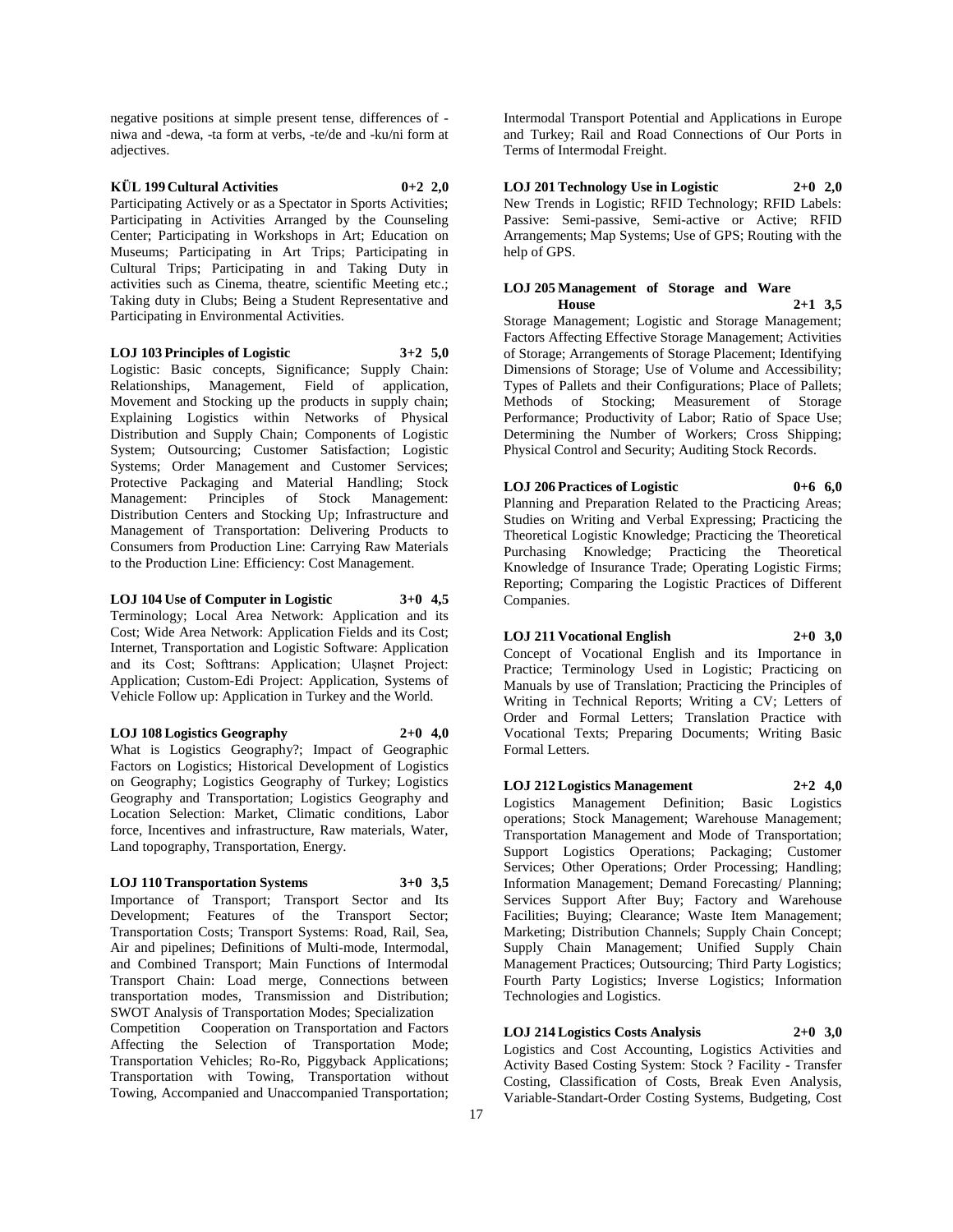Analysis and Pricing Decisions, Supply Chain Costing, Win-Win Strategies, Data Requirement for Logistics Costing.

**LOJ 215 Supply Chain Management 3+0 4,5** The Concept of Supply Chain, Supply Chain Structure, Supply Chain Decisions; Supply Chain Management; Objectives of Supply Chain; Determination of Customer Needs; Understanding of Purchasing in Supply Chain Management; Contract Management; Supplier Selection and Performance Evaluation and Supplier Relations; Supply Strategy Determination in Supply Chain Management; Supply Chain Design, Planning, Operation and Control; Benefits of Supply Chain Management.

## **LOJ 216 Transportation of Dangerous Substances 3+0 4,0**

Definition of Dangerous Substances; Need for Transportation of Dangerous Substances; Major Types of Danger; Inspection and Environmental Protection in Dangerous Substances Transplantation; Importance of Dangerous Substances Related to Logistic Process; Packaging of Dangerous Substances; Marking of Dangerous Substances; Labeling of Dangerous Substances; Storage of Dangerous Substances; Freighting of Dangerous Substances; Transport of Dangerous Goods; Documentation of Dangerous Substances; Emergency Procedures about Dangerous Substances; Regulations Related to the Transport of Dangerous Substances by Seaway, Airline, Railroad; Transport Methods and Principles of Combined Transport of Dangerous Substances; Classification of Dangerous Substances; Parties in the Transportation of Dangerous Substances and Responsibilities of the Parties.

#### **LOJ 217 Transportation Management 3+0 4,0**

Transportation and Logistics; Determination of Customer Needs; Passenger-Load Transportation; Modes of Transportation: Airway transportation, Land transportation, Railway transportation; Sea Route Transportation; Transportation Management, Organization and Planning; Sender and receiver parties, Evaluation of vehicle-loadroute, Time-cost analyses, Performance, Pricing, Human resource management, R&D, Quality management systems; Legal Charges and Legal Frame; The European Union Legislation: Legislations Regarding Highway-Airway-Sea Route and Railway Transportation; Arrangements about Transportation;

**LOJ 218 Custom and Transit Transactions 2+0 4,0** Basic Concepts of Customs; Customs Duties; Funds; Definition of Summary Declaration; Filling out a Summary Declaration: Document, Responsible department,<br>Transportation department, Reference department; Transportation department, Reference department; Summary Declaration Registration and Approval; Computerized Customs Activities and Electronic Data Interchange System; E-Customs and Foreign Trade in Turkey; Computerized Customs Activities System, Customs (Import) and Output (Export) Operations; Electronic Data Interchange (Electronic Data Interchange) EDI; Customs Operations Related to Goods, Customs

Declaration, Points to Consider in Filling out a Declaration; Customs Declaration in Import and Transit Trade and Documentation to be Added; Modifications on the Declaration; Registration and Approval Process of the Declaration;, Physical Examination Procedures for Goods.

**LOJ 219 Logistics Law and Documentations 3+0 4,0** Concept, Content, and Resources of Logistics Law; Settlement of Legal Disputes in Logistics; Harmonisation of Legal Regulations with the European Union; International Logistics Legislation; Obligations of Logistics Enterprises; Rules for Enterprises; Closing of Logistics Enterprises; Global Economy Process and Its Reflections on Customs; Vehicles' Entrance into and Exit from Customs Territory of Turkey; Turkey Customs Document; Compulsory Route; Customs Surveillance; Customs Controlling; Entry of Vehicles and Goods into the Customs Territory of Turkey; Submission of Goods to Customs; Summary Statement of Operations; Empty Vehicles; Unloading Vehicles; Temporary Storage and Storage Areas; Customs Tariff; Prohibitions and Restrictions; Customs Regimes; Free Zones; Re-exportation, Destruction and Abandonment; Specific Operations in Customs.

**LOJ 220 Integrated Logistics Management 2+0 4,0** Basic Concepts; Retail Logistics; Food Logistics; Textile and Apparel Logistics; Logistics for Electronic Products; Automotive Logistics; Project and Construction Logistics; Tourism Logistics; Hazardous Material Logistics; Exhibition and Event Logistics; Pharmaceutical and Hospital Logistics; Waste and Recycling Logistics; Transport of Live Animals; Humanitarian Logistics; Multimode, Intermodal, and Combined Transport Concepts; Main Functions of Intermodal Transport Chain: Load merge, Connections between transportation modes, Transmission and Distribution.

**LOJ 221 Railway Transportation 3+0 3,0** Passenger Transportation; Mainline Passenger Transportation; Arrangement of All Tickets Used in Railway Transportation; International Passenger, Railway Organizations That Regulate the Legal Regime on Luggage and Freight Transportation; Contract Related to International Railway Transport and General Terms of Passenger Transport; Transport Agreement; Tickets Used in International Railway Transport; Definition and Regulation Cards; Relations between International Passenger Luggage Transport and Railway; General Terms of International Luggage Transport: Fulfillment of administrative procedures related to the recognition and issuance of transport documents; International Tariffs; Pricing in Freight Transport via Railway and Freight Payment.

#### **LOJ 223 Combined Transport 3+0 3,0**

Basic Concepts; Combined Transport in the World and in Turkey; Railway Goods Transport: Definitions, Structure and operating modes, Intermodal transportation; Performance Criteria in Railway Transportation of Goods; International Delivery Methods; Parties in Railway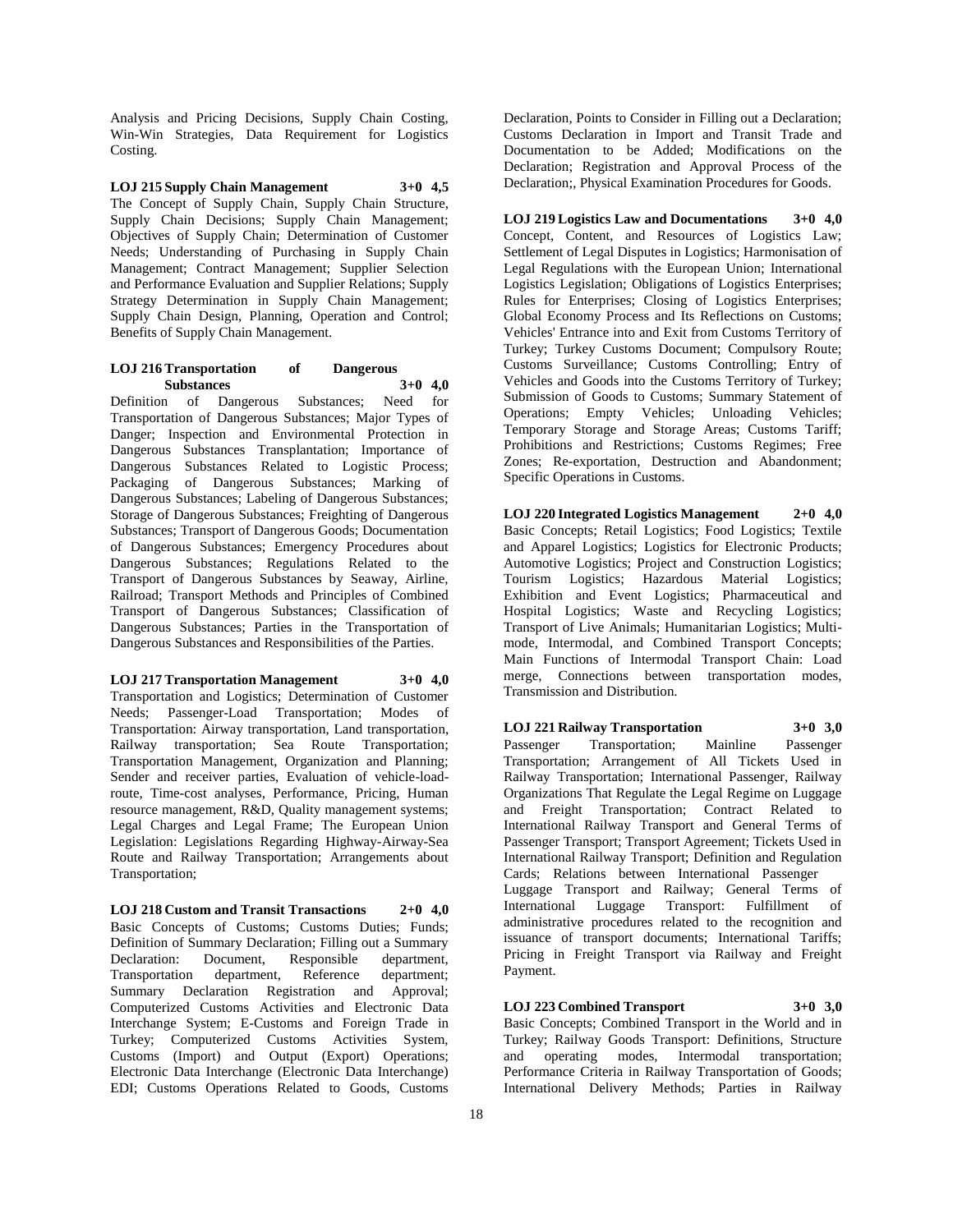Transportation; Railway Transportation of Goods in International Organizations; International Documents, Pricing and Freight Payment in International Goods Transportation; Insurance and Liability; Railway Cars: Types, Characteristics and Marking; Types of Goods and Principles of Loading; Railway Car Wafering; Integration of Seaway and Railway; Projects Related to the Integration of Combined Transport in Turkey; Regulatory Rules in the UN and EU.

# **LOJ 225 Transportation Liability and Insurance 3+0 3,0**

Risks of Institutions in Logistics and Supply Chain; Safety Requirements for Goods in All Modes of Transport and Storage Areas;; Sharing Risk by Insurance; Requirements for Elimination of Liability against Third Parties; Requirements for Transportation Insurance of Annual Subscription; Investigation of the Aspect of Insurance in Legal Restrictions Related to International Transport.

#### **LOJ 227 Terminal Planning 3+0 3,0**

Introduction to General Functioning of Terminals; Port Ownership; Railway Terminals Maneuver Areas; Transfer Terminals; Marine Terminals: Ports and Docks; Container Ports and Terminal Operations; Port Management in Container Dock; Storage Area Management in Container Ports; Air Terminals; Overview of Air Terminal Management; Key Actors in Airline Terminal Management; Relationship between Airline Authority/Operators/Regulators and Airline Companies; Changing Trends in Airline Terminal Management; Pipeline Terminals; Terminal Management Decisions; Location of Terminal Facilities; Equipment Selection and Development; Terminals in Turkey and around the World.

#### **LOJ 229 International Logistics and Trade Organizations 3+0 3,0**

Introduction to International Logistics; Differences Between National and International Logistics; International Logistics Network; Role of Logistics in the Global Strategy Development; International Market Entry Strategies; International Logistics Operations and Services; International Logistics Transportation, Storage, Distribution Centers, Ports, Customs; International Outsourcing of Logistics; International Logistics Support Organisations; Documentation in International Logistics Operations; Global Supply Chain Strategy; Transportation Performance Analysis; Shipment and Shipment Planning, Transportation Management and Information Systems; International Logistics Activities Affecting International Trade Organizations.

# **MAT 121 Mathematics I 3+1 4,0**

Numbers: Aritmetical Operations, Power and root calculation, Binary, Octal and Hexadecimal systems; Algebra: Algebric operations, Formulas, Transformation of formulas, Factorization, Simplificaion of rational expressions, Equation and Unequalities: Equation systems and their solution; Functions: Derivation of values, Graphic plotting; Logarithm: Exponentional functions, Operation

with powers; Trigonometry: Transformation of angles, Trigonometric ratios, Function skipping; Geometry: Area and volume calculations, Pythagoras and Ochlides Equations.

# **MAT 122 Mathematics II 3+1 4,0**

Linear Equation Systems and Matrix: Solution of linear equation systems, Calculation of Determinant, Reverse matrix finding; Limits: Continuity, Diagnosis of limit, Rules of limit, Continuity of functions; Derivative: Definition of derivative; Integration and Applications: Integration, Gravity center calculation with area and volume; Differential Equations: Basic differential equations, Boundary conditions, Solutions of differential equations; Statistic: Fundamental terms, Frequency dissipation, Graphic representation of data.

#### **MAT 126 Mathematics 2+0 2,0**

Numbers: Arithmetic operations, Using a calculator, Power and root account; Algebra: Algebraic operations, Using formulas, Simplification procedures; Equations and Inequalities: Linear and quadratic functions; Logarithms: Compound interest, Economic growth, Growth calculations related to population increase; Systems of Linear Equations and Matrices: The slope of a line, Solving systems of linear equations, Matrices and Determinants; Derivatives: Using derivatives in the profession; Integral: Using integral in the profession.

# **MAT 134 Vocational Mathematics 3+1 4,0**

Concepts of Percentage and Permille; Concepts of Ratio and Proportion; Cost and Sales Calculations: Calculating the profit based on the rate of cost value, Calculating the loss, Calculating the profit based on the rate of sales price, , Calculating the total amount of loss; Calculation of Cost and Sales Prices; Interest Calculations: Simple and compound interest calculations; Discount Calculations: Simple and compound discount calculations; Concepts of Mixing and Composition; Calculations of Proportional Division.

# **MAT 169 Mathematics I 3+0 3,0**

Basic Concepts: Sets, Number systems, Expressions with whole and rational powers, Identities; Equations: First and second degree equations, Equations reducible to second degree equations; Inequalities: Solutions of first and second degree inequalities; Relations: Definition, Equivalence relation; Functions: Definition, One to one function and subjective functions, Definition of inverse and composite functions, Graphs of some special functions; Limit and Continuity: Definition of limit, Principles of limit, Definition of continuity.

#### **MAT 170 Mathematics II 3+0 3,0**

Derivation: Definition of derivative, Rules of differentiation, Geometric meaning of derivative and equation of tangent line, Derivation of some special functions; Applications of Derivation: Extremum problems, Curve sketching; Integral: Definite integral, Indefinite integral; Techniques of Integration; Applications of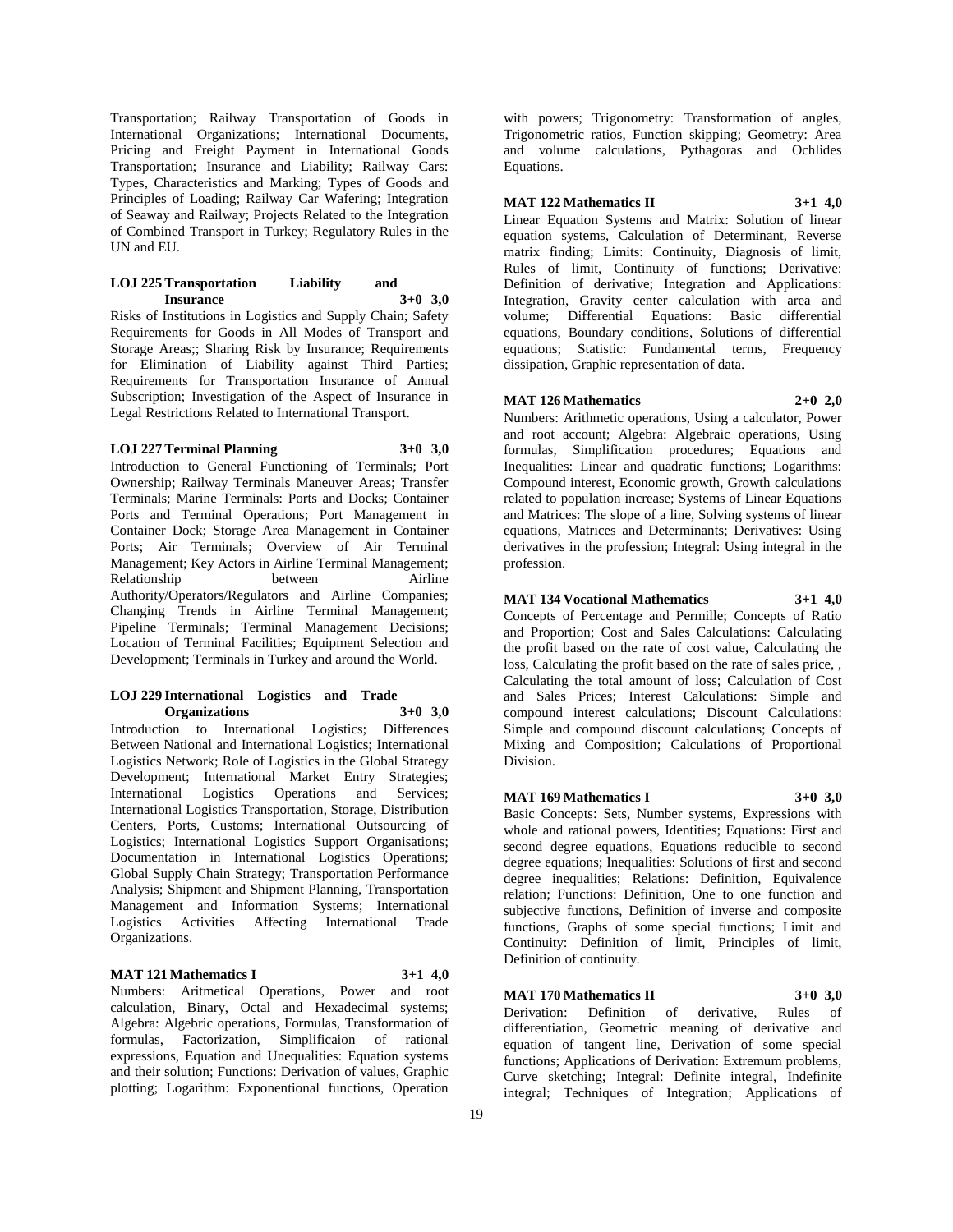Definite Integral: Computation of area and volume; Matrix: Definition, Operations on matrix; Determinants: Definition, Properties.

# **MEK 103 Vehicle Mechanics 3+2 5,0**

Technological Revolution of Vehicles; Motorized Vehicles; Specifications of Motorized Vehicles; Resistance Forces Affecting Vehicle; Relationship of Air Resistance and Speed; Motorized Vehicle Systems; Linear Control of Vehicles; Mobility of Vehicles; Vehicle Types; Safe Brake Distance of Vehicles; Curve Balance; Forces Affecting Vehicle in Curves; Brake Mechanics; Adhesion Concept and Road-Tire Adhesion; Characteristic and Critical Speeds; Differences Between Blocking Types.

#### **MEK 104 Statics Strength of Materials 3+0 4,5**

Introduction to Mechanics; Static of Rigid Materials; Truss Systems; Distributed Forces; Center of Gravity; Analysis of Structures; Forces in Beams and Cables; Method of Virtual Work; Friction; Mechanical Properties of Materials; Linear Elasticity; Hooke's law; Moments of Inertia; Bending Moment.

## **MEK 211 Soil Mechanics 3+0 4,0**

Physical and Index Properties of Soil: Gravity-volume relations, Viscosity limits; Classification of Soil; Water Currents on Soil: Permeability and leakage; Stress-Deformation Relation in Soil Block; Compaction; Squeezed Soil: Consolidation settling and sudden settling; Gliding Resistance of Soil; Ground Pressure; Soil Carrying Capacity for Superficial Foundation.

#### **MLZ 104 Handling 2+2 3,0**

Atomic Construction; Composition and Properties of Atoms; Handling Concept; Construction Errors in Handling; Tests on Handling; Mechanical Tests and Characteristics; Deformation; Metallography; Preparing Samples and Microscopic Examination; Operations to Increase Handling Resistance; Thermal Processes; Steels; Cast Iron; Alloys: Aluminium, Titanium and copper alloys.

**MUH 151 Introduction to Accounting 3+0 4,5**

Concepts of Business and Accounting; Financial Transactions; Balance of Assets-Liabilities; Balance Sheet and Income Statement; Accounts: Concept of account, Types of accounts, Account chart; Document and Books; Accounting Process; Follow up Goods Transactions: Inventories and transactions of the purchase and sale of goods, Periodic inventory system, Perpetual inventory system; Liquid Assets: Cash, Banks, Checkups; Marketable Securities: Share certificates, Bonds; Receivables: Trade receivable, Other receivable; Long Term Assets; Liabilities; Shareholders Equity; Transactions of Income and Expenses; End of Period Transactions; Preparing Financial Statements and Closing Transactions.

### **MÜZ 151 Short History of Music 2+0 3,0**

Mile Stones in the History of Music; Music of the Antique Period; Music of Far East; Music of Anatolia; Music of the Middle Ages: Gregorian Chants; Music of Renaissance:

Bach and Handel; Music of the Classical Age; Pianoforte in the Classical Age; Romantic Age; Nationalist Movement; Contemporary Music; Nationalism and Universality.

#### **MÜZ 155 Turkish Folk Music 2+0 2,0**

Folk songs from different Regions of Turkey are Taught; Aegean Region Zeybek Folk Songs: Eklemedir koca konak, Ah bir ateş ver, Çökertme, Kütahya'nın pınarları, Çemberinde gül oya; Kars Region Azerbaijani Folk Songs: Bu gala daşlı gala, Yollarına baka baka, Dağlar gızı Reyhan, Ayrılık, Dut ağacı boyunca; Central Anatolian Region Folk Songs: Seherde bir bağa girdim, Uzun ince bir yoldayım, Güzelliğin on para etmez, Mihriban ve Acem kızı; Southeastern Anatolian Region; Urfa and Diyarbakır Folk Songs: Allı turnam, Urfanın etrafı, Mardin kapısından atlayamadım, Fırat türküsü, Evlerinin önü kuyu; Blacksea Region; Trabzon, Rize, Artvin Folk Songs: Maçka yolları taşlı, Ben giderim Batuma, Dere geliyor dere.

**MÜZ 157 Traditional Turkish Art Music 2+0 2,0** Description of Traditional Art Music: Basic concepts, Characteristics, Types, Notes, Instruments; The Mode System of Traditional Turkish Art Music; The Rhythmic Pattern of Traditional Turkish Art Music; Samples from Different Modes; Samples from Different Rhythmic Patterns.

**PSİ 203 Traffic Psychology 2+0 2,0** Basic Behavior and Learning Concepts in Psychology; Behavior Concept; Learning Concept; Test of Learning a Concept; New Behavior Learning; Classical Conditioning; Control-Punishment Relationship; Importance of Psychological Education in Traffic; Control and Application Techniques in Traffic.

**PSİ 208 Conflict and Stress Management 3+0 5,0** Stress Concept and Effects on Human Body; Psychosomatic Stress Model; Stress and Personality; Different Types of Behaviors; Stress Symptoms and Effects; Attitude Stress Symptoms; Psychological Stress Symptoms, Stress Resources; Personal Strategies in Stress Management; Managers' Duties in Decreasing Organizational Stress.

# **PZL 241 Industrial Marketing 2+0 2,0**

Industrial Marketing; Industrial Markets and Products; Nature of Industrial Markets; Examining Industrial Market Opportunities; Industrial Market Segmentation; Models of Industrial Buying Behavior and Factors Affecting Purchasing; Designing and Managing Industrial Marketing Mix; Planning and Developing Industrial Products; Industrial Pricing, Marketing Channel and Promotion Strategies; Gaining Customers and Establishing Long-term Relationship with Buyers; Case Study.

#### **PZL 401 Marketing 2+0 3,0**

Marketing Concept and Understanding of Modern Marketing; Environmental Conditions in Marketing; Marketing Information System; Consumption and Purchasing Behavior in Industrial Markets; Market Division and Choice of Market; Product: Product concept,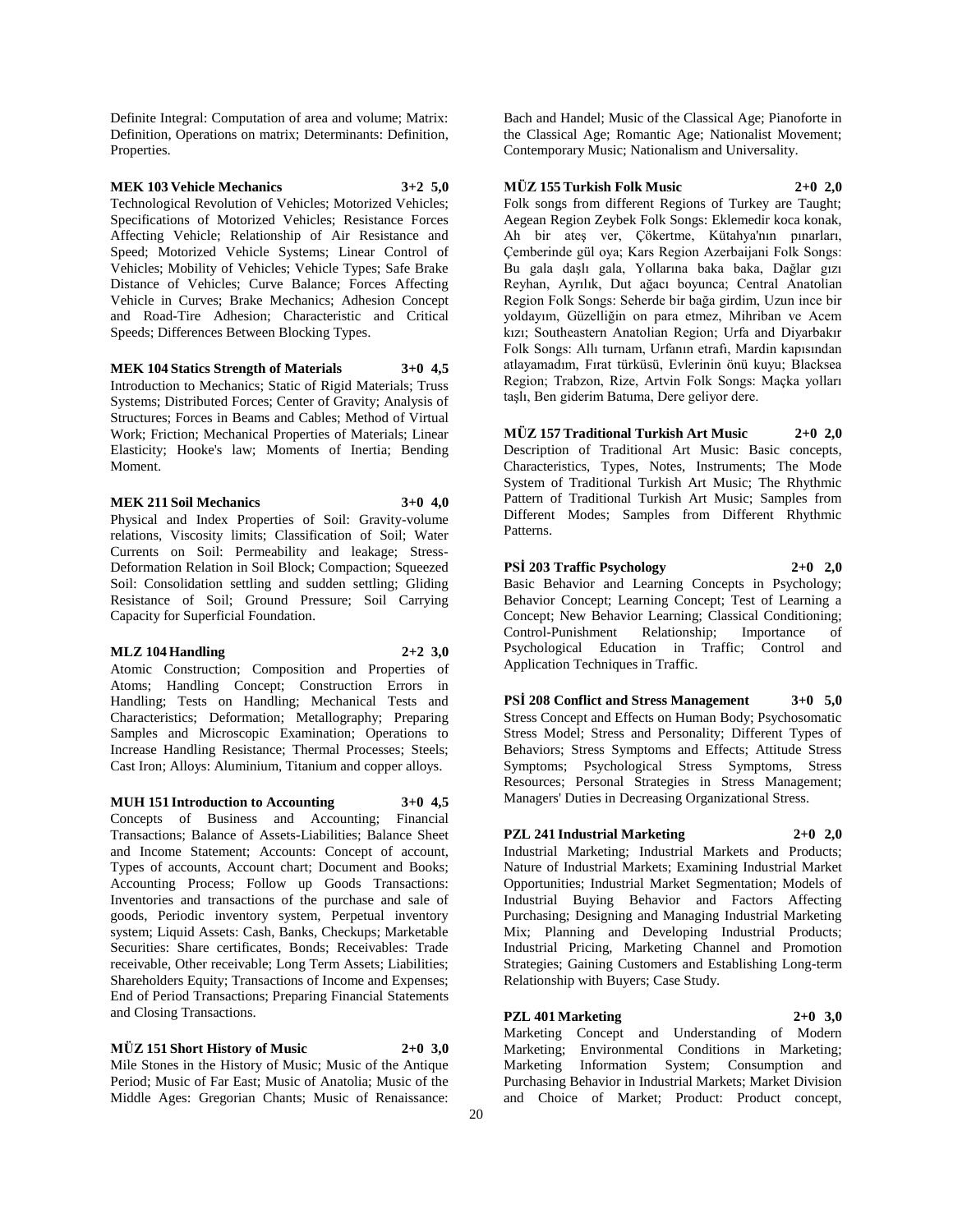Classification of products, Product groups, New product concept, New product development alternatives, Product life curve, Product properties; Distribution Channel and Physical Distribution; Effort to Increase Price and Sale; International Marketing.

#### **PZL 456 Services Marketing 3+0 4,5**

Distinctive Aspects of Services: Characteristics of services, Classification of services; Services and Environment; Marketing Mix for Services: Service as a product; Distribution of Services and Services Intermediaries; Pricing Services and Yield Management; Promoting Services; Human Factor in Service Sector: Importance of personnel, Human resource management, Role of customer in service Production Process; Management of Demand and Capacity in Service Sector; Service Quality: Dimensions of Quality, Measurement of Quality, Gap Model of Quality, Approaches for Quality Improvement, Relationship Marketing: Strategies for Retaining Customers; Internationalization of Services.

# **RAY 101 Introduction to Railway Transportation 3+0 5,0**

Importance and Role of Railroad Transportation; Classification and Features of Trains; Stations and Switches; Signs; Train Traffic Administration Systems; Passenger and Goods Transportation Operations; Safety Systems; Communications Systems; Electric Power Transmission Systems; Signs and Facilities on the Way; Classification and Features of Locomotives and Cars; Classification of Railways; Infrastructure and Superstructure on Railways; Switches; Basics of Railroad Projects and Track Maintenance.

#### **RAY 102 Railway System Traffic 3+0 4,0**

Information about Trains and Other Railway Vehicles; Signs and Signals in Railways; Importance of Signs and Signals in Railway Transportation; Regulations and Crisis Management in Breakdowns and Disorders; Classification of Railway Vehicles; Preparation of Trains for Departures; Regulations for Railway Traffic.

#### **RAY 103 Work Safety 2+0 3,5**

Basics of Work Safety; Environmental Threats; Biological Threats; Chemical Threats; Physical Threats; Concepts for Safety at Work Places; Proactive Safety Regulations; Analysis and Classification of Accidents; Injuries and First Aid; Reports of Accidents; Fire; Work Safety Regulations

**RAY 104 Introduction to Machines 2+2 4,5**

Definitions and Classification; Connection Elements; Demountable Connection Elements; Surmountable Connection Elements; Mobilized Connections; Lubrication, Transmission Systems; Brakes; Lifting and Moving; Hydraulics; Pneumatics; Flux Transmission Elements: Pipes, Hoses and Joints; Transforming Linear Motion to Angular Motion and Angular Motion to Linear Motion.

# **RAY 105 Introduction to Locomotive Electrical**

**Systems 3+1 4,0** Electromechanical Systems: Definition, Block diagram, System components; Switching Elements: Structure, Symbols, Working principles; Package Type Switches; Buttons; Sensors; Limit Switches; Electromechanical Switching Elements: Relays, Contactors; Common Locomotive Equipment; Diesel Electric Locomotives: Electrical diagram, Electrical equipment and its components, Control and safety systems; Starting and Charging Systems of Diesel Engines and Their Failures; Electric Locomotives: Electrical diagram, Power transfer, Electrical equipment and its components, Control and safety systems; Electrical Diagram of Diesel Electric Rolling Stock; Electrical Principles of Rolling Stock Used in Urban Transport.

# **RAY 106 Circuit Analysis 4+2 7,0**

Concepts of Circuit Analysis; Electric Current; DC Circuit Elements; Voltage; Energy, Power; Resistance; Capacitance; Inductance; DC Circuit Analysis; Alternating Current; Frequency; Phase; Impedance; AC Circuits Analysis; Relay Systems; Transformers; Principles of Electric Engines; Generators; Engines.

#### **RAY 107 Transportation of Dangerous Substances 3+1 4,0**

Definition of Hazardous Substances; Necessity of Transportation of Hazardous Substances; Classification of Hazardous Substances; Major Types of Hazards; Inspection of Hazardous Substance Transportation and Environmental Protection; Packaging of Hazardous Substances; Marking and Labeling of Hazardous Substances; Storage of Hazardous Substances; Freighting of Hazardous Substances; Transport of Hazardous Goods; Documentation of Hazardous Substances; Emergency Procedures about Hazardous Substances; Regulations Related to Transportation of Hazardous Substances by Sea, Airline, Railroad; Methods and Principles Related to the Combined Transport of Hazardous Substances; Parties in the Transportation of Hazardous Substances and Responsibilities of Parties.

**RAY 110 Measurement Technique 2+2 5,0** Measurement Techniques; Measurement Errors and Tolerances; Analog and Digital Measurement Equipment; Current, Voltage, Power and Frequency Measurement; Mechanical, Pneumatic and Hydraulic Measurement; Measuring Speed, Velocity, Heat and Gravity; Quantitative Measurement in Transmission Systems and Determining Failures; Safety Regulations of Electrical Measurement.

**RAY 115 Scientific Principles of Technology I 2+0 2,0** Measurement and Unit Systems; Scaler and Vectoral Quantities; Kinematics: Velocity, acceleration; Dynamic: Work, power and energy; Friction Between Surfaces; Momentum and Collision; Stress and Strain Forces; Equilibrium and Center of Gravity; Electric Fields; Electric Potential; Capacitor, Electric Current; Magnetic Field and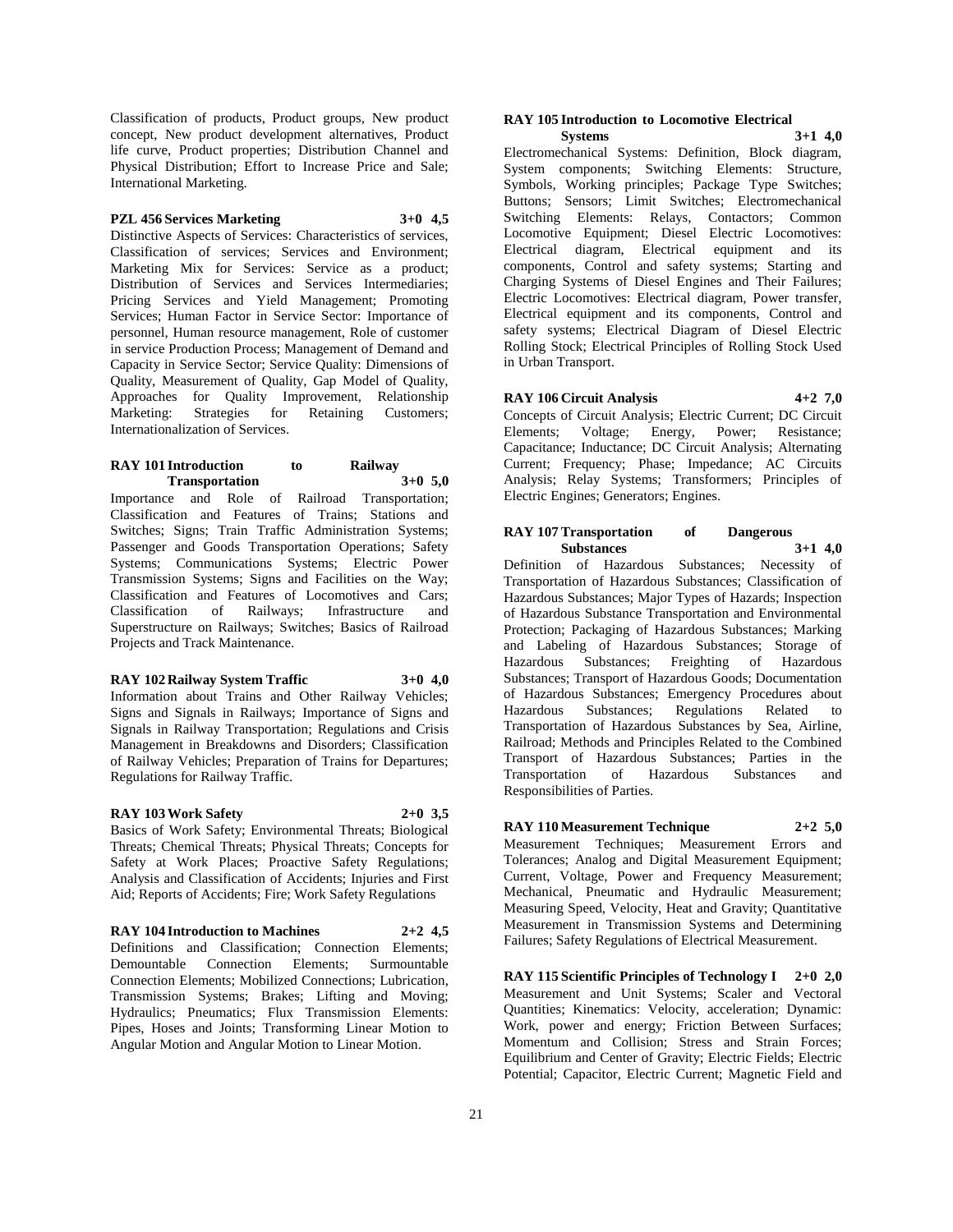Sources; Electromagnetic Induction; Chemical Effects of Electric; Characteristics of Light.

**RAY 116 Scientific Principles of Technology II 2+0 2,0** Fluid Mechanics; Fluid Characteristics: Types of fluids, Density, Pressure, Monometers, Viscosity, Properties of fluid flow, Continuity principle of flow, Equality of energy and friction losses; Heat: Thermometer and temperature scales; Heat and Thermal Energy; Heat Capacity and Specific Heat; Heat Transfer Concept and Heat Transfer Mechanisms: Conduction, Convexion, Radiation; Heat Transfer Equipments and Principles of Studying; Energy Sources: Fossil sources, Fresh energy sources.

#### **RAY 118 Construction Materials 3+0 3,0**

Definition of Materials, History; Natural Stone as an Element of Construction Materials; Aggregate: Classification, Screen Analysis, Granulometry, Properties of Aggregates Used in Foundation Construction; Properties of Bitumen Aggregate; Experiments Applied to Aggregate; Plaster; Lime; Cement, Properties of Cement; Mortar and Properties; Concrete and Properties of Concrete; Mixture Ratios for Concrete Materials; Metals, Woods, Glass, Plastic Materials.

#### **RAY 120 Train Mechanics 2+2 3,0**

Properties of Locomotives and Cars; Determining Speed For Trains with Load Types and Amounts; Determining Trip Time; Introduction of Equipment Used in Cars: Strings; Strength of Power Required for Cars? Strings in Straight and Hooked Areas; Harness Equipment and Location of Rantor Locomotive According to the Earth Surface; Types of Brakes: Electric and pneumatic brakes, Stopping distance; Relation of Locomotive?s Power and Load; Pulling Power and Junction Points.

#### **RAY 148 Railway System Traffic I 3+0 4,0**

Enumeration, Denomination and Classification of Trains and Related Plants; Train Speed; Preparation of Trains; Passenger Cars and Cold Locomotives in Trains; The Number, Length, Weight and Testing of Axles of Trains; Locomotives and Supporting Operations in Trains; Number of Personnel Working in Trains and Required Equipments; Brake Types, Need for Braking, Brake Calculation; Brake Testing of Trains.

#### **RAY 201 Urban Railway Transportation Systems I 3+0 4,0**

General Definitions and Concepts about Urban Railway Transportation Systems; Importance and Kinds of Urban Railway Transportation Systems and Planning of These Systems; Defining the Vehicles Used in These Systems, Features and Repair of These Vehicles; Data Processing Systems in Urban Railway Transportation; Working Principles; Signs and Signals for the Information Processing System.

#### **RAY 202 Urban Railway Transportation Systems II 3+0 4,0**

Type, Class and Speed of Trains Used in Urban Railway Transportation Systems; Planning of Traffic and Rules of the Regulation; Checking Vehicle Navigation; Facilities Providing the Safety of Control Systems; Maintenance and Repair of these Facilities Preparing All Vehicles for Traffic; Rules for Urban Railway Transportation Systems.

#### **RAY 203 Basics of Engine 2+2 4,0**

Transformation of Alternating Linear Motion to Circular Motion; Compressing Proportion Concept; Valve Setup Diagrams and Engine Diagrams; Diesel Engines and Gasoline Engine Components; Operating Principles; Compound Proportions; Fuel Systems; Stroking and Reasons; Power and Efficiency; High pressure Pipes and Injectors; Lubrication Systems; Cooling Systems; Supplementary Parts of Engines.

# **RAY 204 Railway Cars 2+2 4,0**

Position of Passenger and Load Cars in National and International Transportation and Regulations; Passenger Cars, Load Cars, Types of Cars; Loading and Unloading Methods; Measurements and Interpretation; Types of Loading; Conditions of Passenger cars; Teaching Signs and Numbers of Trains and Rolling Stock; Parts of Cars and Their Functions; Containers.

#### **RAY 206 Trains and Roundhouses 2+2 4,0**

Calculations About Rolling Stocks and Hauled Vehicles: Calculations for passengers carried on railways, Calculations for passengers on urban railway transportation system, Load calculations on railways; Revision and Maintenance Programs of Rolling Stocks; Calculation Planning of Rolling Stock Drivers; Evaluation of Rolling Stocks; Planning of Periodic Maintenance of Rolling Stock Depots, Round House Plan, Organization and Process of Rolling Stock Maintenance; Economy of Passenger and Load Transportation: Development of passenger and load transportation for GSMH increase and determination of needs, Intervention of round houses to railway accidents and taking steps.

# **RAY 207 Electric Engines 2+2 4,0**

Operation Principles of Direct Current Machines; Structure; Elements; Their Operation As an Engine And A Generator; Maintenance; Driver Circuits; Monophase and Triphase Induction Machines; Synchroneous Machines; Synchronic Induction Machines; Step Machines and Their Operational Principles, Structure, Elements, Operation, Maintenance; Driver Circuits.

#### **RAY 208 Basics of Brake 2+2 4,0**

Production and Use of Compressed Air; Brake Types; Brake Influence; Brake Hardware; Perception System; Supplementary Brakes and Elements; Determining Failures in System and Repair; Differences Between Basic Line Railway Engines and Maneuver Railway Engines Brakes Hardware; Testing Brake Hardware in Railway Cars and Engine Line.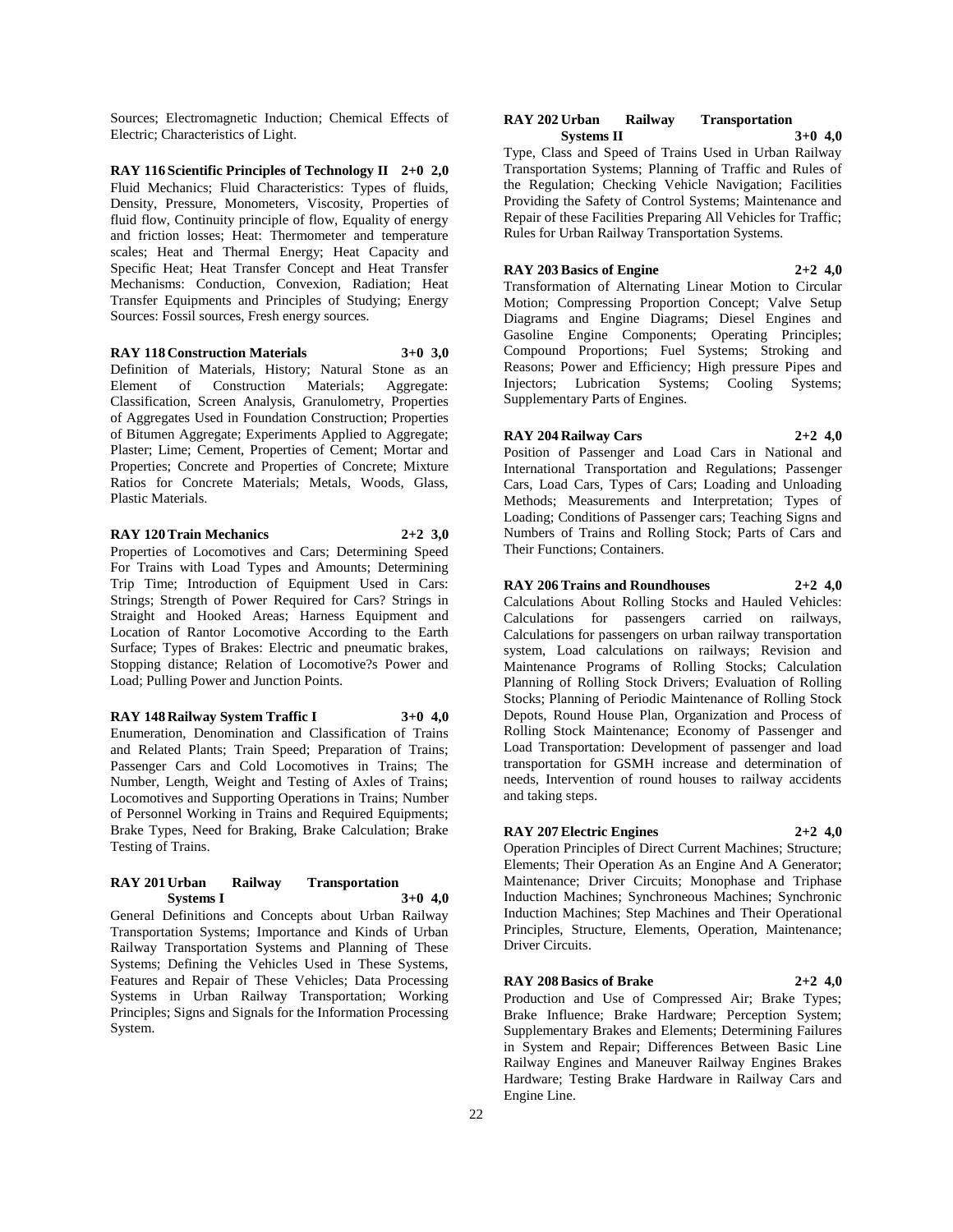**RAY 209 Energy Plants 2+2 4,0** Diesel and Electrical Locomotives; Diesel Engines; Operating Principles: Maintenance and operating; Electrical and Engines and Generators: Types, Operating principles, Running and maintenance; DC, AC Current Sources; Accumulators, Structure, Running, Maintenance; Invertors

and Converters; Tests and Measurements in Energy Plants.

**RAY 211 Electrical Management Plants I 2+2 3,0** Establishing Stationary Electrical Management Plants, Maintenance and Repairs; Necessary Road Plans and Data for Electrical Management Plant Projects; Route and Station Plants Tunnel and Over-Crossing Plants; Speed, Pantograph, Width, Determining and Planning electrical management plant feeding System; Posts and Foundations; Railway Electrification.

**RAY 212 Electrical Management Plants II 2+2 3,0** Preperation and Interpretation of Installation Report Cards; Protection and Grounding; Interpretation of Grounding Plan; Transformer; Characteristics of Machines; Energy Determination, Voltage Determination and Equipment Selection; Systems and Equipments of Remote Control; Tranformer Construction; Operation and Maintenance of Electrical Facilities.

**RAY 213 Communication Technology 2+2 3,0** Communication Systems and Their Principles; Examining Signals in Time and Frequency Regions; Modulation; Cordless and Cord Communication Systems; Filters; Multiplexing and Demultiplexing; Transmission Errors: Noise, Signal Weakness; Removing Transmission Pipes; Maintenance and Repairing.

**RAY 214 Communication Technology II 2+2 3,0** Communication Systems on Railways; Study of Block Diagrams; System Line and Main Center Filters; Telegraph Bands; System Mounting; Grounding System; Feeding Types; Repeaters; Crossing Circuits; Adjustments; Error Determination; Railway Comprator Network; Telegraph Techniques; Telem Centrals; Adjuster Facilities.

**RAY 217 Infrastructure and Maintenance 2+2 4,0** Basic Technical Principles Which Must Be Taken into Consideration in Preliminary Study of Railway Route; Recognizing of Road Substructure Installations; Maintenance and Repair; Water of Face of the Earth and Underground in Substructure Installations; Preventive Measures Against the Factors such as Snow Avalanche and Landslide Gabaris Relevant to Railway Substructure; Measures Against the Factors such as Snow Avalanche and Landslide Gabaris Relevant to Railway Infrastructure; Station Installations; Recognizing Signs and Signboards on Road Routes, Comprehending when and how to use.

**RAY 218 Telephone Station Technology 2+0 2,0** Concept of Sound; Telephone Apparatus; Telephone Stations and Their Types; Digital Stations; Crossbar Stations; General Station Montage and Taking in to

Operation; Roof Signalization; Subscription Roof; Group Selective Roof; Railway Telephony Network; Telecom Network Connections; Direction Selectors; Long Distance Circuit Selectors; Environment Plants.

#### **RAY 220 Superstructure Technique and Maintenance 3+2 4,0**

Superstructure and Duties; Superstructure Materials and Connection Types; Rails, Rail Standard and Connection: Crossroads, Ballast, Short Road Materials, Superstructure Technique, Curves and, Influences, Altitude, Connection parabola, Replacement files, Road construction and repair, Superstructure's relation with speed, Switches and types; Basic Techniques of Superstructure Repair and Maintenance.

**RAY 221 Road Machines 2+0 2,0** General Information About Road Machines; Classification; Road Repair Machines: Rail welding machines, Road Renovation, Ballast adding, Regulator; Road Work Machines: Work otomobiles, Snow Shoveling, Infrastructure improvement and other work machines; Auxiliary Work Machines: Trifonoz blonoz, Rail profile grinding machines, Rail cutting, Rail milling, Crosstie milling, Rail carrying, Stretching, Grazing, Hand burage machine, Jacks and the other helper machines; Machine road repair: Basis, Benefits, Preparations before, after and during the repair, Burage machines and basis of road repair with machine; Giving the value for dever and flange; Laws of Nivelman.

**RAY 222 Rail Welding 2+2 3,0** General Information and Importance in Rail Welding: Aims, Welding types, Works to be done before, after and while welding on railway; Termit Welding: Team forming, Template, Preparing mold, Dampening, Preparing crucible, Casting, Opening molds and cleaning weld waste materials, Welding control; Preparation and Production of Machine Welding; Welding of material used for filling; Electric Arc Face Welding; Aluminothermy Rail Welding; Long Welded Rail Applications, Definition, Works, Measuring average temperatures; Taking Extension; Attention in Maintenance of Rail with UKR; Forming Systematic and Learned Welding Teams: Determining places where will be welded rail, Welding controls, Works in broken Rails.

**RAY 223 Railway System Management 2+2 3,0** Position and Importance of Railways in Transportation; Definition and Classification of Haul and Dragged Vehicles in Railway; Types of Stations ; Midways of Stations and Switches; Definition of Signs in Railways; Systems of Train Traffic Operating; Procedures of Carrying Passengers and Loads; Special Loading According to Types of Cars; Loading Gauges; Types of Security on Special Loading.

# **RAY 224 Railroad Project and Railroad**   $Technique$

Introduction to Railroads: Railway mechanics, Traffic and trains; Project Standards; Standard Elements of Route: Design and geometry, Grades, Vertical and horizontal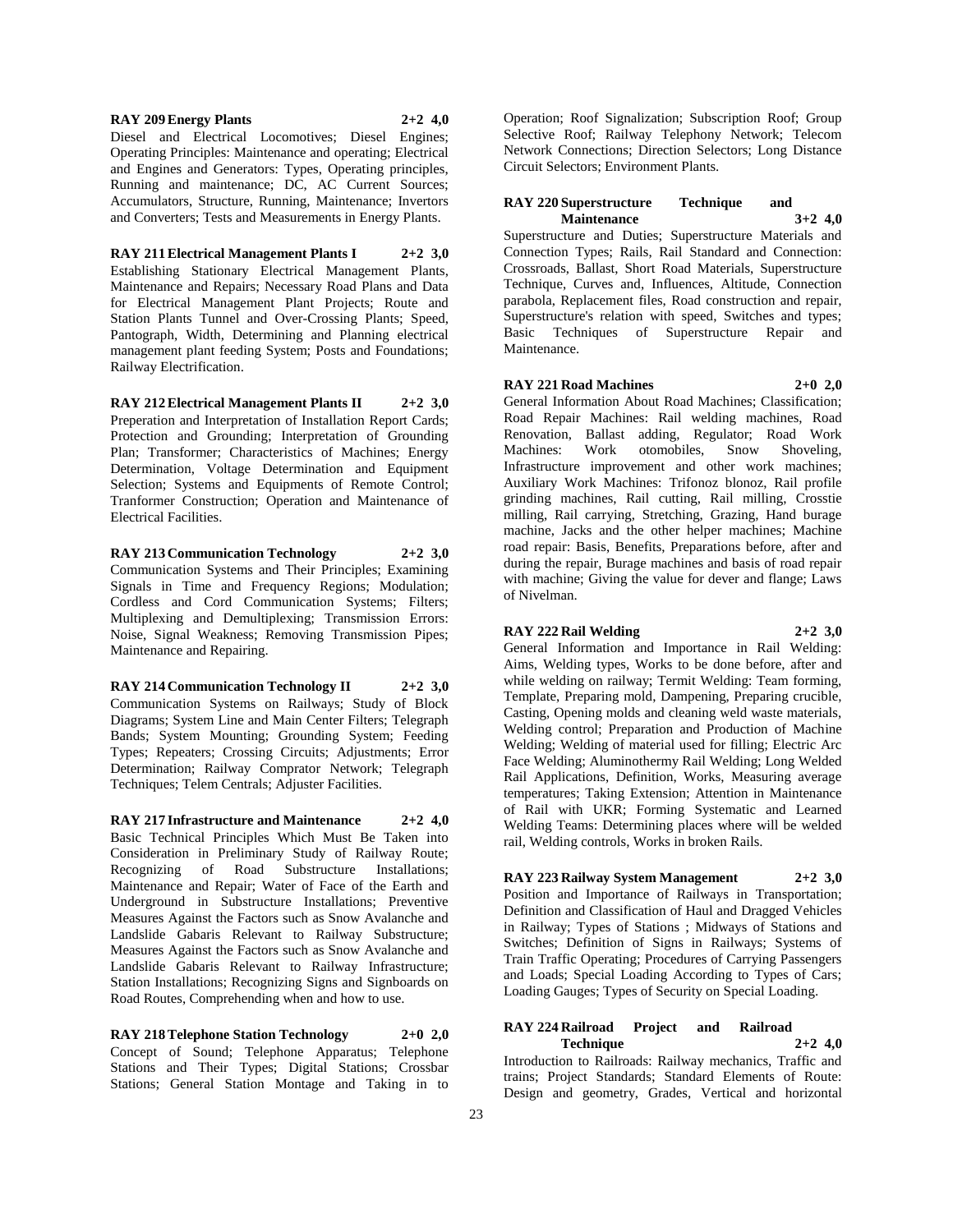curves, Cant, Easement curves; Route Design: Plan and profile, Loading gauge, Cross sections; Earthworks; Superstructure: Rails, Ballast, Sleepers; Design of Superstructure; ORER Diagrams and Economics.

**RAY 225 Train and Wagon Planning 3+2 4,0** Transportation; Repartition; Vehicles; Importance of Utilization and Rotation for Railway Systems; General Procedures for Planning Trains and Railway Cars; ORER and Works of Orer; Reading Train Itınerary on Graphs; Calculations of Capacity and Personnel; Information on Statistics and Evaluations.

**RAY 226 International Railway Transportation 3+0 3,0** International Organizations Regulating the International Freight and Passenger Transportation; Regulations on International Freight and Passenger Transportation; General Information on International Passenger and Freight Transportation; Tariffs on International Freight and Passenger Transportation; General Trade and Tariff on Freight; Cards and Tolls Used in International Passenger Transportation; General Information about International Freight Transportation; Relationships Between International Passenger and Freight Transportation with Railways; International Tariffs, Application areas; Prices of Freight Transportation on Railways.

**RAY 227 Railway Transportation I 3+0 3,0** Passenger Transportation and Carrying Out; Main Line Passenger Transportations; Preparation of whole Tickets and Season Tickets and Season Tickets Used for Railway Transportation; Preparation of Documents Used for Luggage and Cargo Transportation; Preparation of Necessary Models at Transportation Disorders; Filling in Transportation Disorders Notebook Orderly.

**RAY 228 Introduction to Human Resources 2+2 4,0** Structure of Railway Institutions; Concept of Organization; Personnel Working in Railways: Personnel Working Lines, Duties and Responsibilities, Electric-Electronics Personnel, Duties and Responsibilities; Concept of Job Security, Vacation Time, Retirement; Concept of Duty and Responsibility; Evaluating Human Resources; Concepts of Punishment and Discipline.

**RAY 229 Introduction to Electric-Electronics 2+2 4,0** Facilities Providing Safety in Railway Operation; Telecommunication Facilities; Signal Facilities; Fixed Electrical Operating Facility; Positive Affects on Environment; Signals Facilities along Railway Related to Electrical Operating; Contribution of Service of Facilities to Economy and Business Administration; Providing the Safety of Train Traffic; Increasing the Capacity of Line and Contributing to Economy of the Country.

**RAY 230 Introduction to Railway Networks 2+2 4,0** Basic Concepts of Railways and Classifications; Railway; Radius; Route, Ditch, Application Variant; Switch, Incline, Main Line, Secondary Lines, Division Line, Concepts of Structure and Main Structure; Fissures; Reclaimed Tunnels,

Bridges, Passages (Mountain Pass), Fortification Structures and Support Walls, Definition and Kinds of Main Structure; Materials: Definition and kinds of materials connecting rail to rail and rail to travers, Switches, Fixed facilities at stations, Signs and rules; Importance of Railway Maintenance.

#### **RAY 231 Introduction to Railway System Administration 2+2 4,0**

Transportation, Modes and Importance, History of Railroading in World and Turkey, Description and Properties of Trains, Classification of Trains, Description and Properties of Stations, National Freight Processing, Pricing and Documentation, International Freight Processing and Documentation, Pricing, General International Freight Transportation Documentation, Trade and Tariffs (CIV), Regulations on Exceptions on International Freight Transportation.

# **RAY 233 Introduction to Machinery 2+2 4,0**

Basic Concepts and Classification of Vehicles Trailing and Being Trailed on Railways; Trailing Vehicles on Railways: Steam locomotives, Diesel locomotives, Electric locomotives; Railway Vehicles Being Trailed: Passenger railway wagons, Cargo railway wagons, Open-air type railway wagons, General Structure of Railway Wagons.

#### **RAY 234 Technical English 3+0 3,0**

Railway and Railroad Transportation Terminology in English and Turkish Meanings; Translation of Articles in English about Railway Technology;Education with aduio and visual agents designed for Railway Technology Education; Technical Reports and Technical Report Writing.

#### **RAY 235 Electronics 3+2 4,0**

Conductivity, Isolation, Semi-Conductors; Diodes; Transistors: Structure and Types, Characteristics; Amplifiers; Power Supplies; Electro-Optical Circuits; Silicon Controlled Rectifiers; Amplifiers; Differential Amplifiers; Oscillators and Types of Oscillators; Integrated Circuits; Modulation and Demodulation; Senders and Receivers; Transmission Lines.

# **RAY 236 Signal Technique 2+2 3,0**

Development of Signalling Systems; Signalling Concept and Importance; Mechanical Signalling Systems; Level of Mechanical Signaling Systems, Types, and equipment; Design of Electrical Signalling Systems; Remote Controlled Signalling Systems; Direct Remote Signalling Systems; Automated Block Signalling Systems; Equipment Used in Automated Block Signalling Systems, Signals, Switch equipments, Track switch equipments, Grade crossing safety equipments, ATS system equipments, Energy source equipments, Remote center equipments, Conveyance line equipment; Track circuts; Communications Systems.

**RAY 237 Historical Development of Railways 2+2 4,0** Global Development Process of Railways; Railway History in Ottoman Period; Ottoman Empire's Railway Politics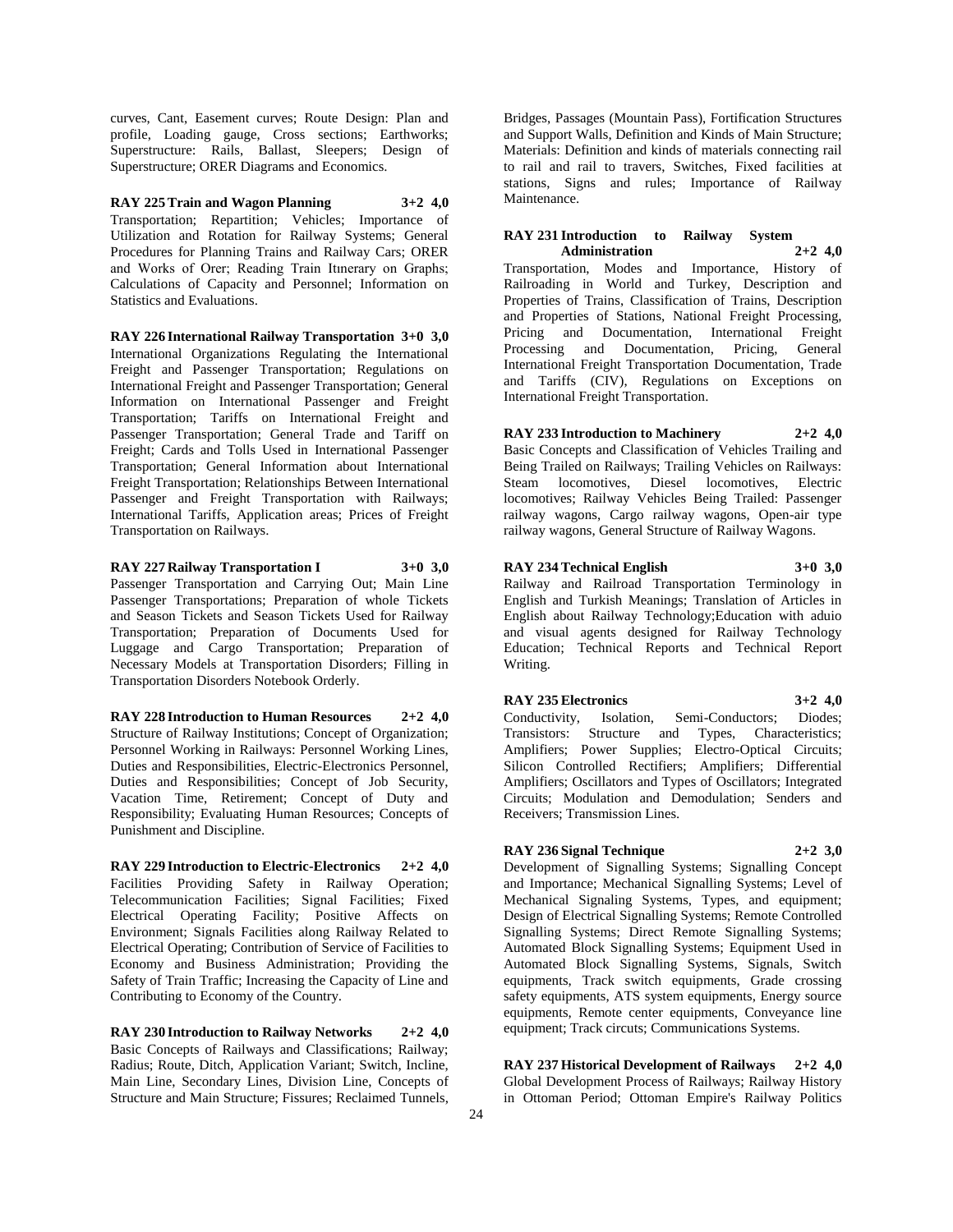(Rumelia- Anatolian- Baghdad, Anatolian-Hedjaz Railways); Construction Period; Station, Locomotives, Passenger and Freight Investigation; Railway Uniform; Railways at Republic Period (1920-1950); Development Period in the First Years of Republic Period; Railways Situation After 1950; EU 's Railway politics Turkish Railway's Approach to EU Railway; Cultural and Social Effect of railway to Turkish People.

#### **RAY 238 Railway Systems Cost Analysis 2+0 2,0**

Accounting Information Systems for Railway Systems; Cost Concept of Railway Systems; Materials and Labour Costs of Railway Systems; Operating Costs and Properties; Operating Costs and Budgeting; Expenses in Railway Systems, Pricing in Railway Systems; Application of Cost Accounting in Pass a Tool in Planning, Controlling, Appraisal and Decision making.

#### **RAY 239 Towing Vehicles I 2+2 4,0**

Fundamental Concepts; Definitions and Classification of Towing Vehicles in Railway Technology: Definition of train sets and motor coaches, Transmission equipments Main and supplementary equipments in towing vehicles; Power supplies, Engines and Transformers; Wheels and Rails: Side and longitudal actions of cars and train sets in general; Lase Movements; Axle run downs and affects.

**RAY 240 Towing Vehicles II 2+2 3,0**

Diesel Hydraulics Main Line and Maneuvour Locomotives:Transmission systems, Engines and characteristics, Properties of diesel engines; Diesel Hydraulics Trains' and Motor Coaches' Characteristics of Engines and Transmission Systems; Diesel-electric and Electric Locomotives: Properties and Transmision systems; Electric Powered Motor Coaches: Suburban lines, Subways; Lightrail Transportation Systems: Power and transmission systems of lightrail systems; Protection Circuits and Safety Sytems in Cars; Power Schemes; Dynamic Brakes.

#### **RAY 241 Locomotive Failure and Maintenance Techniques 3+0 2,0**

Maintenance and Maintenance Types: Preventive Maintenance, Annual Maintenance, Periodic Maintenance, Maintenance of Diesel Locomotive and Detection of Failure: Lubricant control, Fuel control, Water control, Motor cooling system test; Nondestructive Test of Diesel Locomotive Equipment: Brake system control, Transmission test, Bogie test; Maintenance of Electrical Locomotive and Detection of Failure: Lubricant control, Fuel control, Water control, Motor cooling system test; Nondestructive Test of Electrical Locomotive Equipment: Brake system control, Transmission test, Bogie test.

**RAY 242 Computer Aid Circuit Analysis 2+2 4,0** Structure of Packet Program; Schematicaly drawing-ISIS: What is ISIS?, Chosing, Locating and Connecting of components, General concepts of ISIS: Graphics, Raporing, Print outputs; Simulation-VSM: Interactive simulation, Graphic based simulation; Types of Analysis: Analog analyse, Digital analyse, Frequency analyse, Noise analyse,

Audio analyse, Interactive analyse, Digital conformance analyse; Models of SPICE: Definitrion of SUBCKT, Card of model, Libraries of model.

**RAY 243 Electrical Management Plants 3+0 2,0** Establishing Stationary Electrical Management Plants, Maintenance and Repairs; Fundamentals of Catenary Systems; Factors Affecting Catenery Type Selection; Necessary Road Plans and Data for Electrical Management Plant Projects: Route and station plans, Tunnel and overcrossing plants, Speed, Pantograph width; Determining and Planning Electrical Management Plant Feeding System; Determination of Catenary System; Poles and Ground Mountings; Catenary Equipments and Elements; Railway Electrification.

**RAY 244 Digital Electronic 2+2 4,0**

Basic concept; Number systems: Decimal, Binary, Octal, Hexadecimal number systems; Conversion of number systems; Logic Gates: And, Or, Nand, Nor etc., gates; Truth tables; Boolean Algebra: Rules, De- Morgan theorems, Simplification of logic circuits; Karnaugh Maps, Simplification of Logic Circuits; Adders and Subtractors: Half-Full adders, Half-Full subtractors; Combinational Circuits: Decoder, Encoder, 7 segment display; Flip-Flops: S-R, D, T, J-K flip flops and truth tables; Counters; Registers; Memory Units: RAM, ROM, EPROM, EEPROM and their characteristics.

**RAY 245 Telecommunication Technique 2+0 2,0** Communication Systems Used in Railways; Investigation of Block Diagrams; System Line and Main Center Filters; Telegraph Lines; System Installation; System Grounding; Feding Types; Repeaters; Transition Circuits; Calibrations; Failure Detection; Railway Kramportör Network; Telegraph Technique; Telem Stations; Dispatcher Plants.

**RAY 246 Train Driving Signal Technique 2+0 2,0** Development of Signalling Systems; Signalling Concept and Importance; Mechanical Signalling Systems; Level of Mechanical Signaling Systems, Types, and Equipment; Design of Electrical Signalling Systems; Remote Controlled Signalling Systems; Direct Remote Signalling Systems; Automated Block Signalling Systems; Equipment Used in Automated Block Signalling Systems: Relays, Signals, Switch equipments, Track switch equipments, Grade crossing safety equipments, ATS system equipments, Energy source equipments, Remote center equipments, Conveyance line equipment; Track Circuts; Communications Systems.

**RAY 247 Train Air Conditioning 2+2 4,0** Basic Concepts: Temperature, Heat, Measurement, Specific heat, Change of state, Boiling and melting point, Entalphy curve, Heat transfer, Effective pressure, Absolute pressure; Cooling System: Cooling, Types of cooling systems, Cooling cycle schema, Compressor, Condenser, Evaporator, Heat exchanger; Cooling Electricity: The elements used in electrical circuit and their working principles;Air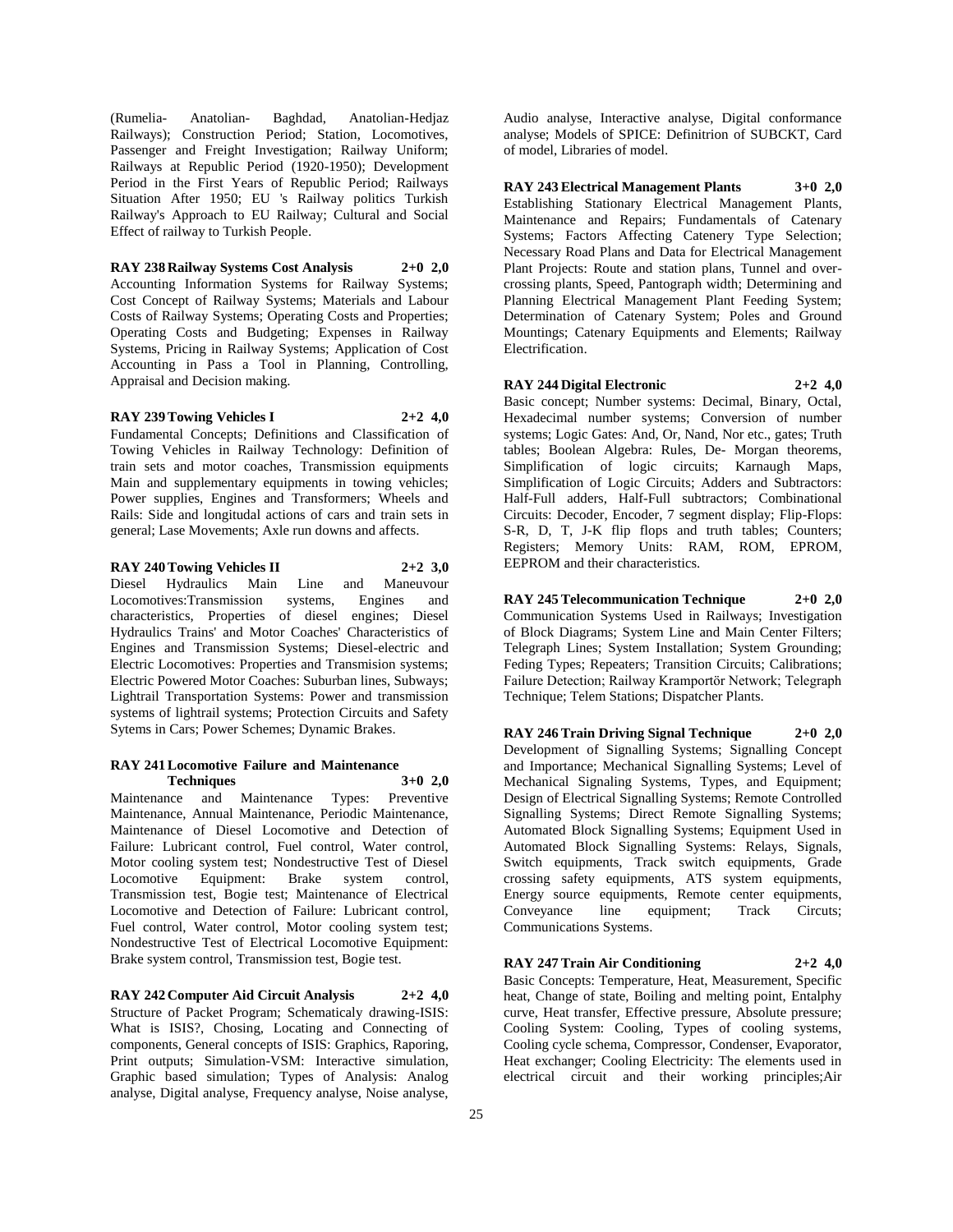Conditioner Systems: Air, Cooling, Electrical circuit, Heat pump electrical circuit; Train Air Conditioner Systems.

#### **RAY 248 Train Drive Techniques 2+2 3,0** Straight Line Practice: Upward Light Slope Practice; Upward Perpendicular Slope Practice; Downward Light Slope Practice; Downward Perpendicular Slope Practice; Mixed Practice; RANFOR application; ATS Application; Maneuvers: Regular maneuver, ATMA Maneuver, Manual maneuver, Sliding maneuver, Side maneuver, Control of Maneuver Process: Train formation maneuver, Brakes on maneuver, Switch Services, Maneuver Line Control and Observation.

#### **RAY 249 Railway System Traffic II 3+0 4,0**

Train Traffic; Acceptance and Departure of Trains; Disorders in Train Traffic; Models Assigned to Trains; Traffic Scale; Traffic of Service Trains, Railroad Machines and Railway Rotary Snow Plugh; Train Traffic in Muti-Way Lines; Special Regulations of Different Traffic Systems; Signal Colour Notifications; Train Traffic in Special Regions; Railroad Vehicle Traffic; Maneuvers; Signs Used in Railways.

#### **RAY 251 Train Mechanics I 3+0 3,0**

Properties of Locomotives and Cars; Determining Speed For Trains with Load Types and Amounts; Determining Trip Time; Introduction of Equipment Used in Cars: Strings; Strength of Power Required for Cars; Strings in Straight and Hooked Areas; Harness Equipment and Location of Rantor Locomotive According to the Earth Surface; Calculations About Rolling Stocks and Hauled Vehicles: Calculations for passengers carried on railways, Calculations for passengers on urban railway transportation system, Load calculations on railways; Revision and Maintenance Programs of Rolling Stocks; Types of Brakes: Electric and pneumatic brakes, Stopping distance; Relation of Locomotive's Power and Load; Pulling Power and Junction Points.

#### **RAY 252 Train Mechanics II 3+0 3,0**

Production and Use of Compressed Air; Brake Types; Brake Influence; Brake Hardware; Perception System; Supplementary Brakes and Elements; Determining Failures in System and Repair; Differences Between Basic Line Railway Engines and Maneuver Railway Engines Brakes Hardware; Testing Brake Hardware in Railway Cars and Engine Line; Calculation Planning of Rolling Stock Drivers; Evaluation of Rolling Stocks; Planning of Periodic Maintenance of Rolling Stock Depots, Round House Plan, Organization and Process of Rolling Stock Maintenance; Economy of Passenger and Load Transportation: Development of passenger and load transportation for GSMH increase and determination of needs, Intervention of round houses to railway accidents and taking steps.

#### **RAY 253 Towing Vehicles 2+2 4,0**

Fundamental Concepts; Definitions and Classification of Towing Vehicles in Railway Technology: Definition of train sets and motor coaches, Transmission equipments

Main and supplementary equipments in towing vehicles; Power supplies, Engines and Transformers; Wheels and Rails: Side and longitudal actions of cars and train sets in general; Lase Movements; Axle run downs and affects; Properties and Transmission Systems of Diesel Hydraulics Main Line and Maneuvour Locomotives, Diesel Hydraulics Trains and Motor Coaches, Diesel-electric and Electric Locomotives; Electric Powered Motor Coaches; Lightrail Transportation Systems; Protection Circuits and Safety Sytems in Railway Cars; Power Schemes; Dynamic Brakes.

#### **RAY 254 European Union Transportation Legislation 2+2 4,0**

Railway Legislation: Framework law for rail sector, TCDD law, Foreseen legal arrangements in rail freight due to harmonisation with European Union; Mutual Operability; Railway Infrastructure Access Regulation: Limits for the rail freight; International Rail Freight Organizations; International Rail Freight Pricing; Combined Transport Legislation; United Nations International Combined Transport Convention; Turkish Foreing Trade Legislation: Investment and promotion legislation for international trade, International transportation and logistics legislation, International carriage contracts legislations, rights and responsibilities due to contracts; Transport Associations.

#### **RAY 256 Railway Cars 2+0 3,0**

Position of Passenger and Load Cars in National and International Transportation and Regulations; Passenger Cars, Load Cars, Types of Cars; Loading and Unloading Methods; Measurements and Interpretation; Types of Loading; Conditions of Passenger cars; Teaching Signs and Numbers of Trains and Rolling Stock; Parts of Cars and Their Functions; Containers.

#### **RAY 258 Railway Networks 2+0 2,0**

Basic Concepts of Railways and Classifications; Railway; Radius; Route, Ditch, Application Variant; Switch, Incline, Main Line, Secondary Lines, Division Line, Concepts of Structure and Main Structure; Fissures; Reclaimed Tunnels, Bridges, Passages (Mountain Pass), Fortification Structures and Support Walls, Definition and Kinds of Main Structure; Materials: Definition and kinds of materials connecting rail to rail and rail to travers, Switches, Fixed facilities at stations, Signs and rules; Importance of Railway Maintenance.

#### **RAY 260 Transportation Management 2+2 4,0**

Transportation and Logistics; Determination of Customer Needs; Passenger-Load Transportation and Main Transportation Classes: Airway Transportation, Highway Transportation, Railway Transportation, Sea Route Transportation; Transportation Management; Transportation Planning; Sender and Receiver Sides; Evaluation of Vehicle-Load-Route; Time-Cost Analyses; Performance Analyses in the Transportation Management; Contract Genres; Pricing; Jural Charge and Legal Frame; The European Union Legislation: Legislations Regarding Highway-Airway-Sea Route and Railway; Arrangements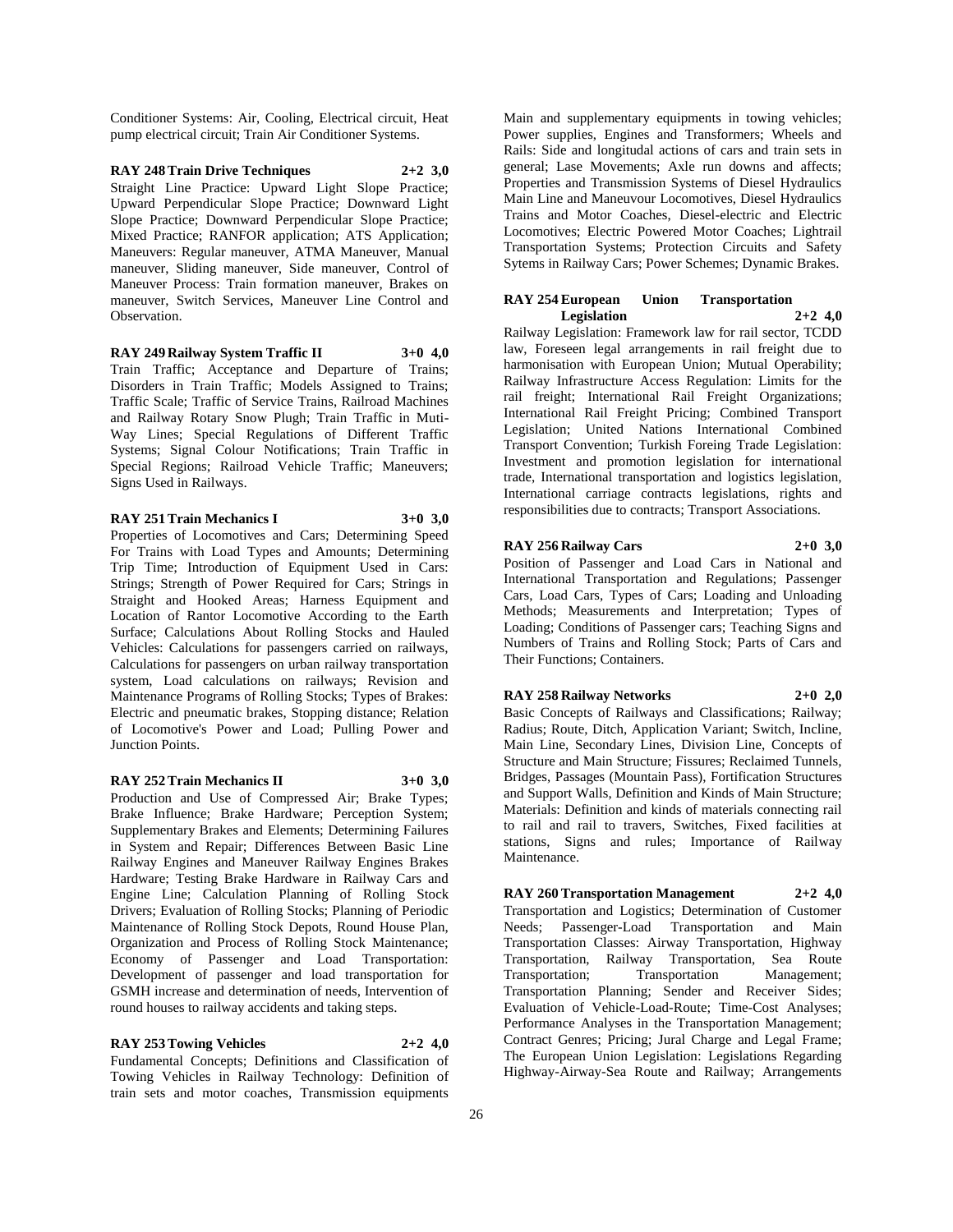About Transportation; Education of Human Sources; R&D Activities; Quality Management Systems.

#### **RAY 261 Railway System Vehicle Mechatronics I 3+1 4,0**

Control Algorithms: Traction motor control algorithms, PWM rectifier control algorithm, Traction based slipping ? skidding control, Dynamical brake system control (via braking resistance); Start Up/Switch Off Procedures: VCB, Main contactors and pre-charge contactors, DC bus discharge contactor, Manual switch off; Monitoring and Protection Procedures: Protection procedures for traction system related error/warning conditions, Traction system related event and error logging, Controlling and monitoring the traction system related cooing circuits/devices; Traction Motor Speed, Thermal, Current and Voltage Monitoring Circuits; Air Brake and Its Interface with Central Control Unit.

#### **RAY 262 Railway System Vehicle Mechatronics II 3+1 4,0**

Cruising and System Logging; Monitoring, Protection and Control Procedures related to Auxiliary Systems; Processing Error Scenarios and Error Identification; Sending the Engine Driver?s Requests to Related Subsystems Considering Security Parameters; Manual Control of Pantograph and VCB; Sending Traction and Brake Requests to Related Units; Monitoring Locomotive Parameters; Manual Command and Control Signs Production; Collecting Engine Driver?s Data; Collecting the Data from Units related to Maintenance Monitor; Locomotive Protection and Warning Circuits; Railroad Signal Equipments and Communication Techniques; Control Desk (EUDD standard requirements).

#### **RAY 264 Cultural Values in Railway Transportation 2+2 4,0**

Cultural History of Railway Transportation; Railway Transportation Culture; Elements of Railway Transportation Culture; Subcultures in Railway Transportation; Emergence of The Subcultures in Railway Transportation; Historical Development of Turkish Railway Transportation; Historical Development of The Railway Transportation Education; Institutional Structure of Turkish Railway Transportation; Legislation about Turkish Railway Transportation; Institutional Culture in Turkish Railway Transportation; Cultural Values in Turkish Railway Transportation; Professional Ethics in Railway Transportation.

#### **RAY 266 New Approaches in Railroad Traffic Management 2+2 4,0**

Historical Development of Railway System Traffic; Centralized Traffic Control (CTC) System; Traffic Control using Signals (TSI); Automatic Train Stop (ATS): Structure, Operation, Units, Railroad signal equipment; Automatic Train Control System (ATB): Structure, Operation, Units, Railroad and on board signal equipment; ATCS System: Structure, Operation, Classification, Railroad and on board signal equipment; The European Train Control System (ETCS): Structure, Operation, Level-1, level-2 and level-3 ETCS Systems, Railroad and on board signal equipment; SCADA System: Structure, Control systems, Planning, Railroad and on board central signal equipment, Communication and programmable electronic control units, Electrical panels; Global Development Process of the High Speed Train Management; High Speed Train Management Traffic Control in Turkey: Ankara-Eskişehir and Ankara-Konya examples.

#### **RAY 268 Scientific Principles in Railway Engineering 2+2 4,0**

Physics Concepts in Railway Applications; Implementation of Physics Concepts; Application of Newton's Laws, Forces Affecting Trains in Motion; Work-Power-Energy Calculations of Trains; Electric and Magnetic Fields; Grounding Railway Tracks, Information Transmission Lines and of Information Transmission, Electromagnetic Waves, Light and Optics.

### **RUS 115 Russian I 3+0 4,0**

Introduction; Introduction of the Russian Alphabet; Stressed and Unstressed Sounds ( , ); Introduction of Letters in the Alphabet (continuation): Phonetic perception and construction study; Introduction of Letters in the Alphabet (continuation): 1st and 2nd types of intonation; Introduction of a Human Being or an Object: "

?" and " ?"; Noun Particles That Indicate Gender; Welcoming Passengers, Greetings, Farewell; 3rd and 4th Types of Intonation; Plural Nouns: The construction of plurals, Possessive; Polite Request, Apologizing; The Questions " $\frac{2}{1}$  ?" and Apologizing; The Questions " Their Consistence with Nouns; Exceptions in Plural Nouns; Possessive Pronouns; Verbs, Types of Verbs, First Type of Verb Conjugation of the verbs; Introducing Oneself; Verbs in Infinitive Form; Sentence Formation, Second Type of Verb Conjugation; Introduction of Adjectives and Their Combination with Nouns.

#### **RUS 116 Russian II 3+0 4,0**

Using Possessive Expressions Such as "

"; Introduction to Complex Sentences: Making complex sentences in present tense, present continuous tense, simple past tense and future tense "",  $\mathbb{Z}$ ", "", " Information about Family, Past Tense, Verbs in Infinitive Forms; Commonly Used Phrases in Conversation and Telephone Conversation; Duties of a Flight Attendant; Basic Knowledge of Refreshments in the Cabin; Adverbs; Making a Glossary and Sentence Construction; Use of Verbs Such as " "" and " ": Glossary of Drinks" and Food, Offering Drinks; Imperative Form of Verbs; Assisting Passengers to Take Their Seats and Pre-takeoff Controls; Important Words about Aviation and Airlines; Making the First Announcement; Question of "?" and Response to the Question; How to Say Where an Object or Person Is Located and Where an Action Takes Place, Conjugation of the Verbs " ", " " and "; Future Tense, Introduction of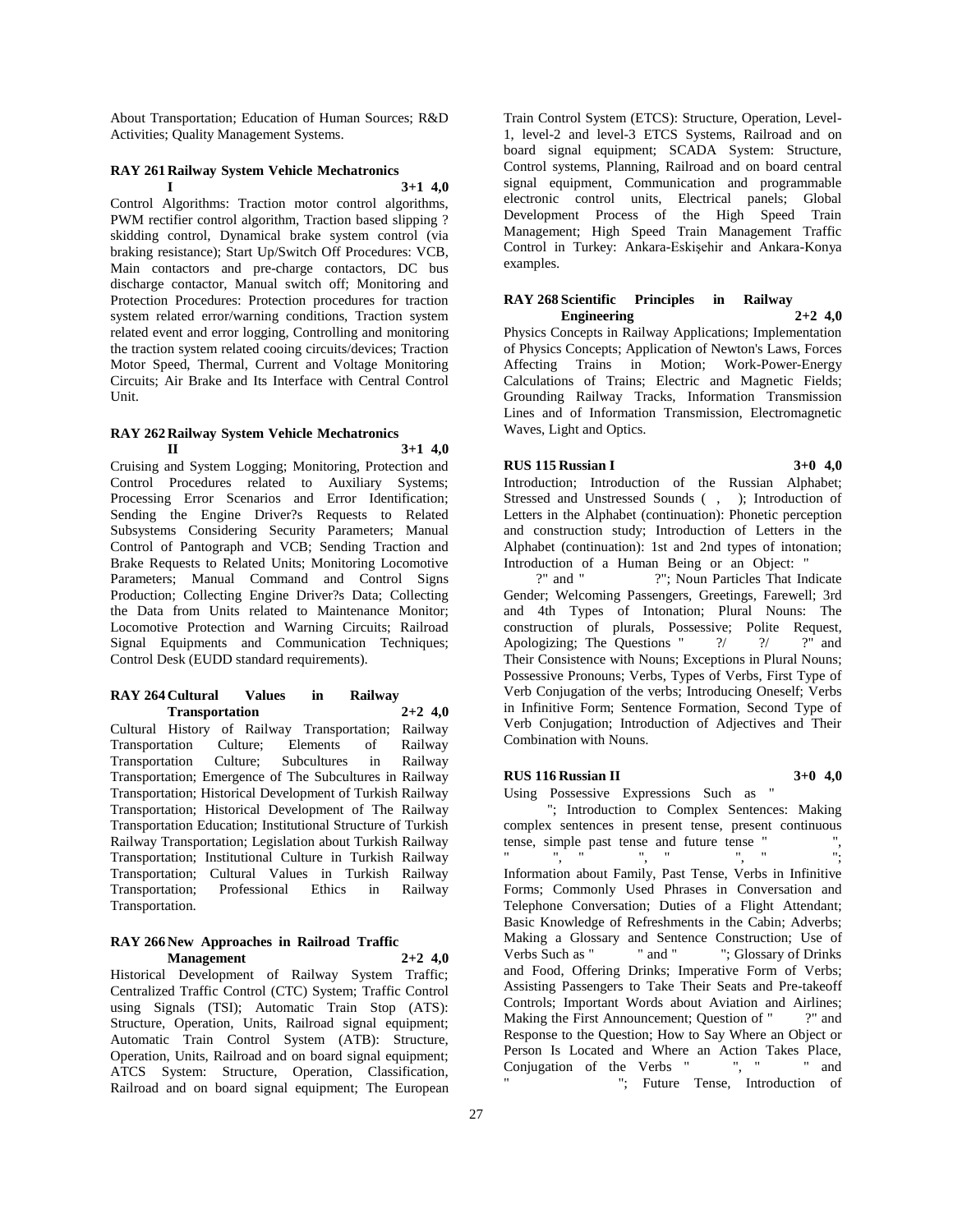Oneself; Presentation of the Human Body, Clothing and Seasons; Prohibited and Restricted Baggage Items and Related Rules.

# **RUS 217 Russian III 3+0 4,0**

Prefixes in Verbs of Motion; Prefixes of "-" and " "; Airport and Airport Services; Directions; The Accusative Case of Adjectives and Inanimate Nouns and Answering the Questions " $?$  ?"; Use of the Phrase " ", Complaints and Handling Disruptive Passengers; Handling Medical Problems in Flight and First Aid; The Preposition "  $\frac{?}{'}$  ?": The Genitive Aid; The Preposition " with Prepositions " $\therefore$  Responses to Questions " $\therefore$ ".<br>" $\therefore$ ". Analysis of Differences Among ?", Analysis of Differences Among These Questions; Prefixes in Verbs of Motion: Prefix " "; Prefixes in Verbs of Motion: Prefix "-"; Talking about the Flight; Introduction Aircraft Equipment; Preflight Briefing.

#### **RUS 218 Russian IV 3+0 4,0**

Genitive and Accusative Forms of Nouns, Adjectives and Pronouns; Dative Case, Nouns and Prepositions; Answering<br>the Questions "<br>  $\frac{?}{'}$  ?"; Instrumental Case; ?/ ?"; Instrumental Case; Adjectives and Pronouns in Instrumental case; Formation of Perfective Verbs by Means of Prefixes; Duty-free Sales; Passive Verbs, Reflexive verbs, Direct and Indirect Speech; Reading, Understanding and Explaining a Story; Use of Verbs with the Prefixes "-, -, -, -, -, -"; Use of Verbs with the Prefixes "-, -, -, -, -, - "; Use of Verbs with the Prefixes "-, -, -, -, -, -, -, -, -, -, -/-"; In-flight Emergencies; Identifying Passenger Problems, Dealing with Serious Incidents, Reporting a Medical Incident; Preparing for landing, Saying Goodbye to Passengers.

#### **SAĞ 102 First Aid 2+0 2,5**

Social Importance of First Aid; Aims of First Aid; Precautions To Be Considered by The One Who Will Apply First Aid; Human Body; First Aid Materials; Strangulations and Supplying Respiration; Stopping Bleedings and Supplying The Blood Circulation: External and internal bleeding signs and first aid, Recognition of blackout of consciousness and first aid, Shock causes and recognition of shock related to bleeding and first aid, Coma degrees and first aid, First aid in heartbeat stopping, Applying cardiopulmonary resuscitation (CPR) and artificial respiration together; Injury Types and First Aid; Burn and Boils; Fractures, Dislocations and Spraining; Poisonings, Freezing, Hot and Electric Shocks; Communication; Preparation of Injured Person for Carrying and Carrying Types.

#### **SAĞ 116 Health Information and First Aid in the Cabin 1+2 3,0**

Knowledge of Basic Anatomy; Infectious Diseases and Prevention; Flight Hygiene; Physiological Effects of Flight; Basic Concepts of First Aid and Responsibilities of Cabin Attendants; First Aid Materials and Applications; Patient Consultation and Three Vital Situations; Respiration Halt

and Opening of Airway: Artificial respiration, Heimlich method; Shock; Bleeding and Ways to Stop Bleeding; Wounds and Tetanus; Heart Attack and Cardiac Arrest; Revival of Heart and Lungs and Revival Table; Burns; Fractures; Sprains; Loss of Conscious; Stroke; Food Poisonings; Psychological First Aid; Delivery and Reporting; Death on Board and Reporting.

#### **SAN 155 Hall Dances 0+2 2,0**

Basic concepts. The ethics of dance, Dance Nights, Dance Costumes, National International Competitions and rules/grading, Basic Definitions, Classifications of Dances: Social Dances; Salsa, Cha Cha, Samba, Mambo, Jive, Rock'n Roll, Jazz, Merenge; Flamenko, Rumba, Passa - Doble, Argentina tango, Vals, Disco, Quickstep, Foxtrot, Bolero, European Tango: Ballroom Dances; Sportive Dances; Latin American Dances; Samba, Rumba, Jive, Passa-Doble, Cha Cha, Standart Dances; European Tango, Slow vals (English), Viyana vals, Slow foxtrot, Quickstep.

## **SHK 101 Knowledge of Basic Flight and Aircraft 1+1 2,0**

Theory of flight, Aerostatics Aerodynamics, Basic Airodynamics, Physical characteristics of air, Standard atmosphere, airflow, components of aerodynamic force, wing configurations, flaps, Fuselage, Types of aircraft, Flight control surfaces.

#### **SHK 102 Meteorology 2+0 3,0**

History of Meteorology, The Atmosphere, Pressure, Density, Synoptic Charts, Pressure Systems, Altimetry, Temperatura, Humidity, Stability, Turbulence, Wind, Local winds, Upper winds, Air masses, Global circulation, Jet Stream, Cloud formation and precipition, Thunderstroms, Meteorological Visibility, İcing, Meteorological documentation, Weather Charts, Weather Report (METAR, TAF..)

**SHK 103 Professional English I 2+1 3,0** Aviation Alphabet; Terms/ Aviation terminology, Historical Development of Civil Aviaiton, National and International Civil Aviation Organizations, Legal Statements: Nine Air Trafic Statements; general view to Air transport Industry; Airline Services, Airport Services, Ground Services. Reading and examining articles about aviation sector/field based on the curriculum; Case studies.

# **SHK 104 Professional English II 2+1 4,0**

Announcements: announcements for normal conditions/situations, announcements for emergency conditions/situations. Human Sources in Aviation Industry: the importance of human sources in the process of industry, The importance and position of cabin attendants in this process, human psychology, English communication skills; Reading and examining articles about responsibilites for cabin attendants; case studies.

**SHK 106 Introduction to Cabin Attendant 1+2 3,0** Cabin Attendant Duties and Responsibilities: Safety of cabin, Safety of passenger, Catering, Documentation, Duty-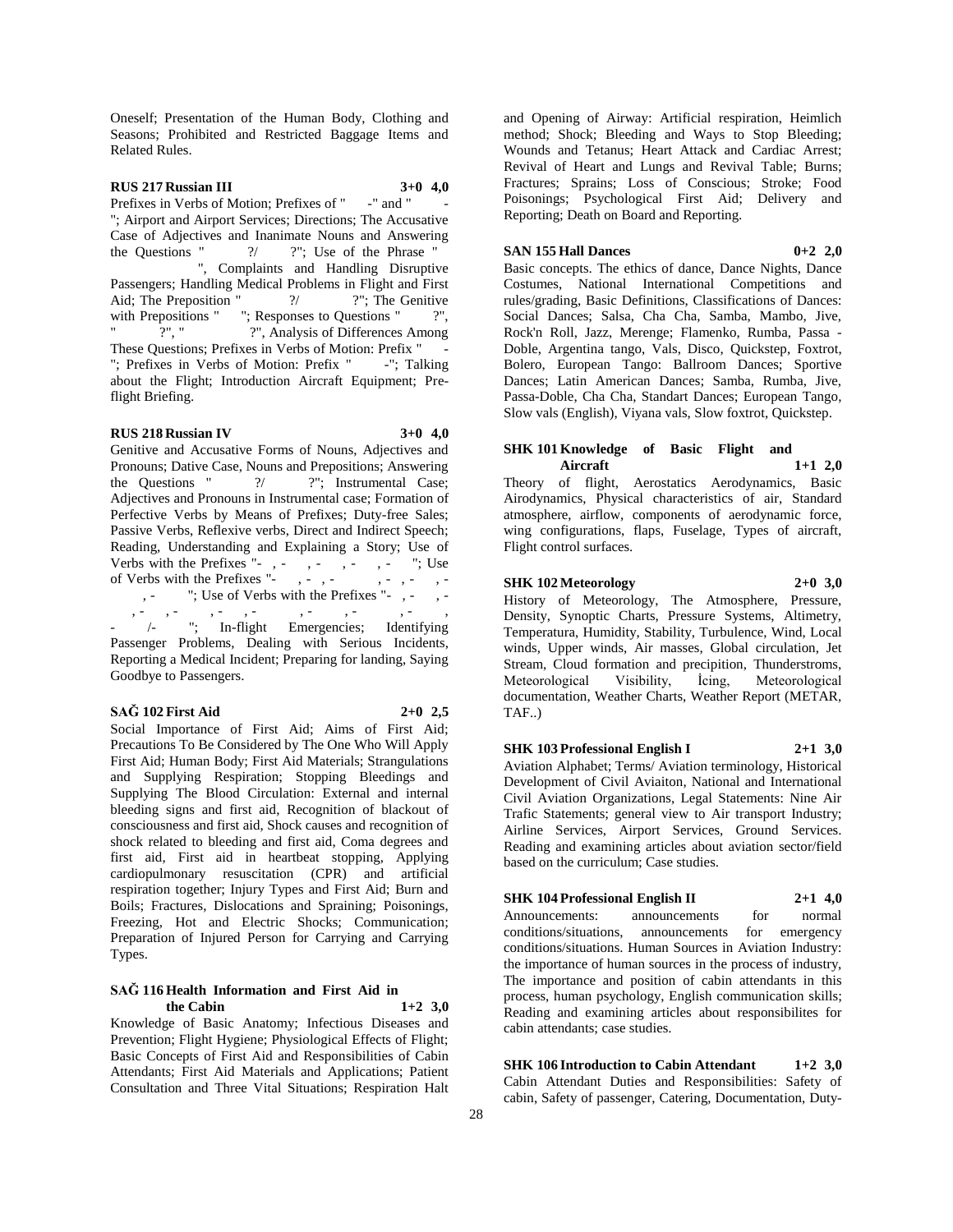free; Cabin Attendant Lifestyle: Cabin Attendant Healthy Living, Considering the time and climate differences in cabin attendant health, Relocation; Diction; Personal Hygiene, Make-up; Etiquette and grace.

# **SHK 107 English in Real Life I 3+0 4,0**

Oral Communication Functions: Meeting, Greeting, Saying goodbye, Shopping, Asking for/Giving Permission, Stating opinion about any topics and issues; Making Reservations; Offering and Suggesting and/or Refusing; Phrases and Vocabulary: Phrasal verbs and meanings; Adjectives and Phrases Used to Define and Describe People, Events and Social Contexts; Structures: Comparisons; Modal Verbs Used to Express Possibility, Obligation, Permission, Ability.

**SHK 108 English in Real Life II 3+0 4,0** Samples of Various Written Text Types: Short story, Newspaper article, Advertisement, Curruculum Vitae/Resume, Diary, Critic, Anecdote; Reading Comprehension Strategies: Guessing unknown words in the context, Finding main and specific ideas, Scanning, Skimming; Parts of Speech: Nouns, Adjectives, Verbs, Adverbs; Effective Dictionary Use.

**SHK 201 Normal Safety Procedures 1+3 3,5**

Cabin description: Electronic communication systems, Lavatories, Galleys, Water systems, Passenger oxygen systems, Passenger overhead lockers, Doors, Practical education, Passenger management: Knowing the passengers under medication or alcohol and methods, Controlling the crowd, Settlement of disabled passengers, Carrying pets in the cabin, Hand luggage on bags, Practical education; General methods during turbulence and methods during turbulence, Methods before flight and during take off, Methods during flight; methods of landing and after flight; fuel-loading on the ground when passengers on board; carrying dangerous materials by air; practical education.

**SHK 202 Emergency Procedures 1+3 3,5** Emergency Equipment: Oxygen and oxygen systems, Survival equipment, Aircraft evacuation equipment, Lifeiacket, Practical training; Basic Principles; Practical training; Basic Principles; Decompration; Emergency Oxygen Applications; Types of Fire and Fire-related Procedures: Fire Extinction Training; Emergency Procedures During Takeoff, Flight and Landing; Evacuation Procedures: Survival techniques, Practical training; Passenger and Crowd Control in Emergency; Emergency Procedures Related with Dangerous Goods; Practical Training.

#### **SHK 203 Basic Service Knowledge 1+1 2,0**

Basic concepts of catering and hospitality; Presentation of service material and storage; Hijyene and Sanitation; Service Procedures: Standard service, Preparation; Food Knowledge: Hot foods, Cold foods; Drink information: Bar management, Beverage types, Spirits, Kocktail, Wine varieties, Beer varieties, Soft drink, Drink service, Aperitives, Drinks served at dinner, Digestion, Practical Training

#### **SHK 204 In-Flight Services 1+1 2,0**

In-Flight Service and Its Importance; Main Factors in In-Flight Service Planning; Financial Benefits of Food-Drink Finance Control on Airlines and Role of Flight Attendants in Finance Control; Materials Served in Cabin: Storage of food and drinks, Use of seals, Newspaper service, Headphone service, Amenity service, Hot towel service; Types of Services According to Various Hours of a Day; Types of Service According to Passengers; Service to Cockpit; Service of Duty-Free; Service Procedures; Galley, Food heating procedures, Procedures to follow during service, Rules for beverage service; Standard Ways of Service; Reports and Forms; Practical Training.

#### **SHK 205 In-Flight Customer Services 1+2 3,0**

The importance and role of front-line attendant in airlines. Communication with passengers and using body language; Welcoming and saying goodbye to passengers; Passenger types and meeting their expectations: Passenger types in different classes on board, Businessmen, frequent flyers, loyal flyers, very important passengers, workers, unaccompanied miners, ill and disabled passengers, pregnant passengers and passengers with babies, passengers who required special menu, tourist groups, free flyers, dissatisfied passenger management, in-flight entertaintment.

# **SHK 206 CRS Application 1+3 3,5**

Concepts; Global Indicators; Fare Calculation for One-Way and Return Tickets and Ticket Issuance; PTA, MPD Issuance; Special Fares; Mixed Class; Fares for Children and Infants; Coding; Encoding; Timetable Entries; Flight Display; Sale from Flight Display; Waitlist; ARNK Segment; Name, Telephone, Ticketing and Booking Entries; OSI, SSR Entries; Division of a Reservation File; Fare Screen: Pricing procedure; Various Entries; Ticket Printing.

**SHK 207 Passenger Service 1+1 2,0**

Definition of Passenger; Handling of Valuable Documents; Baggage Handling; Intermediate Points During Journey: Stopover, Transfer, Transit; Points to Consider Regarding Passenger Tickets; Tickets Subject to Special Fare; Baggage Subject to Special Fare; Peace Rate System Transportation; Excess Baggage Handling Procedures; Procedures for Traveling with Pets; Rules Related with Cabin Baggage; Endorsement; Reissue.

#### **SHK 208 Dangerous Goods 1+1 2,0**

The Concept of Dangerous Goods and Classification of Dangerous Goods; Dangerous Goods Not Transported by Air; Units and Documents Used; Responsible Parties in Air Transportation of Dangerous Goods: Shippers, Cargo agencies, Airline companies, Load planners and flight crew, Loading and storing personnel; Use of Dangerous Goods Table; Use of Packaging Instructions and Tables; Packaging Procedures and Performance Tests; Package Marking and Labeling; Responsibilities of Shipper and Transporter with Regard to Dangerous Goods; Making a Bill of Loading; Reception, Storage, Loading and Control of Dangerous Goods.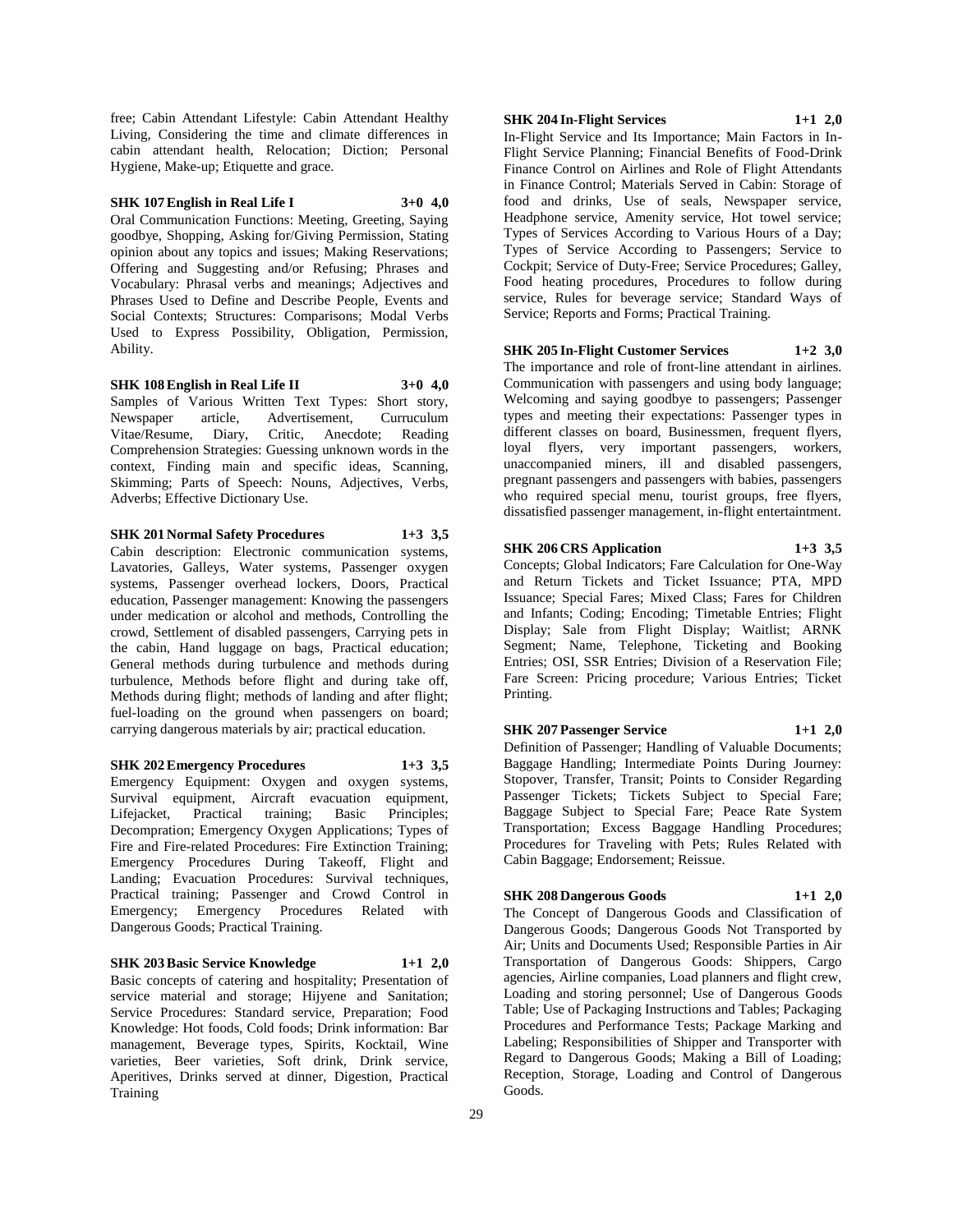**SHK 210 In-Flight Resource Management 1+2 3,0** Basic Concepts Concerning Flight Safety; Human Factors; Aircraft Flight Attendant and Resource Management; Human Performance and Its Limitations; Human Error and Its Management; Stress Management; Fatigue and Attention; Self-confidence and Persistence; Situational Awareness; Workload Management; Communication and Coordination between Cabin Attendant and Cockpit Crew; Communication and Coordination with Other Personnel; Leadership in Aircraft Cabin Attendant; Management of Human Factors Among Passengers: Crowd control, Passenger stress, Crowd conflict management, Factors Concerning Flight Types; Cases Related with In-Flight Safety.

**SHK 212 Ground Handling and Operation 1+1 2,0** Weights Concerning Load and Balance: Importance of Balance: Center of gravity and balance, moment, imaginary starting line, ground number for aircraft fuselage center of gravity, center of gravity of an empty plane. Aerodynamic Blade Section: Blade section, the distance of frontend of blade section to starting line, the distance of backend of blade section to starting line, main wing cross-section calculations, stabilizer trim graph, limits of gravity center, failure to hover. Effects of Overloading on Aircraft Performance: During takeoff, flight and landing, and failure to hover. Effects of Loading at Front and Back Limits of Gravity Center on Aircraft Performance: During takeoff, flight and landing. Passenger and Cargo Transportation by Air: Passenger, cargo, luggage regulations and limitations Loading Limitations: Load limitations, loading limitations, aircraft limitations. Preparation of Load and Balance Forms: Preparation of load and balance forms for Boeing 737 airplanes, Preparation of load and balance forms for Airbus A-340, Preparation of load and balance forms for Airbus A-319-320-321.

#### **SNT 155 History of Art 2+0 2,0**

History of Civilization and Evolution of Art: Prehistory to Present; Concepts and Terminology in Art with Samples; Interrelation among Art-Religion and Society; Effects of Religion on Artistic Development; Reflections and Interpretations of Judaism, Christianity and Islam on Art; Renaissance: Emergence, Effects, Artists, Works of Art; Architecture and Plastic Arts; Art in the 19th and 20th Centuries: Relevanceof the main historical events of the period.

#### **SOS 155 Folkdance 2+0 2,0**

Dance in Primitive Cultures; Dance in Earlier Civilizations; Dance in the Middle Age and Renaissance; Dance in the 18th and 19th Centuries; Dances of the 20th Century; Ballet; Turkish Dances; Emergence of Folkdance; Anatolian Folkdance: Classification, Accompanying instruments; Methods and Techniques of Collecting Folkdance; Problems in Collecting Folkdance; Teaching of Folkdance; Adapting Folkdance for Stage: Stage, Stage aesthetics and Choreography, Orientation and aesthetics and Choreography, Orientation and choreography.

#### **TAR 165 Atatürk's Principles and History of Turkish Revolution I 2+0 2,0**

Reform efforts of Ottoman State, General glance to the stagnation period, Reform searching in Turkey, Tanzimat Ferman and its bringing, The Era of Constitutional Monarchy in Turkey, Policy making during the era of first Constitutional Monarchy, Europe and Turkey, 1838-1914, Europe from imperialism to World War I, Turkey from Mudros to Lausanne, Carrying out of Eastern Question, Turkish Grand National Assembly and Political construction 1920-1923, Economic developments from Ottomans to Republic, The Proclamation of New Turkish State, from Lausanne to Republic.

#### **TAR 166 Atatürk's Principles and History of Turkish Revolution II 2+0 2,0**

The Restructuring Period; The Emergence of the fundamental policies in the Republic of Turkey (1923-1938 Period); Atatürk's Principles, and Studies on Language, History and Culture in the period of Atatürk; Turkish Foreign Policy and Application Principles in the period of Atatürk; Economic Developments from 1938 to 2002; 1938-2002 Period in Turkish Foreign Policy; Turkey after Atatürk's period; Social, Cultural and Artistic Changes and Developments from 1938 to Present.

**TEK 107 Scientific Principles of Technology 3+1 4,0** Material Properties: Chemical operations in burning and oxidation, Prevention from oxidation, Elasticity of material and Hook's Law; Static: Static balance state, Vctorial and scalar quantities, Moment, Center of gravity; Dynamics: Path, time, velocity and acceleration; Mechanic and Electromagnetic Wave Movement: Wave length, Frequency; Fluid Pressure: Pressure and its units, Absolute presuure, Relative Pressure; Electric and Magnetism: Simple circuits with serial and parallel connected resistants, Current, voltage difference and resistant problems.

#### **THU 201 Community Services 0+2 2,0**

The course aims to integrate the students with the community and enable them to utilize the knowledge they have accumulated in their courses. The students participate in different community projects such as helping young students at their study periods or after school study sessions , aiding the elderly in nursing homes, helping disabled individuals with various tasks, helping Social Services and aiding children with their education etc. The students also try to work in projects which raise environmental awareness.

#### **THU 205 Community Services 0+2 4,0**

The course aims to integrate the students with the community and enable them to utilize the knowledge they have accumulated in their courses. The students participate in different community projects such as helping young students at their study periods or after school study sessions, aiding the elderly in nursing homes, helping disabled individuals with various tasks, helping Social Services and aiding children with their education etc. The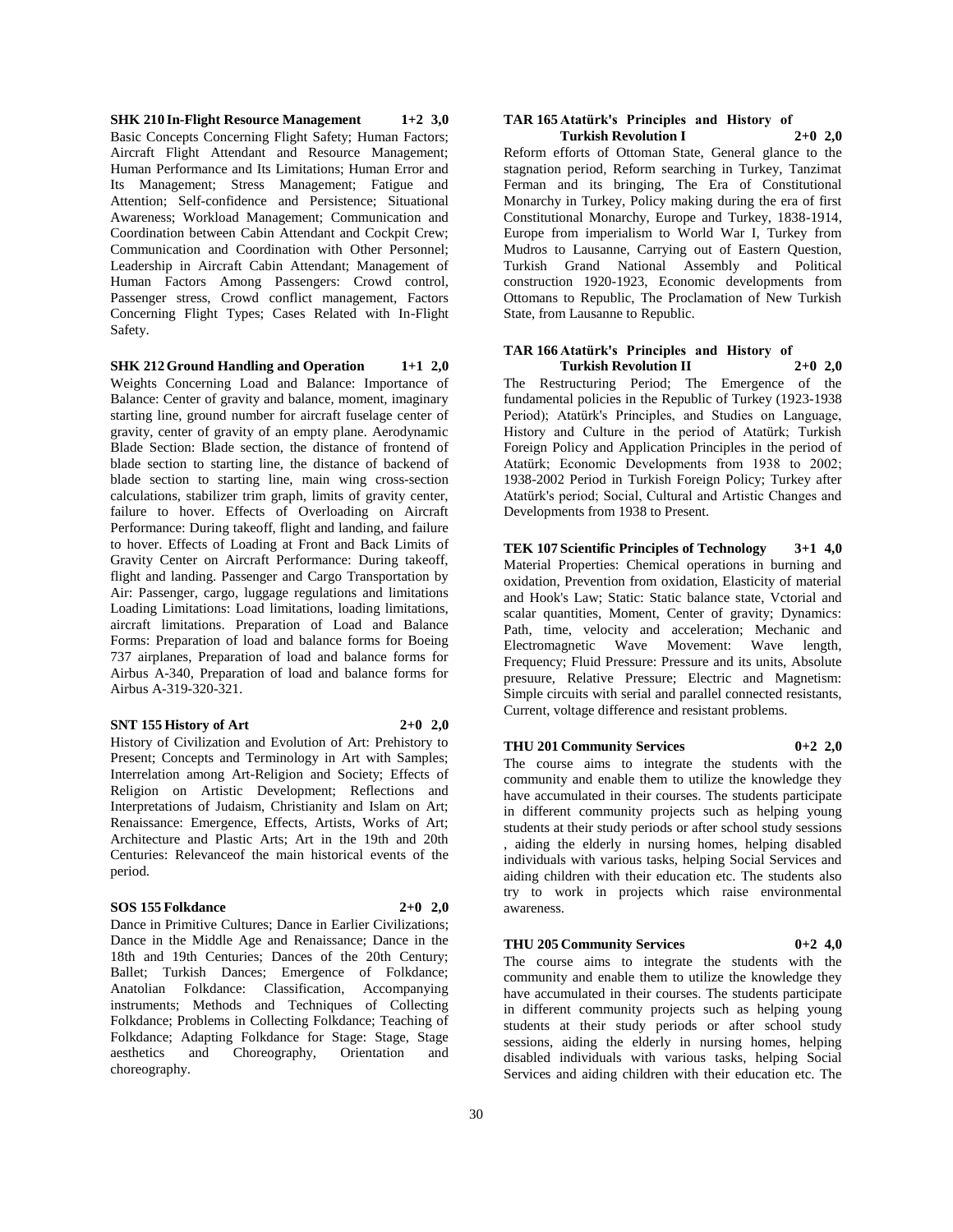students also try to work in projects which raise environmental awareness.

**TİY 308 Republic Era Turkish Theatre 2+0 3,0** Republic Era Turkish Theatre: Political, Social, Cultural Art Life; Theatre Concepts; Western Theatre; Theatre Perception; Effects of Western Theatre on Turkish Theatre; Dramatic Types; Acting Methods, Directing, Playwriting, Dramatic Styles; Theatre Buildings; Directing Techniques; Analyzing Developments of Theatre; Theatre Education; State Theatres; Private Theatre Companies.

#### **TKY 204 Total Quality Management 2+0 2,0**

Quality Concept; Historical Evolution; Strategic Quality Concept; Quality Dimensions; Factors Effecting Product and Service Quality; Quality Management and Evolution of Management; Characteristics of TQM as a Management System; Preparing TQM; Tools Using TQM; TQM in Turkey; TQM, ISO 9000 Quality Assurance Systems and Quality Circle Applications for Problem Solving.

### **TOP 102 Surveying 2+2 4,5**

Concepts Related to Topography; Simple Measurement Tools and Horizontal Measurement: Application of right angles, Application of right angles by the help of prisms, Application of lines; Length Measurement: Calculation of Surveying and levelment; Calculation of Area: Calculation of area according to measurement values, Calculation of area according to coordinate values, Calculation of area according to Cross Method; Theodolite and Angle Measurement: Measuring horizontal and vertical angles, Length measuring; Drawing Maps and Plans Using The Dimensions of a Field: Calculation of Coordinates; Calculation of Polygons.

#### **TRA 101 Introduction to Transportation and Traffic Technique 3+0 5,0**

Transportation and Traffic Concept; Urban Transportation; Traffic Arrangement and Beginning of Traffic; Changes in Traffic Trend; Transferring Traffic and Saturation Point; Basic Elements of Traffic and Relations Between Them; Capacity Concept and Speed-Flow Relationship for Capacity; Service Level; Studies and Measurements in Traffic; Human as a Traffic Element; Vehicle; Roads and Crossroads; Traffic Lights, Traffic Signs.

#### **TRA 104 Traffic Regulations and Law 2+0 2,5**

Definitions; Organizations; Traffic Signs; Signals; Signaling Regulations and Road Information; Using the Road; Speed Regulations, Distance to be kept between the vehicles during traffic flow, Overtaking; To Let the Others Overtake, Passing priority, Rail road cross, Zebra crossings; Stopping, Waiting and Parking Regulations; Service Vehicles, Legal responsibility and insurance; Highway Regulations; Regulations for Responsibility in Accidents; Major Fault; Experts; Traffic Documents.

**TRA 106 Transportation Politics and Planning 3+0 4,0** Transportation Politics, Basic Concepts in Planning and Introduction Long Term Planning; Determination of Research Areas in Transportation Planning; Data Types and Methods of Data Collecting; Travel Distribution; Long Term Planning: Transportation creation, Assignment; Short Term Planning: Short term planning application, Preventions and observations, Urban transportation systems, Sample planning and cautions.

**TRA 201 Traffic Planning and Application I 2+2 4,5** Traffic Technique and Scientific Fundamentals of Traffic Technique; Relations between Elements of Traffic; Analysis of Relation and Alternation Between Traffic Elements; Study Concept in Traffic, Importance and Performation; Traffic Load Concept; Road Design With Respect to Load, Examination of Urban and Intercity Crossroads with Respect to Load and Obtain of Project Information.

**TRA 202 Traffic Planning and Application II 2+2 3,0** Light Signals Theory and Practice; Traffic Signs; Car Parks; Study on Effects of Traffic Elements such as Roads and Crossroads on Accidents; National and International Projects and Their Results; Long Term Planning in Transportation and Planning: Landscape usage, Traffic; Short Term Planning: Effective usage of existing establishment; Public Transportation.

#### **TRA 203 Bridges and Tunnels 3+0 4,0**

Bridges: Definition of bridges, Parts, Types; Bridge Standarts; Types of Bridges: Choosing, Factors effect on choosing; Road Bearing by Bridge and Complementary Parts; Computations and Solution Methods about Bridges; Bridge Project; Definitions about Tunnels; Aims of Tunnel Construction; Classification of Tunnels; Standarts of Tunnels; Transportation Tunnels; Strength Effect on Tunnels; Behavior of Tunnels under Effect; Technics of Opening Tunnels, Effect of factors on selection of tunnels; Machines Using on Construction of Tunnels; Tunnel Project.

# **TRA 204 Road Superstructure 2+0 2,0**

Elastic Pavements: Elastic pavements with low standart, Elastic pavements with high standart; Bituminous hot emulsions: BSK emulsion compozision, Bituminous hot emulsion construction, Defects of elastic pavements, Restoration and design of elastic pavements; Rigid Pavements: Concrete and concrete components, Properties of early concrete, Concrete hardening properties, Concrete pavement design, Concrete pavement construction, Defects and restoration of concrete pavements, Construction and design of concrete cobblestone pavement.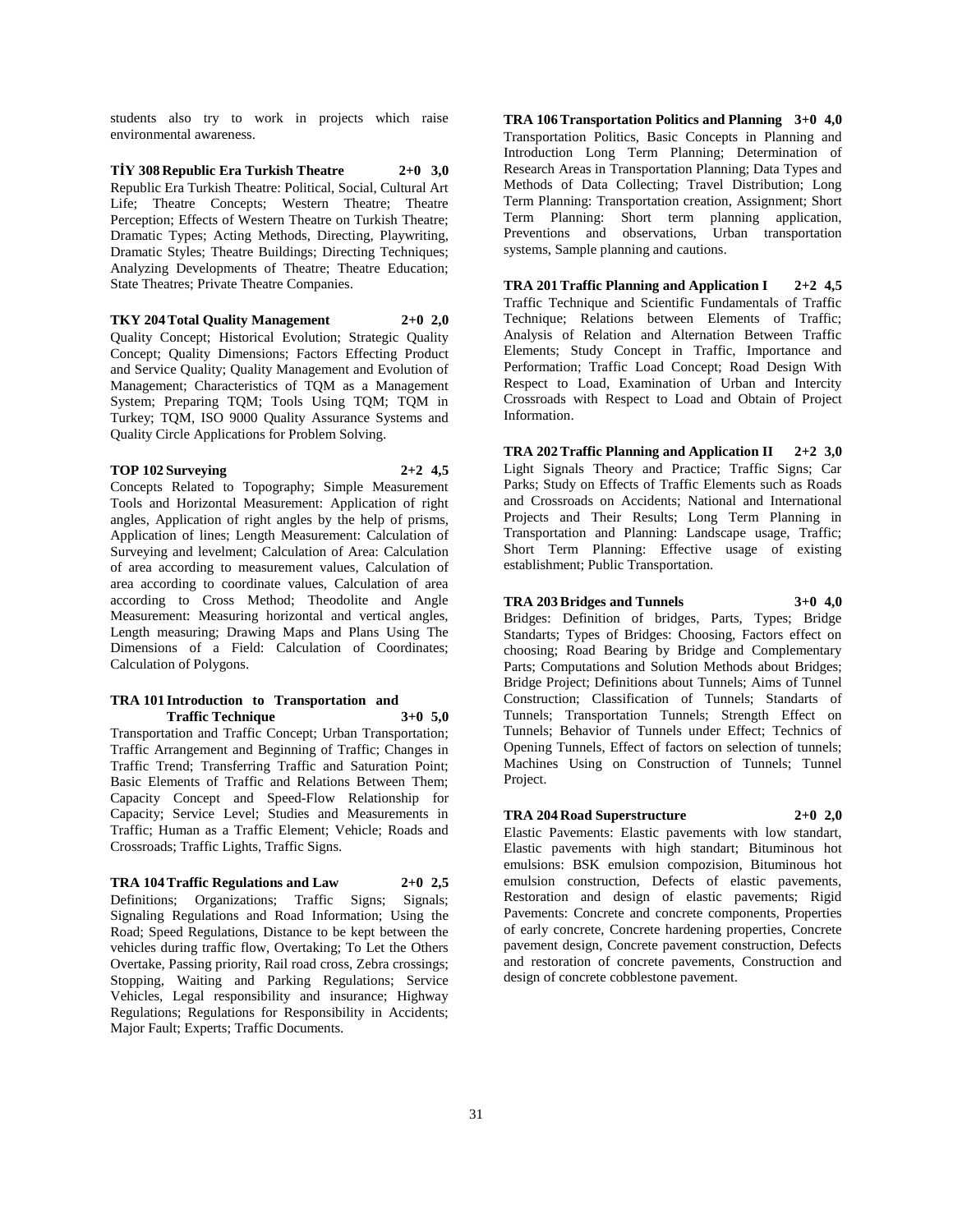| TRA 206 International | Traffic | Law       |
|-----------------------|---------|-----------|
| <b>Enforcement</b>    |         | $3+0$ 4,0 |

Road Concept; Urban Roads and their Characteristic; Urban Pass of Main Distribution Road; Regional Distribution Roads; Local Distribution Roads; Pedestrian and Bicycle Roads; Standards and Projects of Pedestrian and Bicycle Roads; Inter city Roads, Standards and Projects; Urban Roads, Standards and Projects

**TRA 209 Traffic Documentation Operations 3+0 4,0** Basic Operations in Traffic Documentation Operations; The Necessity of Vehicle Registration; Authorized Institutions in Registration Operations and Vehicles to be Registered; Conditions Where Registration Is Not Necessary; Registration Periods; Traffic Fines; Traffic Documents and Validity; New Registration and New Registration Procedures; Procedure for Sales and Transferring of Vehicles; Work Machines; Non-Motorized vehicles.

#### **TRA 210 Accident Location, Investigation and Consultative Authority 2+2 3,0**

Accidents on Roads; Experts; Working Principles; Studying Effects of Weather Conditions and Road Elements on Accidents; Handling the Traffic without Accident by Educational Side; Infrastructure Arrangement: Signs, Traffic lights, Road elements; Studying Effects of Infrastructure Arrangement on Accidents; Deaths and Injuries; Social-Economical Costs; Effects of Accidents on Injured Parties.

#### **TRA 211 Traffic Education 3+0 4,0**

Importance of Traffic Education; Arrangement of Educational Activities; Co-operation Between Associations; Educational Activity: Using suitable materials in education; Choosing the Right Place for Educational Activity; Evaluation of Education Activities; Examination of Traffic Education and Traffic Safety.

#### **TRA 212 Technical English 3+0 3,0**

Description and Usage of the Frequently used Words and Expressions about Highway Transportation and Traffic; Equivalents of these Words and Expressions in Turkish; Translation of Sections of Highway Transportation and Traffic in Turkish; Studying on this Subject with Computer Programs and Films at Class; Writing Technical Report.

**TRA 213 Highway Services and Maintenance 3+0 4,0** Perpendicular and Horizontal Marking on Highways: Determination and application of locations; Vehicle Examination: Properties of vehicles required for entering highway traffic, Reasons and controling; Weight Controling Methods and Applications: Contribution to Economy; Keeping Highway Open to Traffic: Prevents of keeping highway open to traffic under all environmental and climate conditions, To project, Preparing scenario, To make a decision against sudden events and applications.

#### **TRA 214 Computer Applications in Traffic Planning 2+2 3,0**

Basic Arithmetical Methods on Computers in solving Complex Problems; Program Writing; Basic Principles of Using Computers; Matrix Operations and Definition of Linear Equations: Their solutions, Solutions of non-linear equations; Interpolation and Regression; Derivation and Integral; Solutions of Differential Equations; Optimization.

**TRA 215 Motorized Vehicle Technology 3+0 4,0** Definition of Motorized Vehicle: Internal combustion engines; Parts and Materials of Engines; Systems of Forming Vehicles; Fuel Systems; Cooling Systems; Ignition Systems; Lubrication Systems; Concepts; Gearboxes, Shafts, Differential wheels; Brake System; Front Mechanic Geometry; Tires; Tire Materials; Measurement Standarts.

**TRA 216 Highway Traffic Safety Control 3+0 4,0** General Look at Highway Safety; Safety and Highway Design: Human factors affecting highway traffic accidents, Road factors affecting highway traffic accidents, Vehicle factors affecting highway design accidents, Determination of points and sections having highway safety problems (Methods and Selection of Method), Relations between design elements concerning highway safety (Horizontal-Vertical Geometry and Safety); Sight Distance and Safety; Traffic Condition; Design Speed and Safety-Platform Characteristics and Safety; Roadside and Safety; Traffic Control Elements (Signing, lighting etc.) and Safety; Other Highway Design Elements and Safety; Cost Effectiveness of Safety Development; Modeling Highway Safety; Worldwide Highway Safety.

# **TRA 217 Road Projects and Highway Techniques 2+2 4,0**

Road Concept; Characteristics of Road Users; Vehicle Movements and General Properties of Highway Traffic; Capacity of Roads: Counting traffic mass of the year of project; Choosing Geometrical Standarts: Planing urban roads and characteristics, Standarts of highways and projects, Distributor roads, Pedestrian and bicycle roads, Planning crossroads; Route Examination: Horizontal curves and crossing curves, Cross section and perpendicular curves; Measurement of Surveying: Substructure formation, Drainage of roads, Economical research.

**TRA 219 Traffic Audits and Regulations 3+0 4,0** Types of Audits: On motion, Informing, stable, Selector controls; Types of Advanced Controls: Hidden, Open, Camouflaged audits; General Audit Components: transportation of dangerous materials on highway, speed, alcohol, load and passenger, Parking limits, Lighting of vehicles, Following distance, Documents of vehicles and drivers, Lane and Light violations, Motorless vehicles and Pedestrians audits, Audits of safety belt; Works of Traffic Regulation: Prohibition of vehicles and drivers from traffic, how to open a congested road, warning of drivers about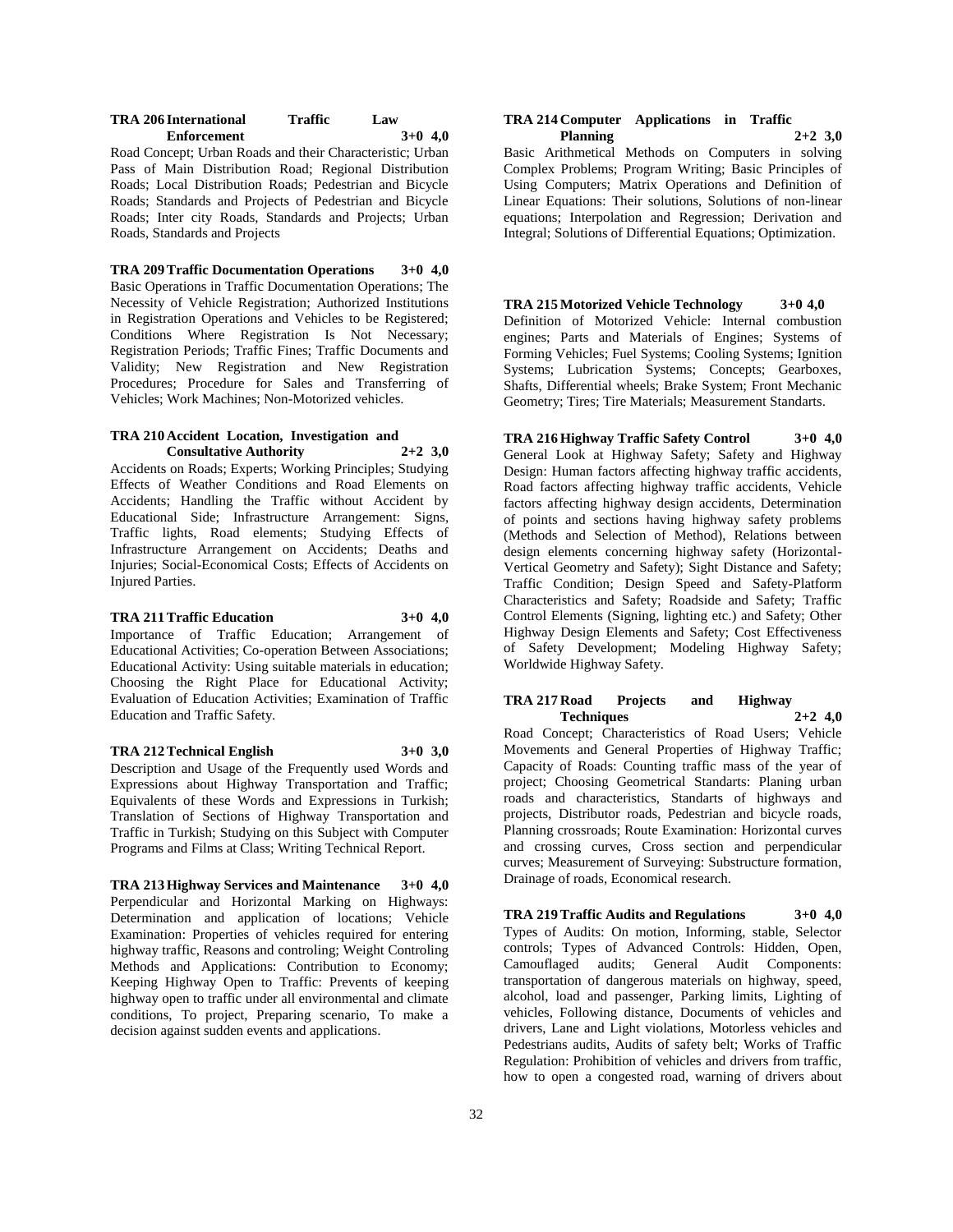road conditions and giving information, education of commercial vehicle drivers.

#### **TRA 221 Geographic Information Systems and Road Modeling 3+0 4,0**

What is Geographic Information Systems (GIS)?; How GIS can be apply to the Transportation Sector ; Flow Chart of an General GIS Application Project; Data Collection, Digitization, Vector Data Editing; Data Structure Desing in the Transportation Sector; Relationships of the Graphic Data and Database; Preparation of Vector Graphic Features of Railroad Definitions: Point, Line and Poligon; Line and Node Logic in the Transportation Analysis; Topology Logic in the GIS; General Overview of the Railroad Transportation and GIS; Linear Segmentation (AM/FM); General Definitions and Concepts; Some Linear Segmentation Concepts; Some Linear Segmentation Concepts in Turkey; Some Linear Segmentation Softwares.

# **TRA 223 Geotechnics for Roads 2+2 4,0**

Geotechnical Investigation for Road Construction; Soil Borings; Soil Compaction and Stabilization for Pavements; Fundamental of Drainage and Consolidation; Slope Stability and Retaining Structure Practices; Geosynthetics Design for Road Construction; Ground Anchors Practices for Road Construction; Road Earth Structures; Rock Mechanics for Road Construction.

#### **TRA 225 Vehicle and Driving Safety 3+1 4,0**

Safe Driving; Pre-Driving Preparations and Controls; Importance of Tires; Seat Belt, Airbags and Protective Assemblies; Vehicle Safety Systems; Importance of Traffic Rules and Signs; Vehicle Speed and Stopping Distance; Driving Techniques in Different Conditions; Factors that Affect Driving Safety; Importance of Periodic Maintenance of Vehicles.

#### **TRS 102 Technical Drawing 2+2 4,5**

Engineering Drawing and Tools: Drawing tools, introduction, use and care; Engineering Drawing Papers: Papers used at drawing, Measurements of paper standards; Scales: Applications; Standard Line: Areas of application; Line studies; Standard Writing: Inclined and Perpendicular writing, Writing studies; Geometrical Drawings: Angles, Setsquare, Ruler, Drawing angles by using compasses, Dividing to equal parts, combinations, Drawing regular polygons into a circle; Geometric Projection and Drawing Views; Scaling and Measuring; Cross Section Views; Perspective; Roughness of Surfaces and Surface Processing Signs; Tolerance and Exercises.

#### **TRS 123 Technical Drawing 2+2 4,0**

Drawing and Tools: Drawing tools, introduction, usage and care; Engineering Drawing Papers: Papers used at drawing, Measurements of paper standarts; Scales: Applications; Standart Line: Usage areas, Line studies; Standart Writing: Inclined and Perpendicular writing, Writing studies; Geometrical Drawings: Angles, Setsquare, Ruler, Drawing angles by using compasses, Dividing to equal parts, combinations, Drawing regular polygons into a circle;

Geometric Projection and Drawing Views; Scaling and Measuring; Cross Section Views; Perspective; Roughness of Surfaces and Surface Processing Signs; Tolerance and Exercises.

# **TÜR 125 Turkish Language I 2+0 2,0**

Language: Characteristics of language, Relationship between language and thought and language and emotion, Theories about the origin of languages, Language types, The position of Turkish Language among world languages; Relationship Between Language and Culture; Historical Progress of the Turkish Language; Alphabets Used for Writing in Turkish; Turkish Language Studies; Turkish Language Reform; Phonetics; Morphology and Syntax; The Interaction of Turkish Language with Other Languages; Wealth of Turkish Language; Problems Facing Turkish Language; Derivation of Terms and Words; Disorders of Oral and Written Expression.

# **TÜR 126 Turkish Language II 2+0 2,0**

Composition: Written composition, Paragraph and ways of expression in paragraphs; Punctuation; Spelling Rules; Types of Written Expression and Practices I: Expository writing; Types of Written Expression and Practices II: Narrative writing; Academic Writing and Types of Correspondence; Reading and Listening: Reading, Reading comprehension strategies, Critical reading; Listening; Relationship between Listening and Reading; Oral Expression: Basic principles of effective speech; Body Language and the Role of Body Language in Oral Expression; Speech Types; Principles and Techniques of Effective Presentation; Some Articulatory Features of Oral Expression.

# **TÜR 215 Sign Language 1+1 3,0**

Sign Language and Environment: Features, Letters, Definitions and usage, Signs related to the signer, Signs related to the environment, Building sentence; Signs of School and Education: Educational materials, Numbers and math signs, Measurement signs: Sign of Food and Clothes: Names of meals-fruit-vegetable and legumes, clothes; Grammar in Turkish Sign Language: Nouns, Verbs, Adjectives, Antonyms: Feelings and Properties: Feelings, Colors, Home and domestic appliances; Time and Periods of Time: Calendar, Hour, Adverbs of time; Traffic and Living Creatures: Traffic and traffic signs, Plants, Animals; Professions; Terms of Sports and Geography; Terms of sports, Meteorological events, Geographical terms: states, cities of Turkey, local settlements; Dialogue: Sentence construction, Meaningful sentences, Tenses, Dialogues using Turkish Sign Language.

## **UÇT 101 Airplane Knowledge I 2+0 2,0**

Atmosphere: Physical properties of the air, International Standard Atmosphere, ; Aerodynamics: Airflows, Boundary layer, Types of airflow, Vortices, Stagnation; Wings and related terms, Aerodynamic forces, Thrust, Weight, Lift and Drag, Lift and Drag Coefficients, Angle of Attack, Stall, L/D Ratio; Flight Theory: Lift, Drag, Thrust and Weight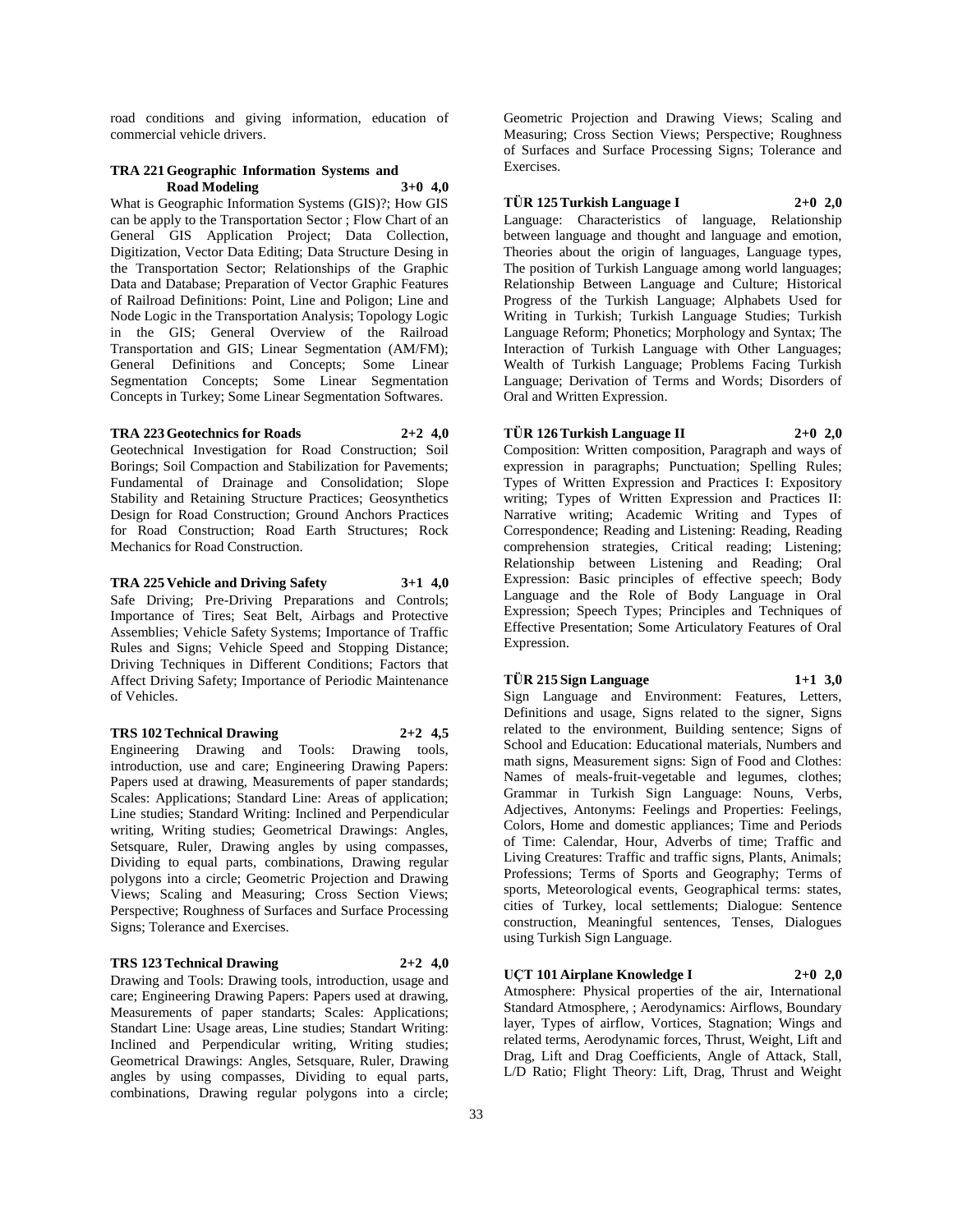relations, Glide ratio, Steady flight, Turning flight, Load factor, Structural limitations.

#### **UÇT 102 Airplane Knowledge II 2+1 4,0** Aircraft Stability and Dynamics: Longitudinal Stability, Lateral stability and Directional Stability; Aircraft Controls: Ailerons and Spoilers, Roll control, Elevator systems and Pitch attitude control, Rudder and Directional control; Lift augmentation systems: Slots, Slats, Flaps; Drag generation systems: Spoilers, Lift dumpers, Air Brakes, Wing fences,

Sawtooth leading edges; Boundary layer control systems; Trimming Surfaces; High Speed Flight: Speed of sound, Subsonic, Transonic and Supersonic Flights, Mach number, Shock waves, Critical Mach number, Aerodynamic heating.

#### **UÇT 104 Aircraft Materials 2+1 4,0**

Ferrous Materials: Properties and identification of common alloy steels used in aircraft; Heat treatment of alloy steels; Non-Ferrous Metals: Characteristics, properties of common non-ferrous materials used in aircraft; Heat treatment of non-ferrous materials; non-metallic materials other than wood and fabric, Properties of composite materials, production methods and repair of composite materials. Other materials such as Plastic, Rubber; Wooden structures: Properties of wooden structures and adhesives used in aircrafts, Types of defect in wood structure and detection of defect, wood production and repair of Wood Structures; Fabric Coverings, Fabric coverings and repair of damages; Corrosion: Corrosion Occurrence and Types of Corrosion, Corrosion Protection Measures.

#### **UÇT 106 Aircraft Hardware 3+2 6,0**

Fasteners: Screws, Bolts, Studs, Nuts, Locking Devices, Rivets, Specification, Identification and Use of Fasteners, Aircraft Practices; Pipes and Unions: Rigid and Flexible Pipes, Pipe Connectors, Standard Unions for Aircraft Hydraulic, Fuel, Oil, Pneumatic and Air Systems; Bearings; Transmissions: Gears, Belts and Pulleys, Chains and Sprockets; Control Cables: Pulleys and Cable System Components; Electrical Cables and Connectors.

#### **UÇT 201 Aircraft Maintenance, Repair and Manufacturing I 3+3 7,0**

Occupational Safety: Occupational Safety Equipment, Pre-Safety Measures, First Aid in fire or accidents; Tools and Kits: Hand Tools and Kits, Motor driven tools and kits, Precision Measuring Instruments, Test Equipment, Lubrication Sets; workshop Study: Care and usage of tools and kits Dimensions, tolerances, calibration of tools and instruments, Fits and Tolerances: Dimensions of Bolt Holes, Aircraft and Engine Fit Tolerances, Limits of Wear and Torsion, Wire Safety Method; Electric Cables and Connectors: Insulation and Connecting Techniques, Use of compression Instruments, Testing of compressed links, Removing and Replacing the connection pins, Laying and Test of coaxial cables and Protection Techniques.

#### **UÇT 202 Aircraft Maintenance, Repair and Manufacturing II 3+4 8,5**

Riveting: Riveting Connections, Rivet Ranges, Rivet Connection Inspection, Pipes: Pipes Bending Aircraft, Testing, Compression and Connecting; Springs Inspection; Bearings: Bearings test, Clearance, Inspection, Lubrication, Bearings Claims; Transmissions: Inspection of gears, belts, pulleys, Inspection and Maintenance of the chain and sprockets, worm screws, Link Bars Repair; Control Cables: Inspection, Maintenance and Repair; Technical publications: Aircraft Equipment Maintenance, Repair, Service and Controls; Hydraulic Units: Overhaul of the units, such as Pumps, Actuator, Valve and Testing of them.

#### **UÇT 203 Aircraft Structures 2+3 6,0**

General Terms: Airworthiness requirements for structural strength, Structural classification, Fail safe, safe life, damage tolerance concepts; Zonal and station identification systems; Stress, strain, bending, compression, shear, torsion, tension, hoop stress, fatigue; Lightning strike protection provision, Aircraft bonding; Structural Construction Methods; Structure assembly techniques: riveting, bolting, bonding; Surface Processes and Surface Cleaning; Airframe Structures: Pressurized cabin, Attachments with other aircraft elements; Seat installation; Doors and emergency exits; Windows; Construction of wings: Fuel storage; Attachments to other aircraft elements; Flight Control Surfaces; Nacelles and Pylons.

### **UÇT 204 Aircraft Propellers 2+1 4,0**

Propeller Theory: Blade Element Theory, Forces Acting on the Propeller; Structure of Propellers: Wooden, Composite and Metal Propellers, Hub and Blades, Fixed Pitch Propellers; Ground-Adjustable Propellers; Controllable Pitch Propellers; Control of the Pitch of the Propeller: Mechanical, Electrical and Electronical Methods, Feathering, Reverse Pitch, Overspeed Governor; Propeller Synchronization; Anti-ice and De-icer Systems; Propeller Maintenance and Repair: Propeller Damages, Repair of Propeller Damages, Operation of Propellers; Storage of Propellers.

**UÇT 205 Aviation Legislation and Regulations 2+0 3,0** Role of International Civil Aviation Organization (ICAO); Role of Turkish Directorate General of Civil Aviation; Role of European Aviation Safety Agency (EASA) and EASA Regulations; Relationship Among EU-OPS, Part-145, Part-, Part-66, Part-147 Regulations; General Description of Part-66 Certifying Staff Maintenance Regulation; Detailed Understanding of Part-145 Approved Maintenance Organizations Regulation; General Description of EU-OPS Commercial Air Transportation Regulation; Aircraft Certification; National and International Civil Aviation Requirements.